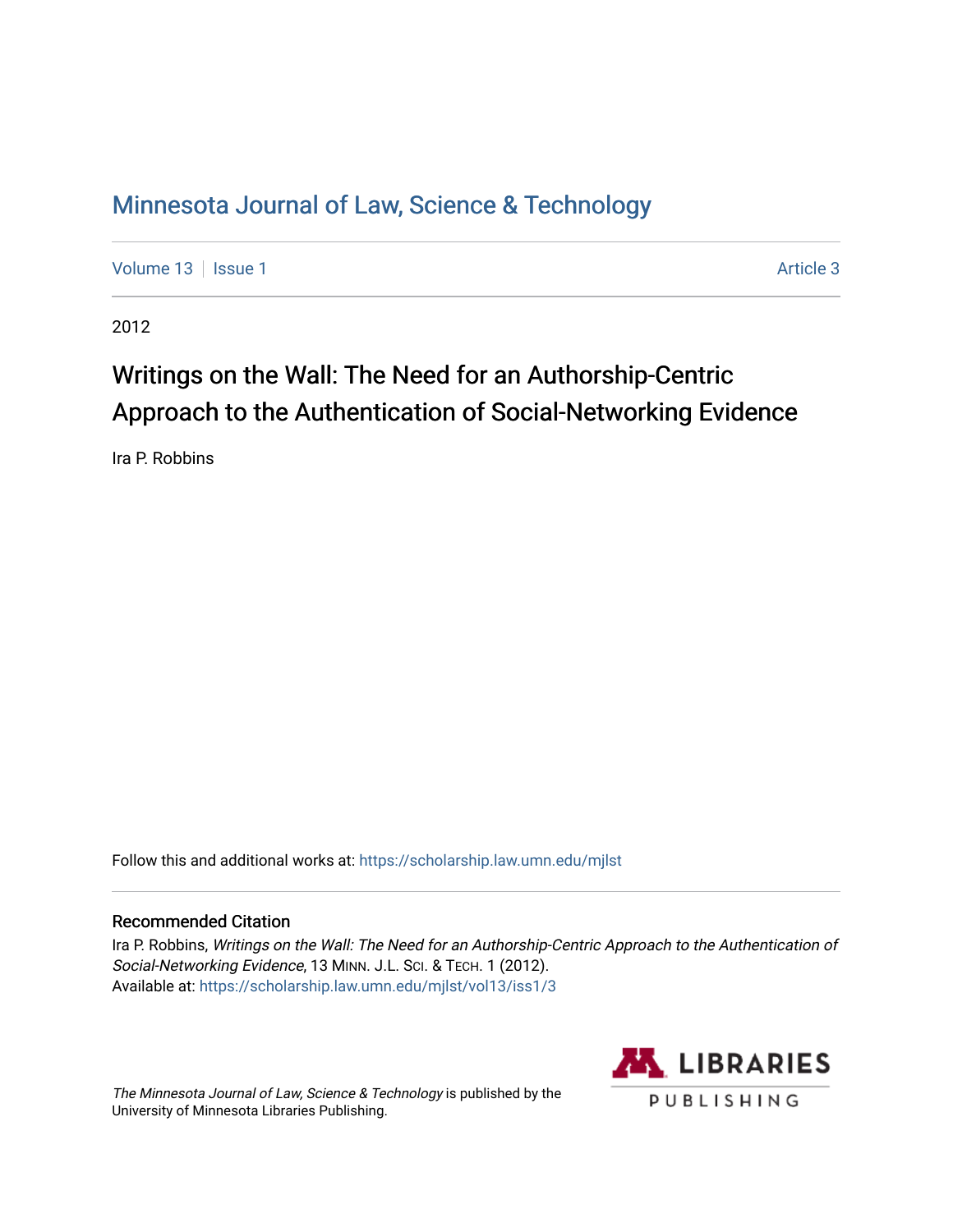# **MINNESOTA JOURNAL OF LAW, SCIENCE & TECHNOLOGY**

**VOLUME 13 WINTER 2013 ISSUE 1**

**Writings on the Wall: The Need for an Authorship-Centric Approach to the Authentication of Social-Networking Evidence** 

**by** 

**Ira P. Robbins** 

This article originally appeared in Issue 13.1 of the Minnesota Journal of Law, Science & Technology (Winter 2012) and should be cited as:

**13 Minn. J. L. Sci. & Tech. 1 (2012)** 

Visit **http://mjlst.umn.edu** to view the issue in which this article appears or for more information about the Minnesota Journal of Law, Science and Technology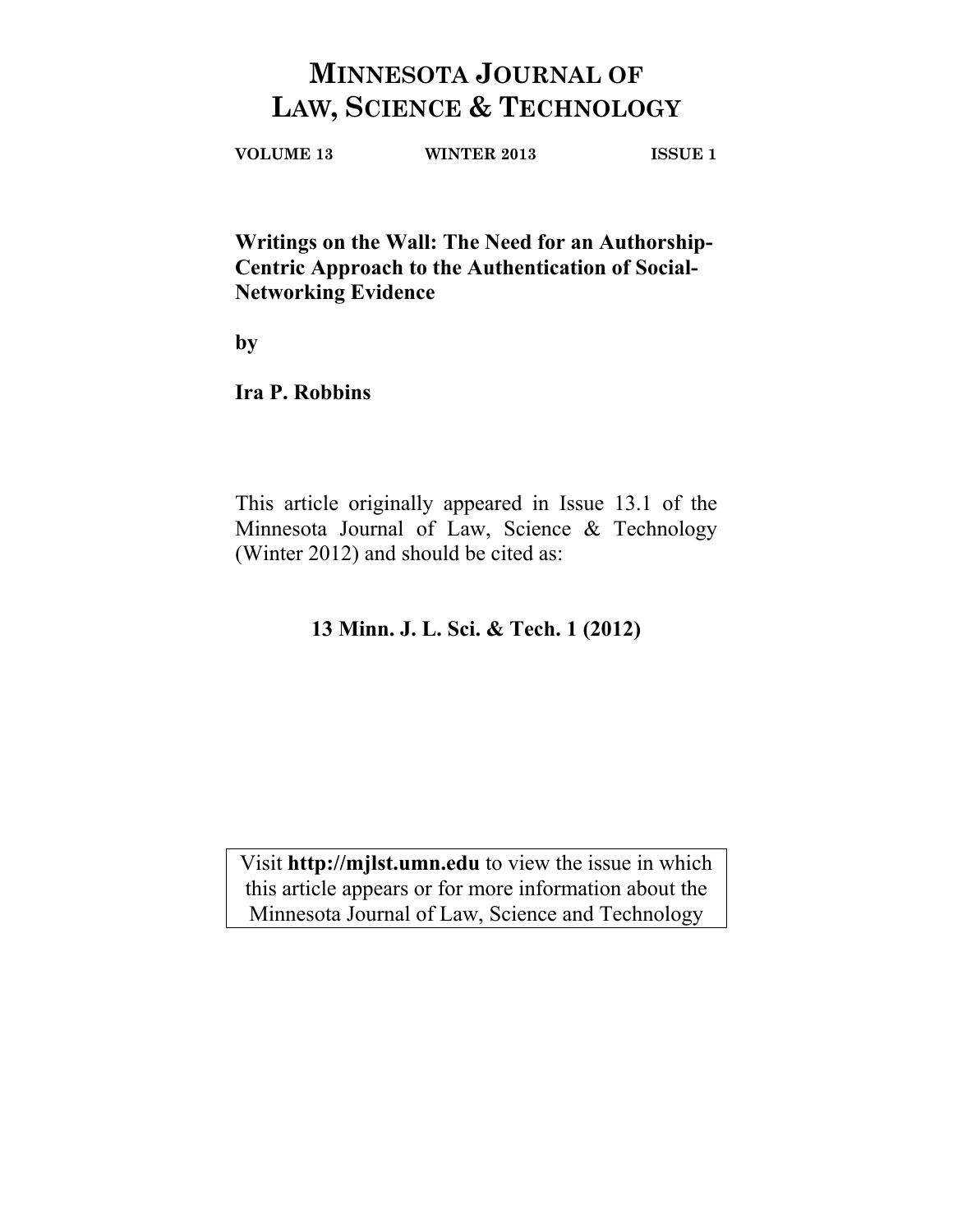# **Articles**

# **Writings on the Wall: The Need for an Authorship-Centric Approach to the Authentication of Social-Networking Evidence**

# **Ira P. Robbins\***

| I.  |             |                                                      |  |
|-----|-------------|------------------------------------------------------|--|
|     |             |                                                      |  |
|     | $B_{\cdot}$ |                                                      |  |
|     |             |                                                      |  |
| H.  |             |                                                      |  |
| HL. |             | Authentication of Social-Networking Evidence 16      |  |
| IV. |             | Critique of Judicial Approaches to Authentication of |  |
|     |             |                                                      |  |
|     |             | A. Punting Reliability Concerns to the Fact-Finder20 |  |
|     |             |                                                      |  |
|     |             | C. Requiring Testimony About Potential Outside       |  |
|     |             |                                                      |  |
|     |             | D. From Establishing the Account Owner to            |  |
|     |             | Establishing the Author of a Specific Posting24      |  |
|     |             |                                                      |  |

l

1

<sup>© 2012</sup> Ira P. Robbins

<sup>\*</sup> Barnard T. Welsh Scholar and Professor of Law and Justice, American University, Washington College of Law. A.B. University of Pennsylvania; J.D. Harvard University. I am grateful to my superb and indispensable research assistants—Elizabeth Aniskevich, Dana Bucy, Kierstan Carlson, Jay Curran, Giulia Di Marzo, Christin Helms, Kara Karlson, Tracey Little, Laura Peterson, Libby Ragan, and Amy Smith—who taught me a great deal more than I ever taught them; to Andrew Robbins—the master guru of all things computer- and Internet-related—for invaluable editorial suggestions, for keeping me apprised of technological developments and of new ways to take over someone's identity on social-networking websites, and for steering me clear of unintended pitfalls; and to the American University Law School Research Fund, for providing summer financial support.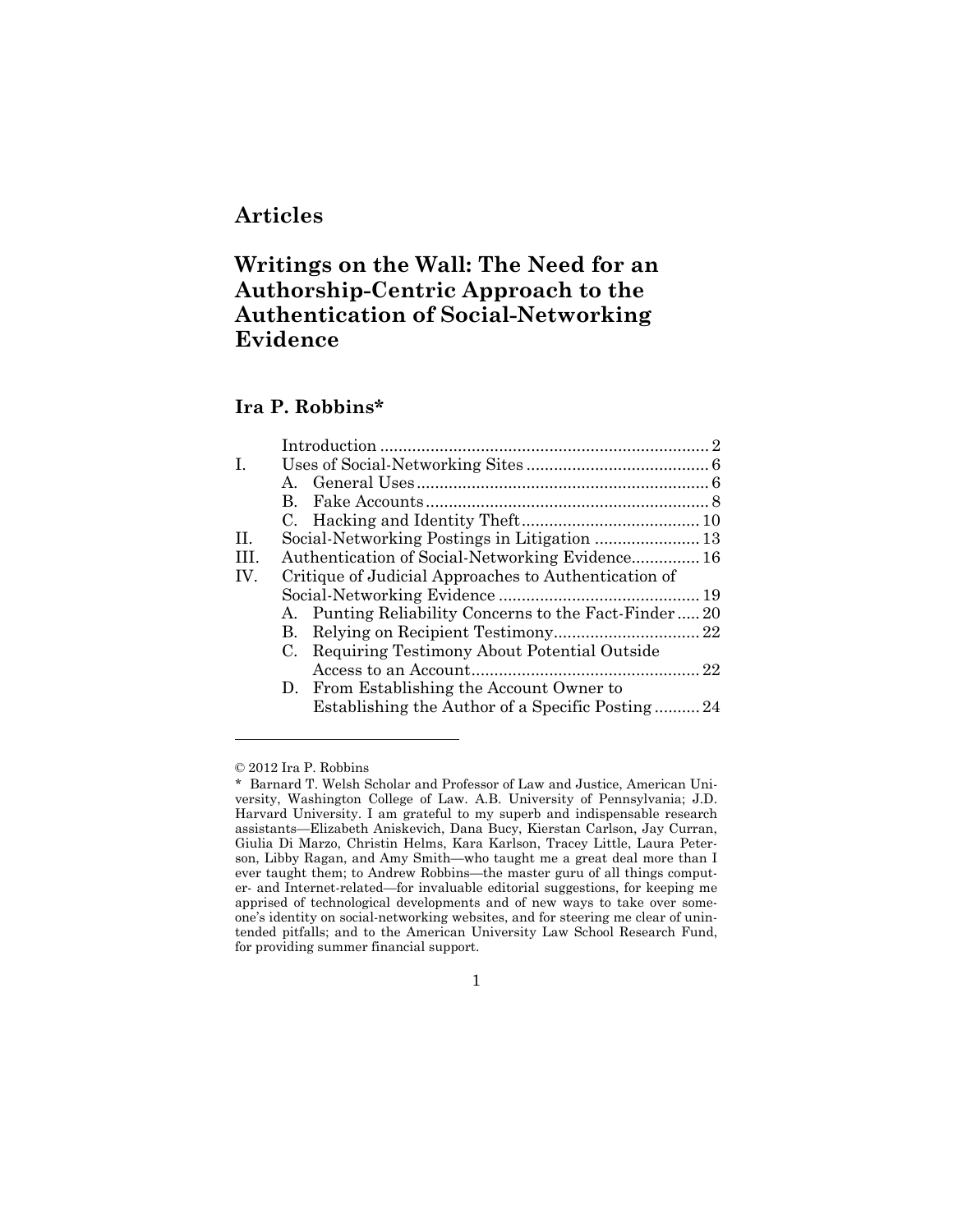| V. |              | An Authorship-Centric Approach to Authentication  28 |  |
|----|--------------|------------------------------------------------------|--|
|    |              | A. The Need for an Authorship-Centric Approach29     |  |
|    | $\mathbf{B}$ | Essential Factors for Courts to Consider When        |  |
|    |              | Authenticating Social-Networking Evidence31          |  |
|    |              |                                                      |  |
|    |              |                                                      |  |
|    |              |                                                      |  |
|    |              | C. Authorship Factors Are a Condition of             |  |
|    |              | Admissibility and Should Not Go to Weight34          |  |
|    |              |                                                      |  |
|    |              |                                                      |  |

#### INTRODUCTION

People are stupid when it comes to their online postings.<sup>1</sup> Using social-networking sites, people document their every move no matter how foolish or incriminating. This propensity applies not only to ordinary citizens,<sup>2</sup> but also to lawyers, $3$ 

 <sup>1.</sup> I certainly do not mean to imply that people are not also stupid in other settings and contexts. I leave that discussion for others, however, as this is only a law review article and not a multi-volume treatise.

 <sup>2.</sup> News stories and law review articles abound with examples of idiotic behavior exhibited online. *See, e.g.*, Evan E. North, Comment, *Facebook Isn't Your Space Anymore: Discovery of Social Networking Websites*, 58 U. KAN. L. REV. 1279, 1279 (2010) (providing one example of an insurance company that persuaded an attorney to settle an accident claim after finding on Facebook and MySpace photographs and video of the attorney's client "snowboarding . . . [and] 'going off jumps on his snowboard at a high rate of speed.'"); Jason Deans, *Facebook Juror Jailed for Eight Months*, THE GUARDIAN (U.K.), June 16, 2011, http://www.guardian.co.uk/uk/2011/jun/16/facebook-juror-jailed-foreight-months (explaining that juror Joanne Fraill was held in contempt of court and sentenced to eight months in jail for Facebook-messaging the defendant about the case and the pending charges while the jury was deliberating); Leah Hope, *Authorities Make String of Underage Drinking Arrests from Facebook Photos*, ABC7NEWS.COM (Jan. 14, 2008), http://abclocal.go.com/ wls/story?section=news/local&id=5890815 (reporting on charges filed against teenagers in a Chicago suburb for possession of alcohol by a minor that resulted from authorities' discovery of photographs posted on Facebook depicting the underage drinking at a house party); Edward Marshall, *Burglar Leaves his Facebook Page on Victim's Computer*, THE JOURNAL (Martinsburg, WV) (Sept. 16, 2009), http://www.journal-news.net/page/content.detail/id/525232.html (describing the ill-fated Facebook status-check that led to the burglar's arrest after he stole two diamond rings in the same room as the computer—but not the computer); Mary Lynn Smith & Courtney Blanchard, *Facebook Photos Land Eden Prairie Kids in Trouble*, STAR TRIB. (Minneapolis), Jan. 9, 2008, at B1 (detailing the punishment of more than 100 students in a Minneapolis suburb after school administrators obtained photographs from Facebook of the students holding and consuming alcoholic beverages).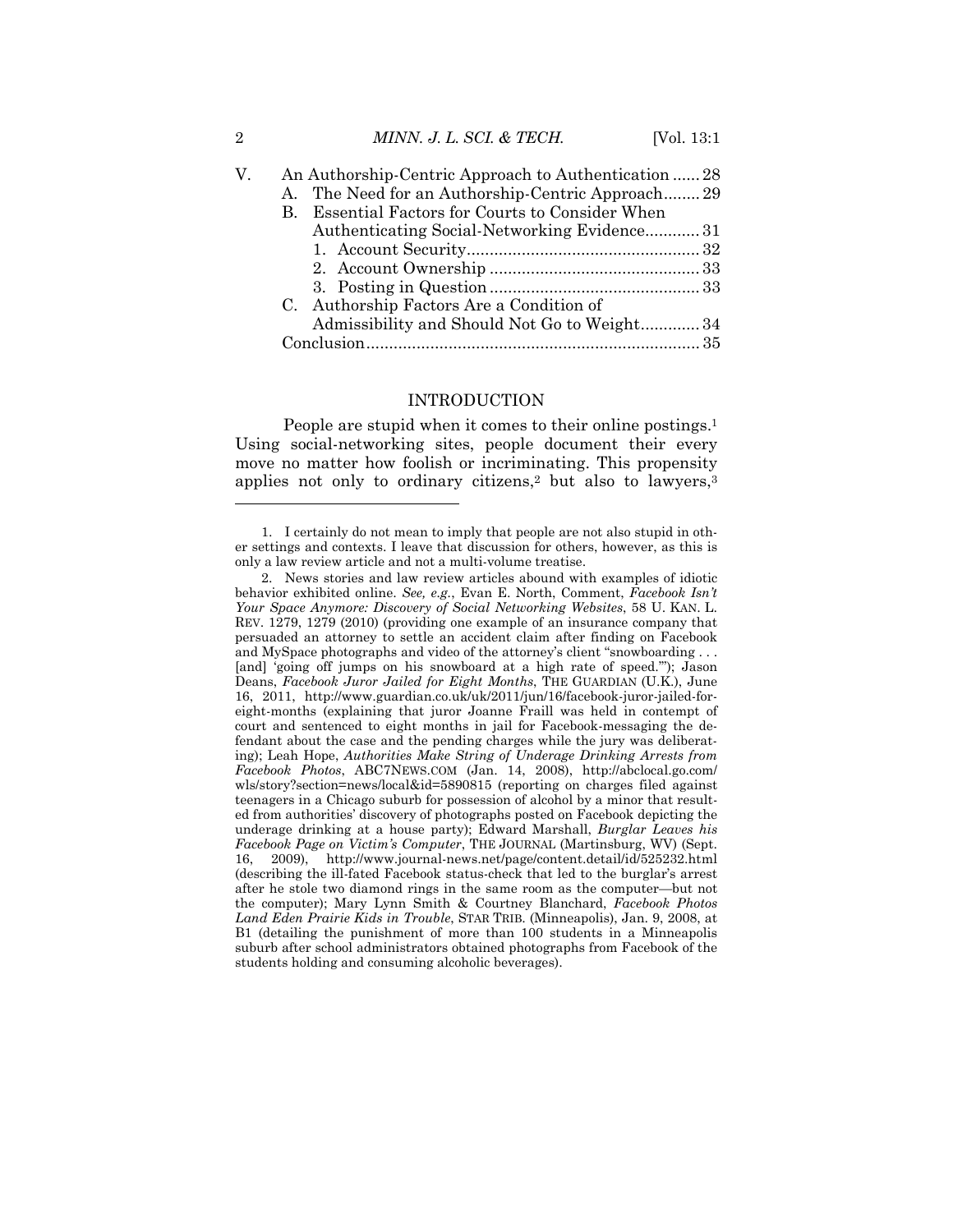judges,4 and even members of Congress.5 New York Congressman Chris Lee's recent faux pas presents a prime example of such idiocy. Representative Lee sent flirtatious messages and shirtless photographs of himself to a woman via Craigslist while using his own name and an "e-mail address traceable to his Facebook page."6 This momentary lapse in judgment forced the Congressman to resign from office in February 2011.7

More recently, New York Congressman Anthony Weiner followed suit by partaking in several inappropriate relationships using a variety of social-networking sites; most notably, Congressman Weiner sent a lewd photograph of himself to a college student via Twitter.8 Even though the photograph message was traceable to his Twitter account, Representative Weiner adamantly denied having sent it, claiming that his account was hacked.9 About a week later, Representative Weiner

 4. A North Carolina judge received a public reprimand when he not only agreed to "friend" a lawyer who was appearing before him, but also proceeded to communicate with the lawyer via Facebook about the case as the trial progressed. Robert J. Ambrogi, *Facebook Friend Earns Judge a Reprimand*, LEGAL BLOG WATCH (June 1, 2009, 2:09 PM), http://legalblogwatch.typepad.co m/legal\_blog\_watch/2009/06/facebook-friend-earns-judge-a-reprimand.html.

9. *Id.*

 <sup>3.</sup> After proudly posting on his Facebook page that he obtained a mistrial for his client, a New Jersey defense attorney was later mocked by the press because the mistrial occurred "due to the defense lawyer's [poor] trial performance." Debra Cassens Weiss, *Lawyer Who Never Tried a Case Proud of Murder Mistrial on Facebook, Humiliated in Interview*, ABAJOURNAL.COM (Apr. 5, 2011, 7:41 AM), http://www.abajournal.com/news. A prosecutor from Minnesota allegedly posted "keeping the streets safe from Somalians" to her Facebook account while prosecuting a Somali man for murder. Abby Simons, *Facebook Motion Thrown out Again*, STAR TRIB. (Minneapolis), Mar. 13, 2010, at B4. In Texas, a lawyer found herself caught in a lie when, after asking the judge for a continuance to attend a relative's funeral, the judge viewed the lawyer's Facebook profile, which showed that the lawyer was in fact on vacation. Molly McDonough, *Facebooking Judge Catches Lawyer in Lie, Sees Ethical Breaches*, ABAJOURNAL.COM (July 31, 2009, 3:16 PM), http://www.abajournal.com/news.

<sup>5.</sup> *See* Roxanne Roberts & Amy Argetsinger, *The Chris Lee Scandal and the anonymity of the average congressman*, THE RELIABLE SOURCE (Feb. 14, 2011, 12:00 AM), http://voices.washingtonpost.com/reliable-source/2011/  $02$ /the chris lee scandal and the anonymity of the average congressman.ht ml; *see also* David A. Fahrenthold & Aaron Blake, *Congressman Resigns After Report of Online Flirting*, WASH. POST, Feb. 10, 2011, at A1.; Chris Cuomo, Chris Vlasto & Devin Dwyer, *Rep. Anthony Weiner: 'The Picture Was of Me and I Sent It*,*'* ABCNEWS.COM, (June 6, 2011), http://abcnews.go.com/Politics /rep-anthony-weiner-picture/story?id=13774605.

 <sup>6.</sup> Roberts & Argetsinger, *supra* note 5.

 <sup>7.</sup> Fahrenthold & Blake, *supra* note 5.

 <sup>8.</sup> Cuomo et al., *supra* note 5.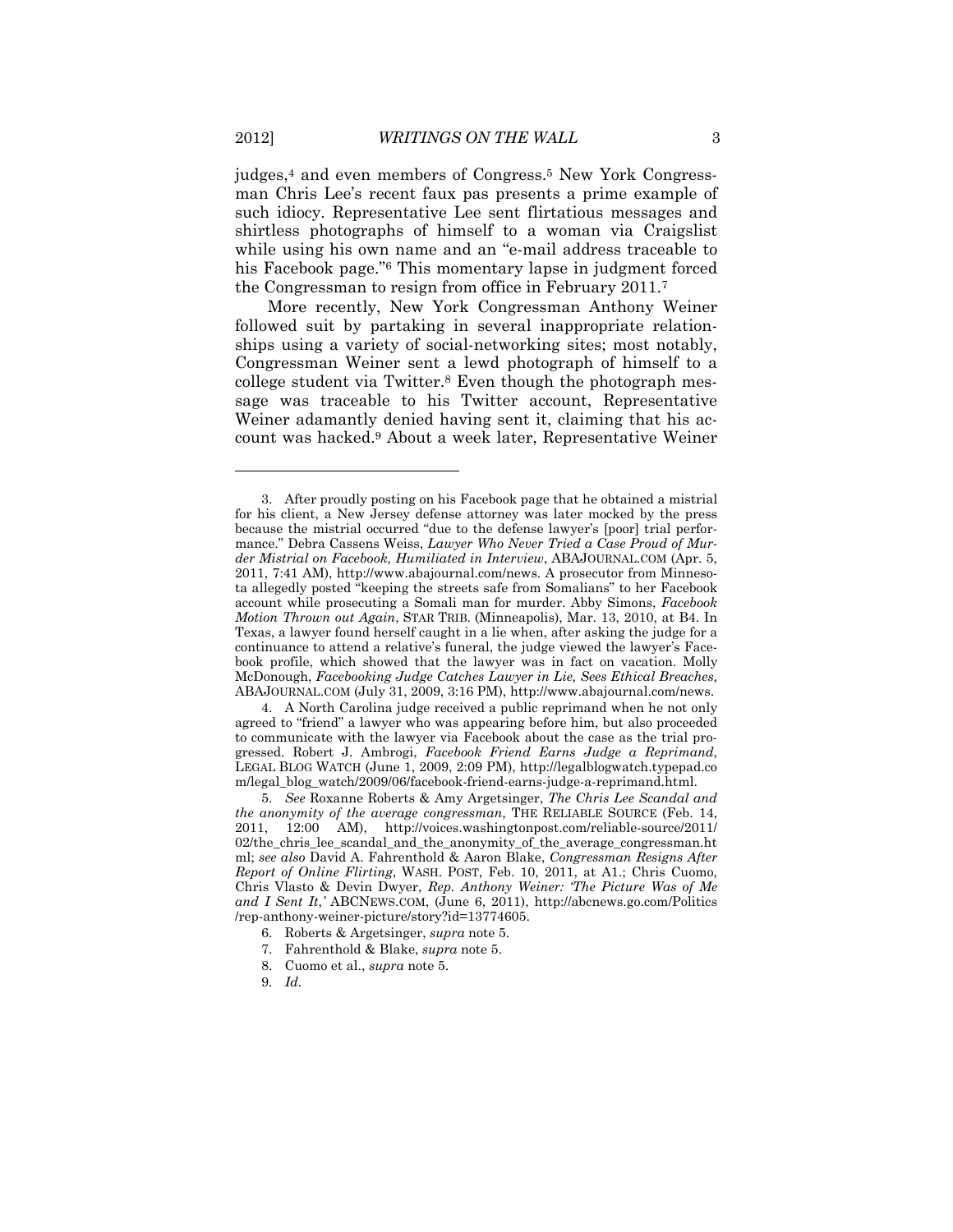confessed that he had in fact sent the photograph10 and, shortly thereafter, resigned due to political pressure.11

 Gaffes like Representatives Lee's or Weiner's are sure to become increasingly common as more people put their personal lives online. This is especially true with social-networking websites like Facebook, MySpace, and Twitter. In recent years, these sites have become an ingrained part of our culture. Their popularity can be seen in a variety of ways: individuals use them to connect with friends; media outlets use them to get viewers' perspectives on the latest news;12 companies and educational institutions use them to keep closer contact with their customers and students;13 and non-profit organizations use them to garner support for their causes.14 But as the sites' popularity increases, so does their susceptibility for abuse.

 Social-networking sites have become conduits for crimes and other wrongful behavior—such as harassment and bullying—because they are both easy to use and can be anonymous.15 Consequently, these sites are beginning to play a critical role in litigation. Social-networking postings<sup>16</sup> have been entered as evidence in all forms of litigation, often against the alleged authors of the postings. This Article focuses on the authentication of this type of evidence at trial.

The authentication requirement is a preliminary evidentiary threshold, mandating that proponents of evidence provide

<sup>10.</sup> *Id.*

 <sup>11.</sup> David A. Fahrenthold & Paul Kane, *As Controversy Builds, Weiner Resigns*, WASH. POST, June 17, 2011, at A1.

<sup>12.</sup> *See, e.g.*, CNN, FACEBOOK, http://www.facebook.com/cnn (last visited Sept. 16, 2011) ("The CNN fan page provides instant breaking news alerts and the day's newsiest and most talked about stories.").

<sup>13.</sup> *See, e.g.*, *LLM Program in Law & Government - Washington College of Law - AU*, FACEBOOK, http://www.facebook.com/LawGovAUWCL (last visited Sept. 16, 2011) ("A page for Students, Alumni, Faculty and Friends of the LL.M. Program in Law & Government at American University Washington College of Law.").

<sup>14.</sup> *See, e.g.*, *American Red Cross*, FACEBOOK, http://www.facebook.com/ redcross (last visited Sept. 16, 2011) ("The American Red Cross is a humanitarian organization led by volunteers. We provide relief to victims of disaster and help people prevent, prepare for, and respond to emergencies.").

<sup>15.</sup> *See, e.g.*, *infra* note 32.

 <sup>16.</sup> For the purposes of this paper, I refer to both postings and messages as "postings." See discussion *infra* Part I.A for a differentiation between private postings that are sent between users, known as messages, and public postings that are displayed on a user's public profile page.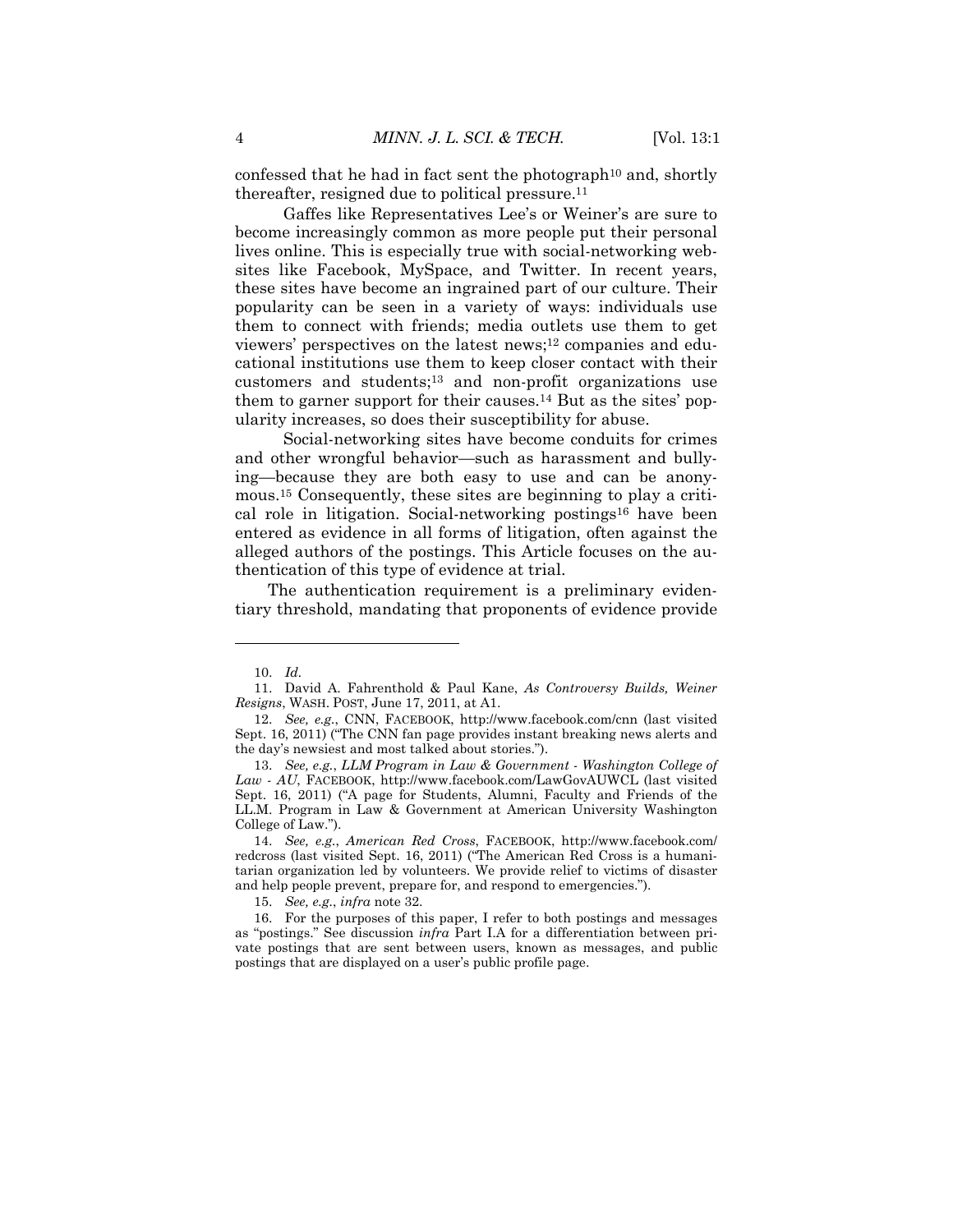proof "sufficient to support a finding that the matter in question is what its proponent claims."17 Moreover, the requirement advances one of the major goals of the rules of evidence: to ensure that, in the end, the "truth may be ascertained and proceedings justly determined."18 Considering the vulnerability of social-networking sites to exploitation, authentication is a critical component to guarantee, to the greatest extent possible, that juries are presented with reliable evidence, and that the proceedings are fair and just.19

 Part I of this Article presents background information on typical uses of social-networking sites as well as examples of how people misuse these sites by creating fake accounts or hacking into other accounts to obtain or alter the owner's personal information. Part II outlines the various roles that socialnetworking sites play in litigation. Law-enforcement officials, as well as lawyers, increasingly are turning to socialnetworking sites to search for evidence or to gather information to impeach a witness's credibility. Part III discusses authentication requirements in general. Part IV provides an in-depth explanation of the current judicial approaches used to authenticate social-networking evidence. Part IV then critiques these approaches, specifically addressing courts' failures to require a demonstrated nexus between the postings being offered into evidence and the purported author of the postings. Finally, Part V advocates a new, authorship-centric approach to authentication. Working within Federal Rule of Evidence 901(b)(4), this Part recommends a set of factors that courts should consider when ruling on the authenticity of social-networking evidence. The Article concludes that authorship is critical to authentication. Courts should thus act as gatekeepers, considering these issues at the admissibility stage before admitting the evidence

 <sup>17.</sup> FED. R. EVID. 901(a).

 <sup>18.</sup> FED. R. EVID. 102.

 <sup>19.</sup> The court in *St. Clair v. Johnny Oyster & Shrimp*, 76 F. Supp. 2d 773 (S.D. Tex. 1999) was incredibly suspicious of all web-based evidence, stating that the Internet is "one large catalyst for rumor, innuendo, and misinformation" and that "hackers can adulterate the content on *any* web-site from *any* location at *any* time." *Id.* at 774–75 (emphasis in original). *But see* Perfect 10, Inc. v. Cybernet Ventures, Inc., 213 F. Supp. 2d 1146, 1153 (C.D. Cal. 2002) (declining to follow the "extreme view" taken by *St. Clair*)*.* Despite the polar, and perhaps outdated, position espoused by the *St. Clair* court, it raised the issues that future courts deciding the authenticity of social-networking postings must consider: From where did the information come, who authored it, and did anyone alter it?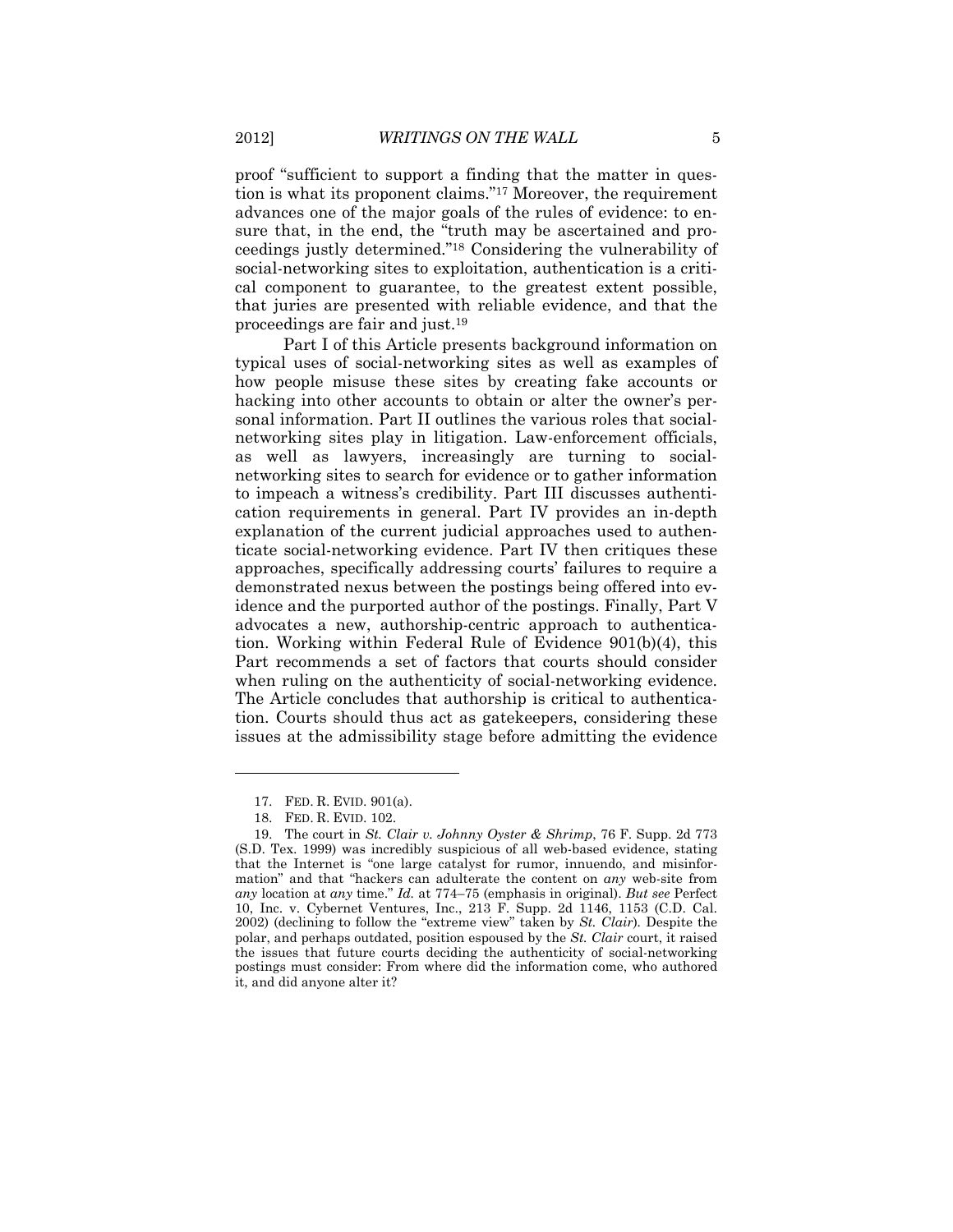and allowing the finder of fact to weigh its reliability.

#### I. USES OF SOCIAL-NETWORKING SITES

Social-networking sites are websites that "link networks of individuals into online communities through personalized web 'profiles.'"20 These sites established an Internet presence in the early 2000s and have seen a recent and drastic increase in popularity.21 This Part discusses the general uses of socialnetworking sites, as well as common misuses—such as creating fake accounts and hacking.

#### A. GENERAL USES

Social-networking sites facilitate interpersonal relationships and information exchanges by allowing individual users to search for others who are part of their social network and add them as "friends."22 Each social-networking user creates a

 <sup>20.</sup> Daniel Findlay, Comment, *Tag! Now You're Really "It" What Photographs on Social Networking Sites Mean for the Fourth Amendment*, 10 N.C. J.L. & TECH. 171, 180 (2008). In 2007, the two dominant social-networking sites were Facebook, founded in 2004 by an undergraduate at Harvard University, and MySpace, founded in 2003 by two Silicon Valley friends. John S. Wilson, Comment, *MySpace, Your Space, or Our Space? New Frontiers in Electronic Evidence*, 86 OR. L. REV. 1201, 1221–22 (2007); *see also* Danah M. Boyd & Nicole B. Ellison, *Social Network Sites: Definition, History, and Scholarship*, 13 J. COMPUTER-MEDIATED COMM. (2007), http://jcmc.indiana.edu/vol13/issue 1/boyd.ellison.html. Twitter has now taken over the number two spot, followed by LinkedIn and MySpace. *Top 15 Most Popular Social Networking Sites*, EBIZMBA.COM, http://www.ebizmba.com/articles/social-networking-websites (last updated Nov. 17, 2011).

<sup>21.</sup> *See* AMANDA LENHART ET AL., PEW RESEARCH CTR., SOCIAL MEDIA & MOBILE INTERNET USE AMONG TEENS AND YOUNG ADULTS 2 (2010), *available at* http://pewinternet.org/Reports/2010/Social-Media-and-Young-Adults.aspx (summarizing the increased use of social-networking among teens and both young and older adults). In particular, the use of social-networking sites has increased exponentially in the last few years. In 2009, Facebook membership exceeded 300 million users, and 73% of online teens use social-networking sites, up from 55% in November 2006 and 65% in February 2008. *Id.* at 2; Shannon Aswumb, *Social Networking Sites: The Next E-Discovery Frontier*, 66 BENCH & B. MINN. 23, 23 (2009), *available at* http://www.mnbar.org/ benchandbar/2009/nov09/networking.html. In 2011, Facebook membership exceeded 750 million users. *Factsheet*, FACEBOOK, http://www.facebook.com/ press/info.php?factsheet (last visited Sept. 16, 2011). The social-networking phenomenon is not limited to younger Internet users. Forty-seven percent of online adults use social-networking sites, representing a ten-percentage-point increase since November 2008. LENHART, *supra*, at 3.

<sup>22.</sup> *See* Boyd & Ellison, *supra* note 20, at 213.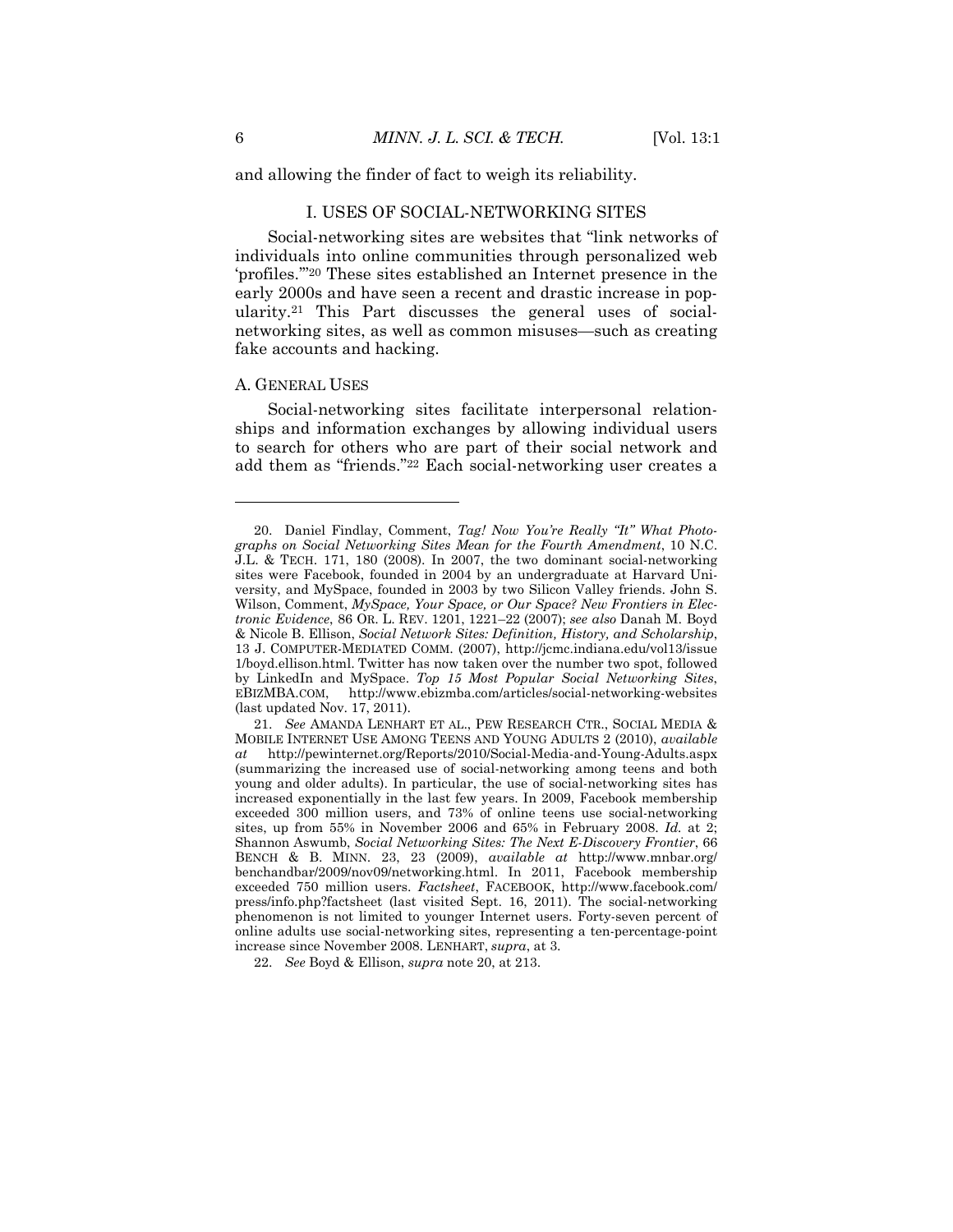profile page. Facebook explicitly requires members to use their real names when creating profiles, but many other socialnetworking sites, such as MySpace, actually encourage the creation of pseudonymous accounts by permitting users to create profiles using nicknames, symbols, and incorrect capitalization.23 These profiles display personal, identifying information such as birth dates, hometowns, alma maters, and relationship statuses. They are the medium through which users exchange anecdotes about their interests and activities.24 Users also share photographs and videos, in which they may "tag," or identify, other users.25 On most social-networking sites, users can send private messages to others as well as make comments on their own or other users' profile pages. These latter comments are not necessarily private; the number of people who can see them depends on both the specific social-networking site and the users' individual settings. Users govern their social-networking experiences by providing as much or as little information on their profile pages as they wish and by controlling their privacy settings to restrict who can view and post information to these pages.26

While social-networking sites allow individuals to reconnect with old friends or find new ones with ease, they also are

<sup>23.</sup> *Statement of Rights and Responsibilities*, FACEBOOK, http://www.face book.com/terms.php (last visited Sept. 17, 2011); *Terms of Use Agreement*, MYSPACE, http://www.myspace.com/help/terms (last visited Sept. 17, 2011).

<sup>24.</sup> *See* Wilson, *supra* note 20, at 1220.

 <sup>25.</sup> Facebook defines "tagging" as follows: "A tag links a person, page, or place to something you post, like a status update or a photo." *Help Center*, FACEBOOK, http://www.facebook.com/help/?page=18947 (last visited Sept. 30, 2011).

<sup>26.</sup> *See generally* Matthew J. Hodge, Comment, *The Fourth Amendment and Privacy Issues on the "New" Internet: Facebook.com and MySpace.com*, 31 S. ILL. U. L.J. 95, 107–09 (2006) (indicating that the default privacy setting on MySpace allows all users to see a profile and that the default setting on Facebook allows all users within a "network" to view a profile). A user's privacy settings are not all-encompassing and can be prone to ambiguity, error, or outright fraud. *See, e.g.*, Dan Goodin, *Facebook Caught Exposing Millions of User Credentials*, THE REGISTER (U.K.), May 10, 2011, http://www.theregister.co. uk/2011/05/10/facebook\_user\_credentials\_leaked/ (stating that "Facebook has leaked access to millions of users' photographs, profiles and other personal information because of a years-old bug that overrides individual privacy settings" and that "Facebook over the years has regularly been criticized for compromising the security of its users"); Jason Kincaid, *New Facebook iPhone App Brings New Privacy Bugs With It*, TECHCRUNCH.COM (Sept. 8, 2009), http://techcrunch.com/2009/09/08/new-facebook-iphone-app-brings-new-priva cy-bugs-with-it/ (describing an iPhone Facebook application bug that circumvents user privacy settings).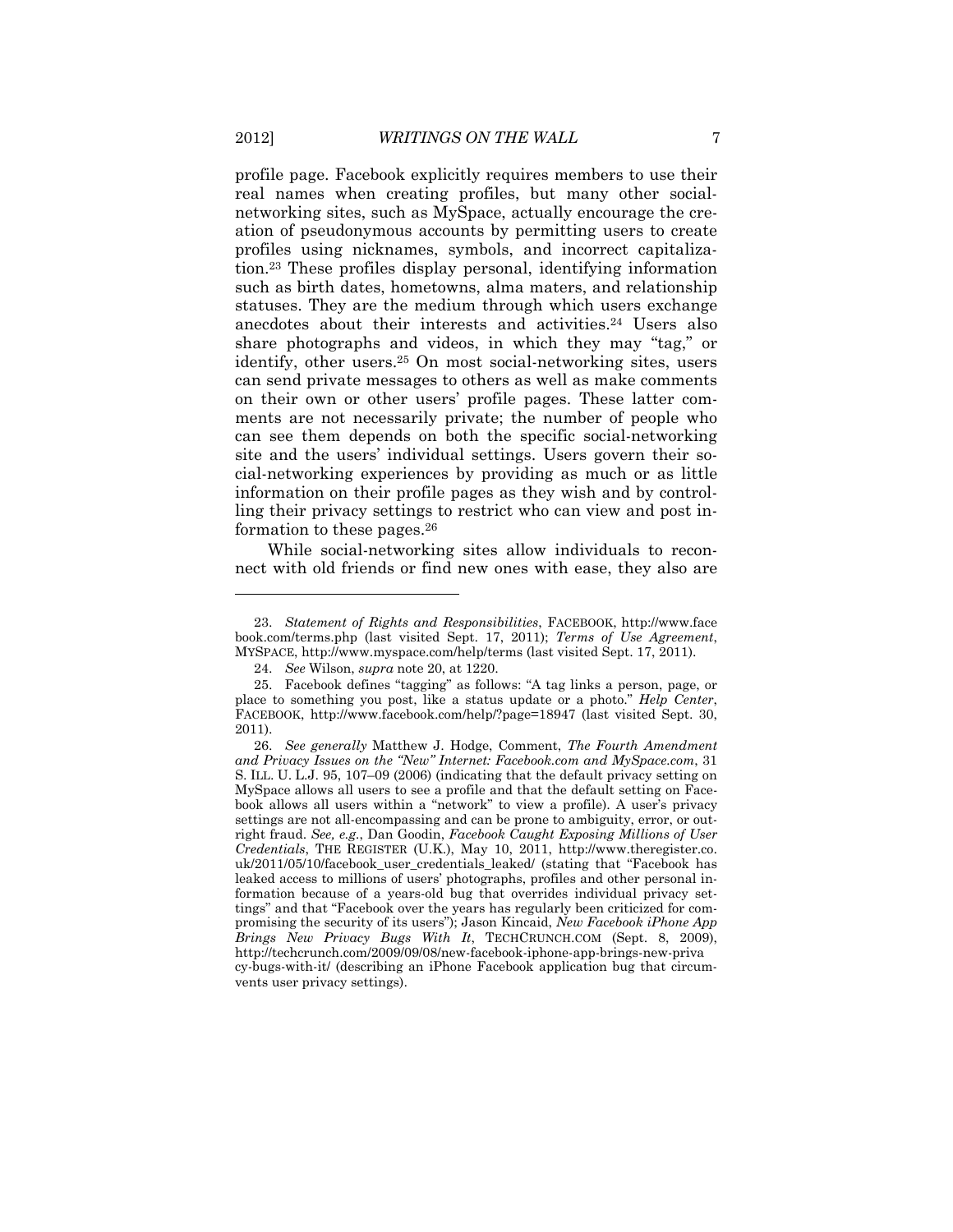being used to harass, intimidate, and emotionally abuse or bully others. Malefactors can utilize pseudonyms to create fake accounts without the alleged account holder's knowledge or consent; they can also hack into legitimate accounts to access the vast quantities of personal information that the accounts contain.

#### B. FAKE ACCOUNTS

"Fake" accounts are social-networking accounts that are either created in one person's name by someone else or by a person using a pseudonym.27 These accounts are often used as conduits for teasing and bullying.28 The "Terms of Service," or user agreements, of many social-networking sites prohibit users from creating profiles that impersonate others as well as from using the site to harass others or commit crimes.29 Yet there is effectively no check on fake accounts or false profiles, unless someone lodges a complaint with the social-networking company.30

Regardless of these restrictions, social-networking users are increasingly making use of these sites for harassing behavior.31 In addition, the anonymity of social-networking sites

 31. At least two federal cases have addressed this problem. Students created false MySpace accounts with cut-and-pasted pictures from school-district websites and posted crude and embarrassing misinformation to mock their schools' principals. In one of the cases, a high-school student created an account in his principal's name, claimed that the principal smoked marijuana and drank alcohol at work, and referred to the principal as a "big whore," "big fag," and "big steroid freak." Layshock *ex rel*. Layshock v. Hermitage Sch. Dist., 496 F. Supp. 2d 587, 591 (W.D. Pa. 2007). Another case involved two eighth-grade students who created a fake account that portrayed their principal as a pedophile and a sex addict. J.S. *ex rel*. Snyder v. Blue Mountain Sch. Dist., 593 F.3d 286, 290–92 (3d Cir. 2010) (noting that one of the students helped to create the false page because she was "mad" at the principal for disciplining her for a dress code violation), *vacated, reh'g en banc granted*, 650 F.3d 915 (3d Cir. 2011). In *Snyder*, the account contained the principal's pic-

<sup>27.</sup> *See, e.g.*, *infra* note 32 and accompanying text.

<sup>28.</sup> *See, e.g.*, *infra* note 32 and accompanying text.

<sup>29.</sup> *See Statement of Rights and Responsibilities*, *supra* note 23 and accompanying text.

<sup>30.</sup> *E.g.*, Ki Mae Huessner, *Teens Sued for Fake Facebook Profile*, ABCNEWS.COM (Sept. 29, 2009), http://abcnews.go.com/Technology/Aheadofthe Curve/teens-sued-fake-facebook-profile/story?id=8702282 (reporting the comments of a Facebook representative, stating that "the time it takes for the team to respond depends on the complaint[;] . . . reports of nudity, pornography and harassing personal messages are the highest priority complaints").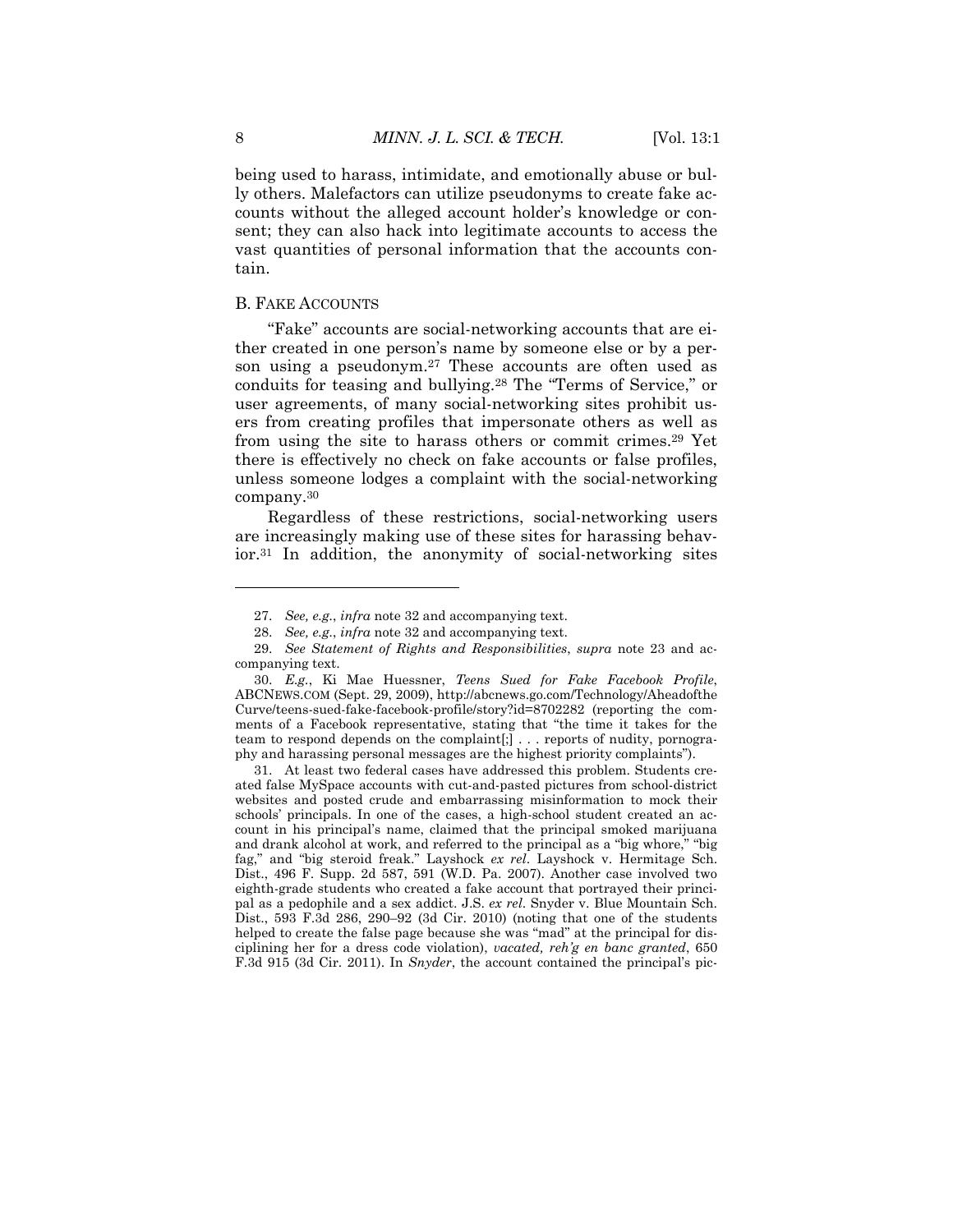permits stalkers and bullies—using fake accounts—to take their harmful conduct above and beyond traditional harrying.32 The infamous Lori Drew and Latisha Monique Frazier cases provide excellent examples. Drew, the mother of a thirteenyear-old girl, created a MySpace page with the picture of a fictitious sixteen-year-old boy named "Josh Evans."33 Drew used this fake profile to torment her daughter's thirteen-year-old "nemesis," Megan Meier, who "had a history of depression and suicidal impulses."34 Using the Evans profile, Drew flirted with Meier for a period of time, then abruptly told Meier that Evans "no longer liked her" and that "the world would be a better place without her in it."35 Shortly thereafter, Meier killed herself.36 Drew then deleted the fake account.37

Similarly tragic is the recent story of Latisha Monique Frazier. In August 2010, Frazier went missing shortly after

ture with the profile name "kidsrockmybed" and listed as among the principal's interests "fucking in my office [and] hitting on students and their parents." *Id.* at 291.

<sup>32.</sup> *See, e.g.*, Jan Hoffman, *As Bullies Go Digital, Parents Play Catch-up*, N.Y. TIMES, Dec. 5, 2010, at A1 (recounting numerous stories of middle- and high-school students bullying one another via pseudonymous accounts on social-networking sites and advising parents about ways to address such bullying). In one tragic case in the United Kingdom, an adult man who was a known sex offender created a fake Facebook profile using the picture of a goodlooking teenage boy and pretended to be sixteen years old. *Ashleigh Hall Was 'Spitting Image' of Alleged Killer's Former Fiancée*, THE TELEGRAPH (U.K.), Oct. 29, 2009, http://www.telegraph.co.uk/news/uknews/crime/6458211/Ashl eigh-Hall-was-spitting-image-of-alleged-killers-former-fiancee.html [hereinafter *Ashleigh Hall*] (reporting the killer's use of Facebook in his crimes); James Slack & Paul Sims, *My Guilt at Letting that Evil Man Walk Free: Prostitute Held Hostage for 15 Hours by Facebook Killer Speaks of Regret*, MAIL ONLINE (U.K.) (Mar. 12, 2010), http://www.dailymail.co.uk/news/article-1256 307/Face book-warning-Peter-Chapman-admits-Ashleigh-Hall-murder.html (providing the picture used by the killer and reporting that the murder led to a slew of complaints regarding Facebook's security measures). The man used the fake Facebook profile to lure in a teenage girl, whom he later raped and murdered. *See Ashleigh Hall*, *supra*. Other less egregious examples of misconduct on Facebook have also been reported, including one instance in which a teen's peers created a Facebook profile in his name picture and depicted the teen as homosexual and racist; they used the false profile to "friend" nearly 600 people. Huessner, *supra* note 30.

 <sup>33.</sup> United States v. Drew, 259 F.R.D. 449, 452 (C.D. Cal. 2009).

 <sup>34.</sup> Jennifer Steinhauer, *Woman Found Guilty in Web Fraud Tied to Suicide*, N.Y. TIMES, Nov. 27, 2008, at A25; *see also Drew*, 259 F.R.D. at 452*.* 

<sup>35.</sup> *Drew*, 259 F.R.D. at 452.

<sup>36.</sup> *Id.*

<sup>37.</sup> *Id.*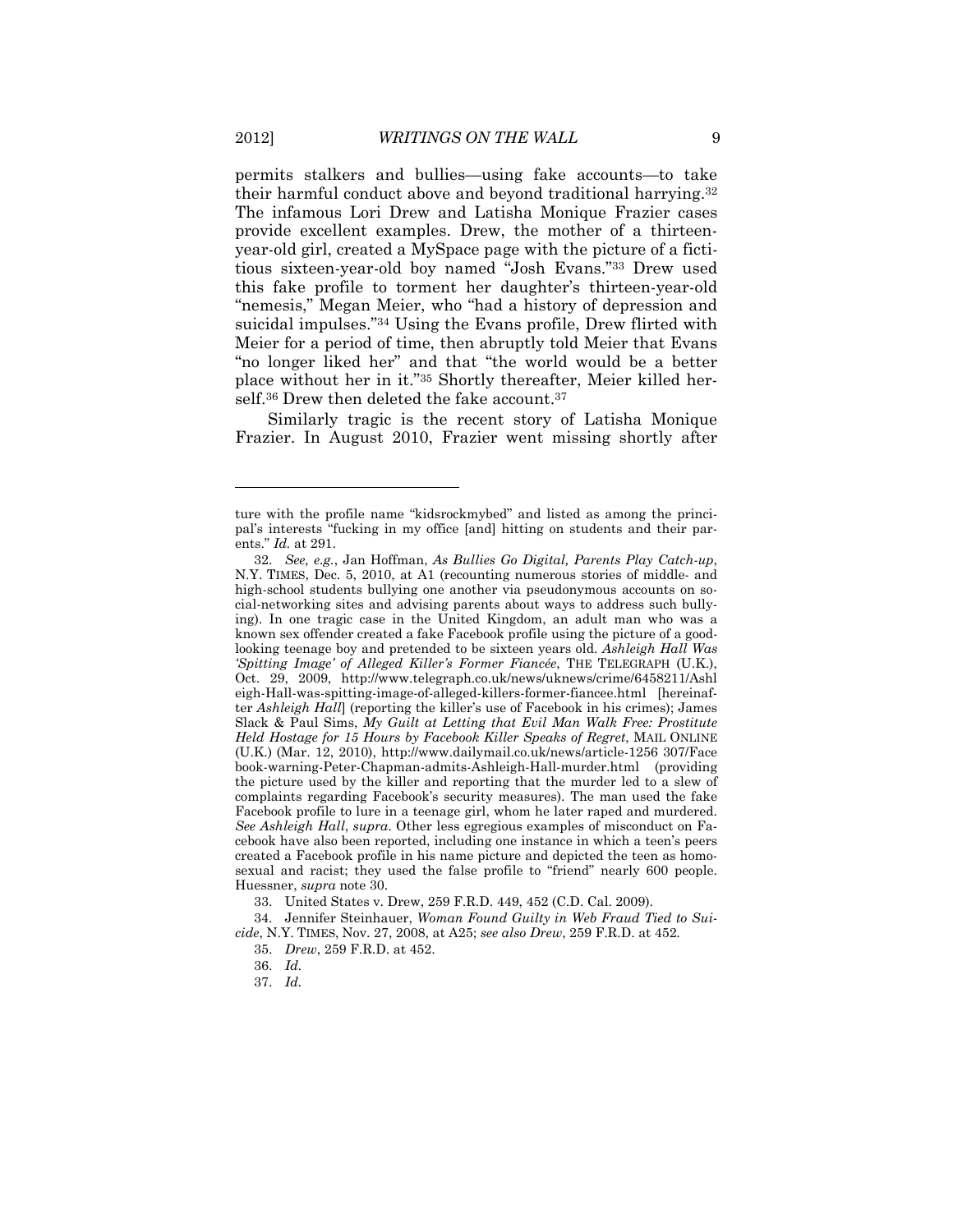leaving work for the day.38 As if her disappearance was not difficult enough for her family, someone created a fake Facebook profile for Frazier and used it to threaten and harass her family.39 The first message sent from this profile stated: "Your sister is dead and gone. I'm watching you! One more dead to go!"40 After Frazier's family distributed fliers in the neighborhood to warn others about her disappearance, they received another message: "Her black ass has been gone . . . . Body parts in Rock Creek. Keep the fliers out of the . . . hood. We took them down."41 Fortunately for Frazier's family, a local television station aired a story about this harassment, which ultimately led to the arrest of six people allegedly involved in her disappearance and murder.42

#### C. HACKING AND IDENTITY THEFT

Beyond those who create fake accounts to threaten and harass others, people may break into existing social-networking accounts to acquire or modify information that the accounts contain. These hackers use a number of techniques to steal users' login data, including conning users into divulging their passwords and employing "malware that logs keystrokes."43 Once hackers achieve access to a user's account, they have free reign over all personal information contained therein. They can use the account to distribute computer viruses and spam as well as to post and send messages that appear to come from the user. 44

 <sup>38.</sup> Sam Ford & Richard Reeve, *D.C. Family Threatened on Facebook*, TBD.COM (Jan. 23, 2011, 8:29 PM), http://www.tbd.com/articles/2011/01/d-cfamily-receives-facebook-threats-46527.html.

<sup>39.</sup> *Id.*

<sup>40.</sup> *Id.*

<sup>41.</sup> *Id.*

<sup>42.</sup> *Id.*; Keith L. Alexander, *Man Arraigned in Slaying of District Woman*, WASH. POST, Jan. 25, 2011, at B4; *see also* Keith L. Alexander, *No Search for Body of Slain D.C. Teen*, WASH. POST, Mar. 4, 2011, at B1.

 <sup>43.</sup> Riva Richmond, *Stolen Facebook Accounts for Sale*, N.Y. TIMES, May 3, 2010, at B3. Recently, Jesse William McGraw, the "former leader of an anarchistic hacking group called the Electronik Tribulation Army," was sentenced to more than nine years in prison after installing malware on computers at a Texas hospital where he worked as a security guard. Kevin Poulsen, *Leader of Hacker Gang Sentenced to 9 Years For Hospital Malware*, WIRED (Mar. 18, 2011, 7:56 PM), http://www.wired.com/threatlevel/tag/ anonymous/.

<sup>44.</sup> *See* Richmond, *supra* note 43; Brian Krebs, *Hacker's Latest Target: Social Networking Sites*, WASH. POST (Aug. 9, 2008), http://www.washington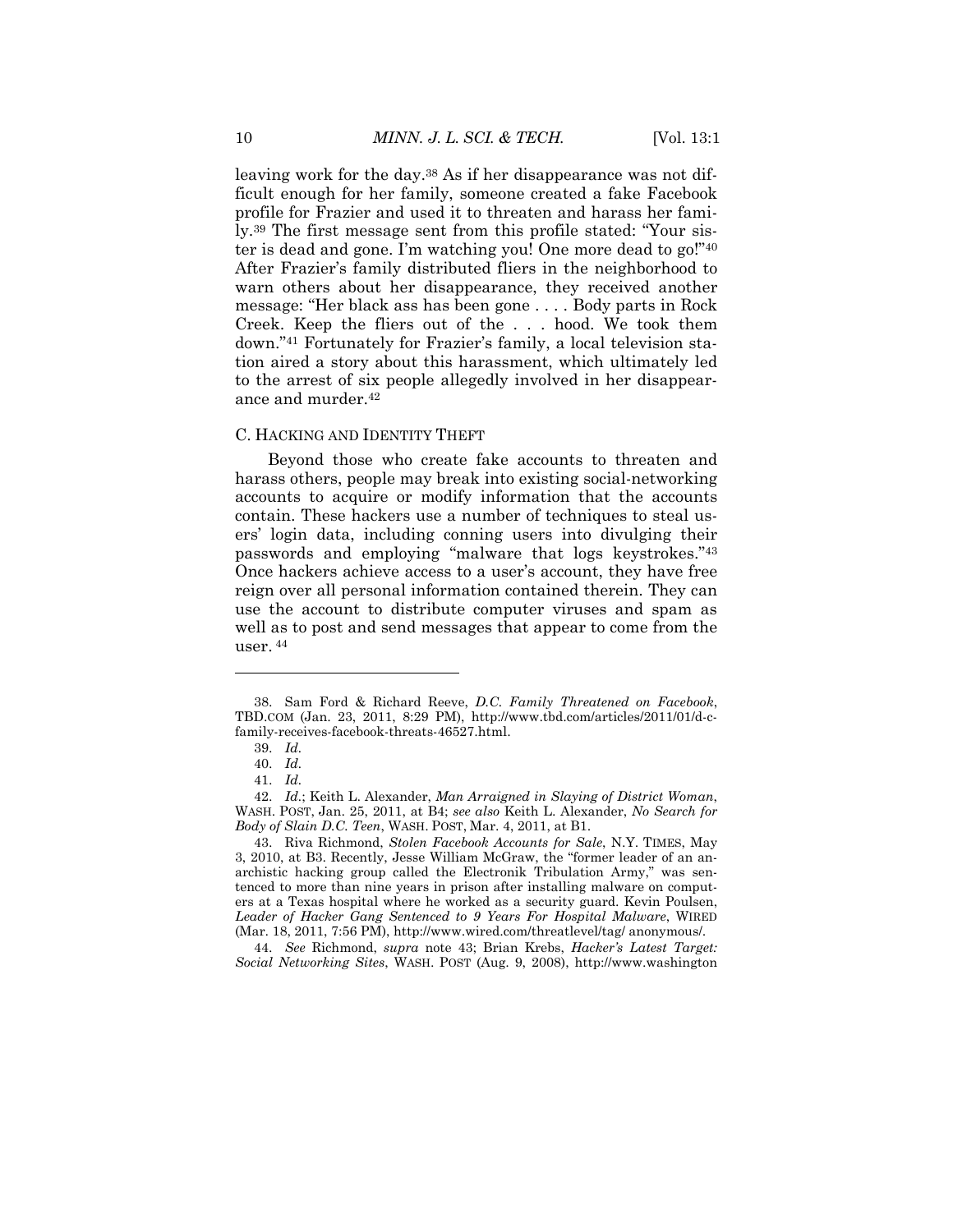Notably, pervasive posting of personal information on social-networking sites has facilitated identity theft because hackers can obtain this information and use it for their own gain.45 Users who post seemingly innocuous information to their social-networking profiles, such as full name and birth date, are particularly susceptible to identity theft.46 A person's name and birth date, combined with certain personal details that are readily available from a social-networking profile, can supply enough information for an identity thief to apply for credit in that person's name or to hack into his or her existing credit accounts.47

In addition to misusing information from individual users' accounts, identity thieves are also targeting users' "friends" in

post.com/wp-dyn/content/article/2008/08/08/ AR2008080803671.html.

<sup>45.</sup> *Cf.* U.S. DEP'T OF JUSTICE, IDENTITY THEFT AND IDENTITY FRAUD, http://www.justice.gov/criminal/fraud/websites/idtheft.html (last visited Nov. 17, 2011) (defining identity theft as a crime "in which someone wrongfully obtains and uses another person's personal data in some way that involves fraud or deception, typically for economic gain").

<sup>46.</sup> *See* Kevin D. Bousquet, *Facebook.com vs. Your Privacy – By a Private Investigator*, THE PRIVATE INVESTIGATION CENTRE (Apr. 25, 2007, 3:27 AM), http://corpainvestigation.wordpress.com/2007/04/25/facebookcom-vs-your-priva cy-by-a-private-investigator/ (asserting that a person's identity can be stolen merely from the name and birth date and warning about the ease with which hackers can sign onto Facebook and "harvest" the personal information of hundreds of people).

<sup>47.</sup> *See* Steve Lohr, *How Privacy Vanishes Online*, N.Y. TIMES, Mar. 16, 2010, at A1 (describing the process of "data mining," in which pieces of personal information available on the Internet can be used to predict and describe a picture of a person's identity with reasonable accuracy); *see also* Bousquet, *supra* note 46 (advising readers that many of the answers to typical verification questions asked by credit card companies and banks can be found on social-networking profiles, including mother's maiden name, dog's name, and high school). This threat is likely to worsen as methods of compiling personal data from various websites that people visit increase in sophistication because such data can reveal social patterns which, in turn, can be used to assist in identity theft. *See* Lohr, *supra*. For instance, researchers studying the correlations between Flickr and Twitter accounts were able to identify more than thirty percent of users of both online services despite the fact that users' email addresses and names had been removed from the accounts. *Id.* It is not only hackers and identity thieves who possess this ability to post information that appears to come from the user. Indeed, some social-networking sites, such as Twitter, permit developers to create protocols "that [allow] users to approve application[s] to act on their behalf without sharing their password." *OAuth FAQ*, TWITTER, http://dev.twitter.com/pages/oauth\_faq (last visited Sept. 18, 2011). Therefore, a user could grant an application access to his Twitter account, and the application can then post "tweets" directly to that account without the user's knowledge.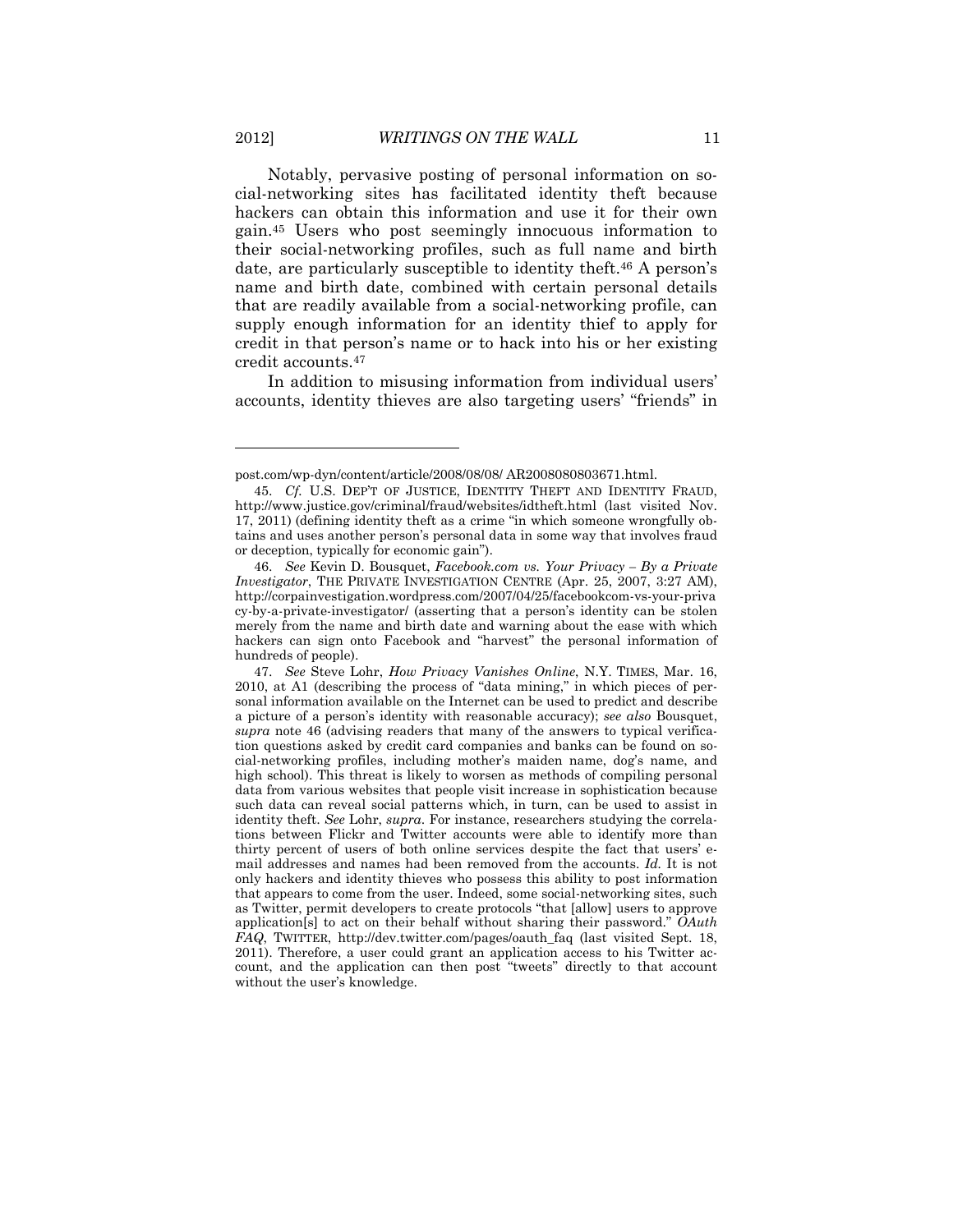a variation of the well-known "Nigerian scam."48 Playing on the increased levels of trust users place in social-networking sites, these thieves have started to impersonate social-networking site users and contact their network friends with plausible stories of being in trouble.49 For instance, someone hacked into the Facebook account of a Microsoft employee, Bryan Rutberg, and posted his status to read: "BRYAN IS IN URGENT NEED OF HELP!!!"50 The hacker then sent messages to Rutberg's friends and claimed that Rutberg "had been robbed at gunpoint while traveling in the United Kingdom and needed money to get home."51 The messages provided money-transfer information for a Western Union in London.52 In addition, the hacker changed Rutberg's login information so that Rutberg could not access his own account.53 The hacker also "unfriended"54 Rutberg's wife so that Rutberg could not use her account to notify his friends that he was not in any actual trouble and that a hacker had accessed his account.55

49. *See* Richmond, *supra* note 43 (commenting that because socialnetworking sites are often used to connect with people that users know, users are "more likely to believe a fraudulent message or click on a dubious link on a friend's wall."); *Facebook ID Theft*, *supra* note 48 (reasoning that the imploring message of a friend in trouble appearing next to the picture of that friend that appears on his or her social-networking account makes the story more convincing).

50. *Facebook ID Theft*, *supra* note 48.

51. *Id.* (indicating that Rutberg was inundated with phone calls from concerned friends shortly after the hacker changed Rutberg's status and sent messages).

52. *See id.* (reporting that one generous friend was swindled out of \$1200 when he sent money to the Western Union office indicated in the hacked message).

 54. Social-networking users can "unfriend" others with whom they are friends. FACEBOOK HELP CENTER, *Removing Friends*, http://www.facebook. com/help/?page=770 (last visited Sept. 18, 2011). This action removes both users from each other's friends list. *Id.*

55. *Facebook ID Theft*, *supra* note 48. To make matters worse, it took Rutberg almost a full day to alert Facebook to the problem, as users cannot

<sup>48.</sup> *See Facebook ID Theft Targets "Friends*,*"* RED TAPE CHRON. (Jan. 30, 2009, 10:00 AM), http://redtape.msnbc.com/2009/01/post-1.html [hereinafter *Facebook ID Theft*]. Traditionally, the "Nigerian scam" involves a wrongdoer sending out e-mails with the hope of beguiling people into sending money. *Nigerian 419 Email Scam*, FIGHT IDENTITY THEFT (May 29, 2008), http://www.fightidentitytheft.com/internet\_scam\_nigerian.html. Here, the sender claims to have a large sum of money that he wants to transfer out of Nigeria, but needs money up-front to cover the transfer fees. The sender offers a third of the money as a reward for the receiver's generosity. *Id.*

<sup>53.</sup> *Id.*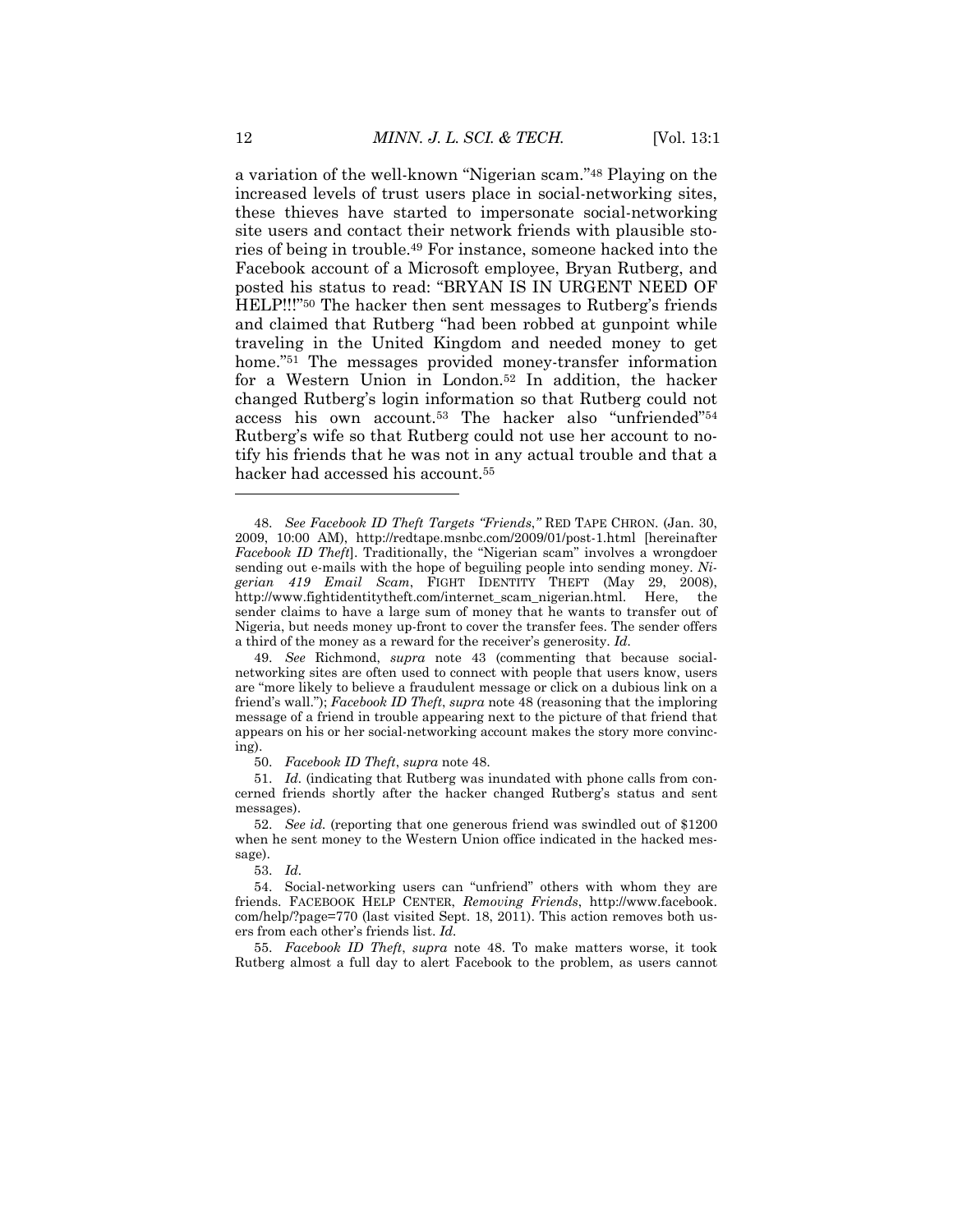Between the growth in popularity of social-networking sites and the rising number of fake accounts and incidents of hacking, there is a clear need for vigilance to protect vulnerable personal information from exploitation. More importantly, however, this growth also signals that information from socialnetworking sites will begin to play a central role in both civil and criminal litigation.

# II. SOCIAL-NETWORKING POSTINGS IN LITIGATION

The information posted on social-networking sites carries serious legal dangers, whether the poster is a general user, a creator of a fake account, a hacker, or an identify thief. As the use of social-networking increases in scope, the information placed in the public sphere is playing an essential role in investigations and litigation. This information can establish direct links between individuals and criminal activity, providing a gold mine of personal details, messages, and photographs that litigators can use as evidence.<sup>56</sup> Often unbeknownst to the social-networking user, postings leave a permanent trail that law-enforcement agents and lawyers frequently rely upon in crime solving57 and trial strategy.58

contact Facebook via phone, and Facebook did not respond to Rutberg's attempts to contact the company through its form complaint procedures. *Id.*  Rutberg is not alone in falling victim to hackers. Other scammers have hacked into Facebook profiles and "chatted" to online friends of the hacked account, telling similar stories of being in trouble and in need of cash. *See, e.g.*, Peter Mychalcewycz, *Nigerian 419 Scammer Busted on Facebook Chat*, SWITCHED (Jan. 26, 2009, 6:03 PM), http://www.switched.com/2009/01/26/nigerian-419 scammer-busted-on-facebook-chat (revealing the transcript of one potential victim's chat over Facebook with a would-be Nigerian scammer who posed as a high-school friend of the potential victim).

<sup>56.</sup> *See* Ronald J. Levine & Susan L. Swatski-Lebson, *Are Social Networking Sites Discoverable?*, LAW.COM (Nov. 13, 2008), http://www.law.com/jsp /article.jsp?id=1202425974937 ("Although these sites provide users with a sense of intimacy and community, they also create a potentially permanent record of personal information that becomes a virtual information bonanza about a litigant's private life and state of mind.").

 <sup>57.</sup> Daniel Sieberg*, Social Networking Sites Help Combat Crime*, CBSNEWS.COM (Mar. 14, 2009, 4:45 PM), http://www.cbsnews.com/stories /2009/03/13/eveningnews/main4864837.shtml (reporting that both MySpace and Facebook assist in criminal investigations by "maintaining a 24-hour law enforcement hotline, issuing manuals and request forms for police departments, and even training officers on how to better use their sites").

<sup>58.</sup> *See, e.g.*, Aswumb, *supra* note 21, at 23 (describing how attorneys researched jurors on social-networking sites and then tailored their opening and closing arguments based on information found on jurors' profiles, such as lines from a juror's favorite book); *see also* Jeff John Roberts, *A New U.S. Law-*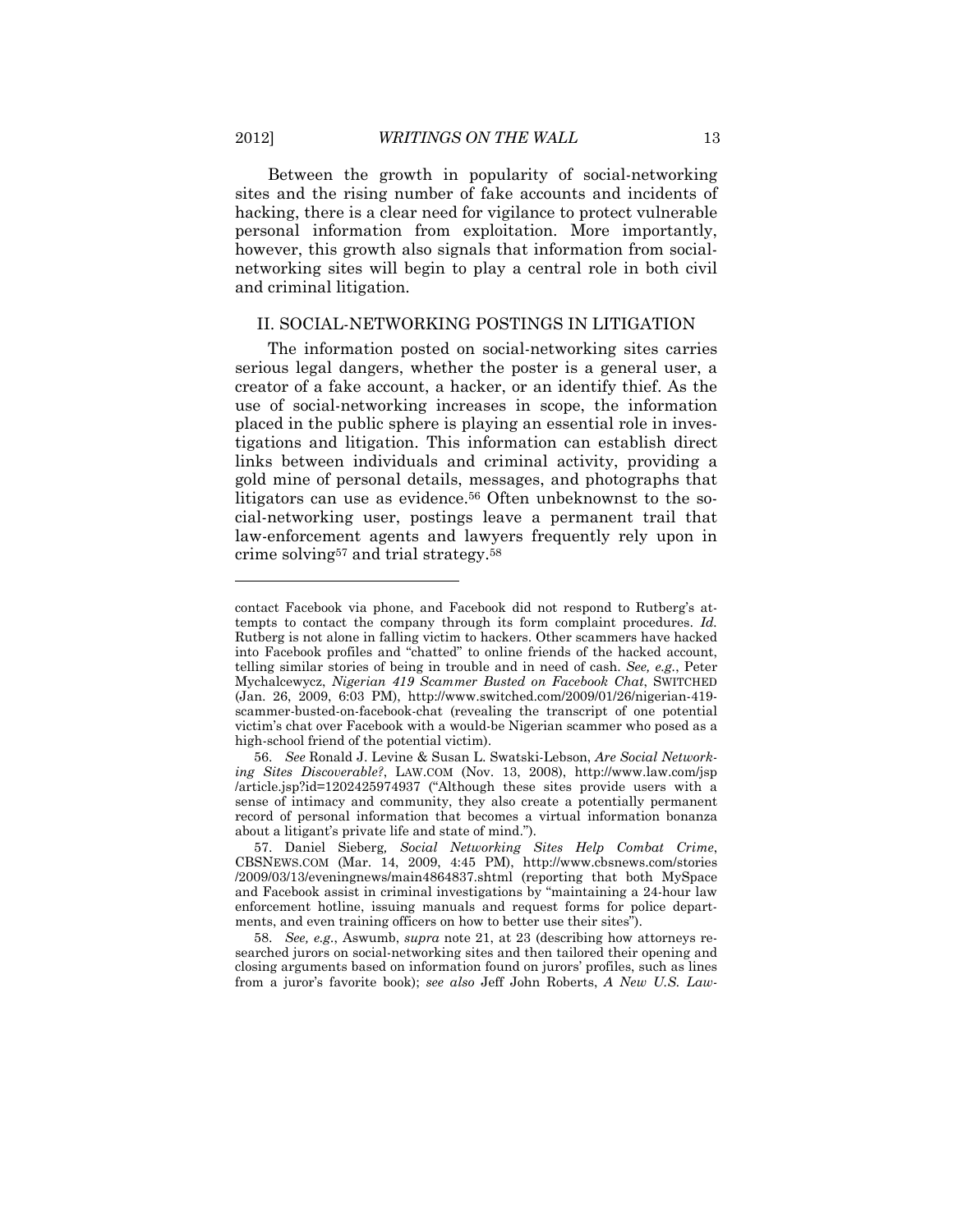Attorneys and law enforcement agents often use socialnetworking postings and photographs to prove a suspect's direct involvement in a crime.59 In some cases, people confess to crimes via postings made on their social-networking pages. For example, officers arrested eighteen-year-old Zakaria Wayso after he posted a status on his Facebook page confessing that he had shot his friend.<sup>60</sup> Wayso was arrested despite clarifying in the posting that the shooting was an accident and apologizing to the victim.61 In other cases, people have accessed socialnetworking sites while in the process of committing a crime, easing the burden on law-enforcement officers.62 While burglarizing a home, for instance, Jonathan G. Parker checked his Facebook account and forgot to log out; this led the police to him after the victim returned home and noticed Parker's Facebook page open on her laptop.63 Also, those accused of criminal involvement at times have attempted to establish alibis using postings made on social-networking sites.64 Despite suspicion

 60. Vince Tuss, *18-Year-Old Uses Facebook to Admit He Shot Companion*, STAR TRIB. (Minneapolis), Dec. 19, 2009, at B5.

*Enforcement Tool: Facebook Searches,* REUTERS, July 12, 2011, *available at*  http://www.reuters.com/article/2011/07/12/us-facebook-idUSTRE76B49420110 712 (reporting that the number of warrants authorized to search personal Facebook accounts for evidence in litigation has increased twofold since 2010 and that warrants have been requested by several government agencies, including the FBI).

<sup>59.</sup> *See, e.g.*, Wilson, *supra* note 20, at 1225 (discussing a situation in Utah in which the Attorney General "filed sexual-exploitation charges against a twenty-seven-year-old man after law-enforcement authorities found on his MySpace profile photos of the man and two boys with whom he was not supposed to be in contact"); *cf.* Rafael A. Olmeda & Sofia Santana, *Police: Texts from Dead Woman's Phone Spurred Boyfriend to Lead Cops to Her Mutilated Body*, SUN SENTINEL (Ft. Lauderdale), Apr. 16, 2010, http://www.sunsentinel.com/news/broward/miramar/fl-miramar-murder-arrest-20100415,0,18 5168.story?4-16 (reporting that police caught a homicide suspect after using text messages to track the suspect and trick him into leading police to the victim's body). Police officers are also susceptible to having their socialnetworking postings used against them. *See* Erica Goode, *Police Lesson: Social Network Tools Have Two Edges*, N.Y. TIMES, Apr. 6, 2011, at A1 (reporting that, after a police officer who had listed his occupation as "human waste disposal" on Facebook and was later involved in a fatal off-duty shooting, the city was forced to adopt a new policy regarding law-enforcement officers' use of social-networking sites).

<sup>61.</sup> *See id.*

<sup>62.</sup> *See* Marshall, *supra* note 2.

<sup>63.</sup> *See id.*

<sup>64.</sup> *See, e.g.*, Vanessa Juarez, *Facebook Status Update Provides Alibi*, CNNJUSTICE (Nov. 13, 2009, 10:25 AM), http://www.cnn.com/2009/CRIME/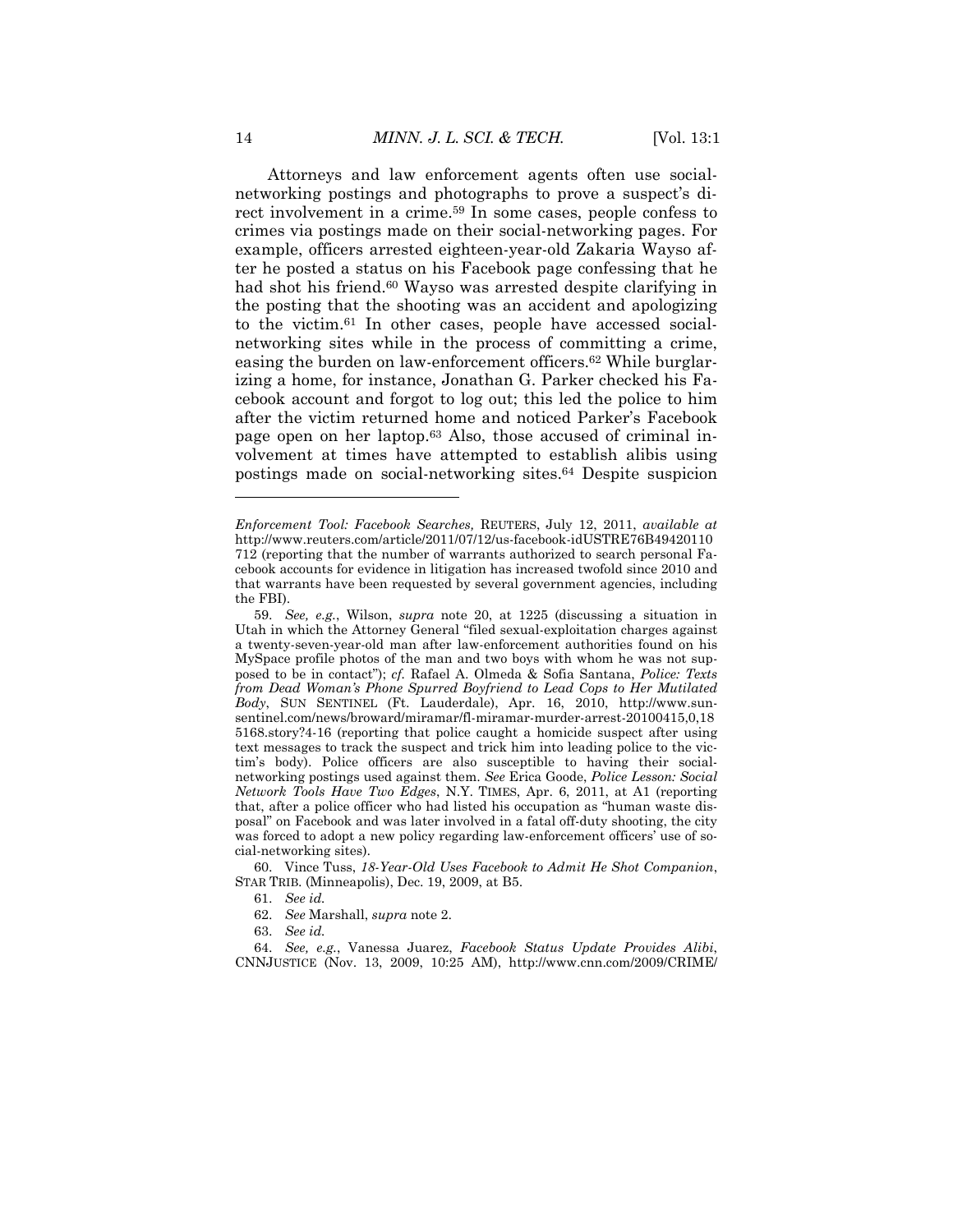over their true authors, these postings provide strong investigatory leads for law-enforcement officials, exculpatory evidence for the wrongfully accused, and persuasive evidence on which trial attorneys often rely.

Because social-networking evidence significantly influences how the judge and jury view a witness or a party to the litigation,65 attorneys are learning to check social-networking sites routinely for messages and photographs that could work against their clients' interests.66 As one lawyer stated:

There is nothing worse than at sentencing to be confronted with your client's MySpace page, complete with statements showing a lack of remorse, inappropriate content or provocative pictures. Or, having a client who feels compelled to use the Web to announce to the world about the stash of drugs that the police didn't find when they searched his home.67

This information can bolster or destroy witnesses' or parties' credibility. In particular, tagged photographs<sup>68</sup> can easily cast a witness in an unflattering light; a quick glance through users' profiles could reveal photographs of them pole-dancing at a social event<sup>69</sup> or exhibiting their favorite tequila brand just days after a drunk-driving accident.70 Joshua Lipton, a twentyyear-old college student who seriously injured a twenty-oneyear-old woman while driving drunk, experienced the damage

66. *See, e.g.*, Findlay, *supra* note 20, at 176–80 (offering examples of social-networking evidence being used against drunk driving defendants).

<sup>11/12/</sup>facebook.alibi/index.html?iref=allsearch. One minute after Rodney Bradford updated his Facebook status with an inside joke directed at his pregnant girlfriend, two men were mugged at gunpoint across town. *Id.* When Bradford became a suspect, police placed him in a lineup and one of the victims positively identified him. *Id.* Bradford's Facebook status update was later used to persuade the district attorney not to press charges. *Id.* 

<sup>65.</sup> *See* Laurie Mason, *Defense Attorneys Trolling the Net, Too*, BUCKS CTY. COURIER TIMES, Aug. 23, 2008, http://www.highbeam.com/doc/1P3- 1549445091.html ("A Halloween party photo of a suspect hoisting a bottle of tequila while awaiting trial for a fatal drunk driving crash speaks volumes to a sentencing judge. And jurors are not likely to find reasonable doubt when a defendant blogs about his large drug stash.").

 <sup>67.</sup> Mason, *supra* note 65.

<sup>68.</sup> *See Help Center*, *supra* note 25 (defining "tagging").

 <sup>69.</sup> Nate Anderson, *Google + Facebook + Alcohol = Trouble*, ARS TECHNICA (Jan. 19, 2006, 5:37 PM), http://arstechnica.com/old/content/2006/ 01/6016.ars.

<sup>70.</sup> *See, e.g.*, *Face(book)ing the Music* (July 19, 2008, 12:32 AM), http://www.alexbitterman.com/site/2008/07/338/ (posting an article in which an attorney stated that he was "blindsided" by photographs of his client at trial holding a beer bottle, wearing a shirt representing a tequila brand, and a belt complete with plastic shot glasses on it).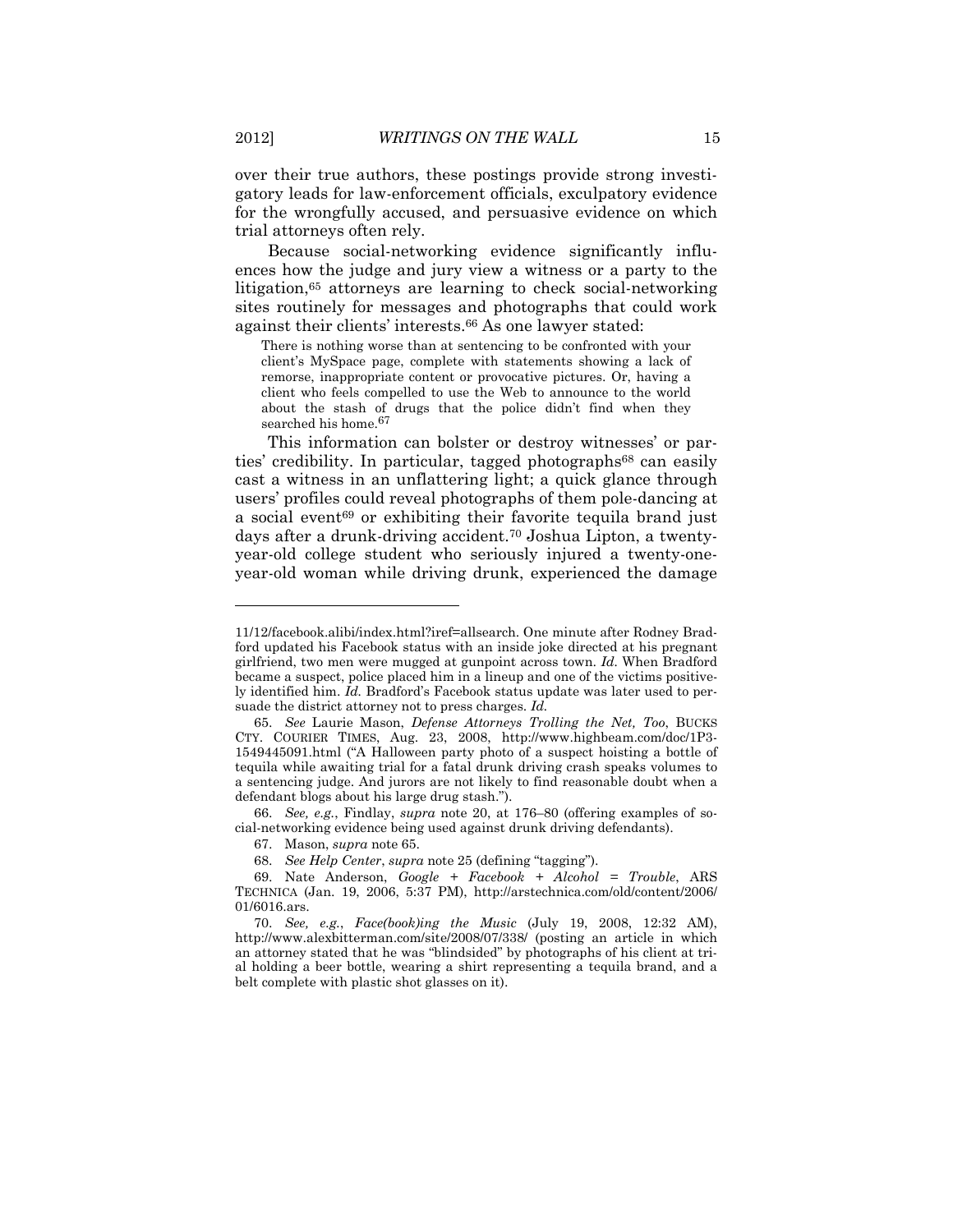that Facebook photographs can do to one's credibility.71 Two weeks after the accident, Lipton attended a Halloween party dressed as a prisoner carrying a sign that read "Jail Bird" and allowed fellow party-goers to take and post photographs of him—clad in his offensive outfit—on Facebook.72 At trial, the prosecutor compiled a PowerPoint presentation of these distasteful photographs accessible from Lipton's Facebook page.73 The culmination of the prosecution's presentation was a photograph of Lipton in his "Jail Bird" costume, smiling with his tongue out and "his arm draped around a young woman wearing a sorority t-shirt," to which the prosecutor added his own rhetorical caption: "Remorseful?"74 The judge was candid about the influence that the photographs had on his sentencing decision, stating: "Without question, the most disturbing and troubling photo is the one where the defendant is dressed up in a prison inmate costume for a Halloween party shortly after this horrific incident."<sup>75</sup> After describing the photographs as "sick, depraved, and disgusting,"76 the judge added that the photographs gave new meaning to the old adage that "one picture is worth a thousand words."77 Lipton received a two-year sentence in state prison.78

# III. AUTHENTICATION OF SOCIAL-NETWORKING EVIDENCE

As social-networking sites play an increasingly important role in investigations and trial strategy, information from these

 <sup>71.</sup> Edward Fitzpatrick, *Facebook Photo Plays Role in DUI Accident Sentencing*, PROJO.COM (May 27, 2008, 6:55 PM), http://newsblog.projo.com/2008/ 05/facebook-photo.html.

<sup>72.</sup> *Id*.

<sup>73.</sup> *Face(book)ing the Music*, *supra* note 70 (explaining that one of the crash victims provided the prosecutor with photos accessible from Lipton's page).

<sup>74.</sup> *Id.*; Fitzpatrick, *supra* note 71.

 <sup>75.</sup> Fitzpatrick, *supra* note 71.

<sup>76.</sup> *Id.* (quoting the judge's statement about the photograph: "For this defendant to think of mocking and joking about his irresponsible, reckless and life-altering dangerous behavior—on Facebook, for others to see, dressed in a 'Jail Bird' prison costume for a Halloween party a mere two weeks after this incident—is sick, depraved and disgusting.").

<sup>77.</sup> *Id.*

<sup>78.</sup> *Id.*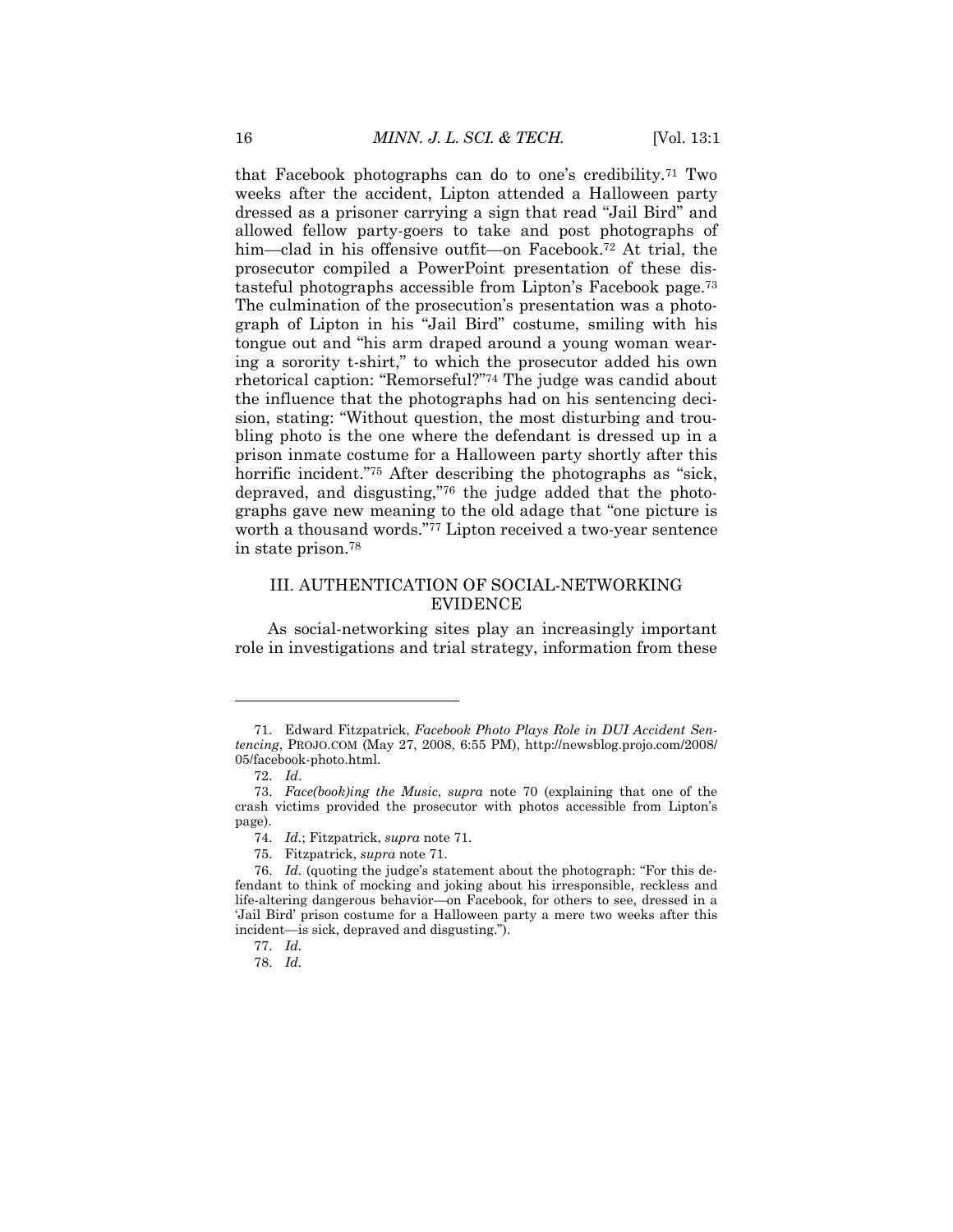sites becomes useful evidence for litigants.79 Social-networking evidence assists litigants in their ultimate goal—to persuade the finder of fact that they have met their burdens of proof.80 As with any evidence, litigants must overcome a number of evidentiary hurdles before a judge will admit social-networking postings into evidence. Lawyers and judges must figure out ways to deal with these admissibility questions, ensuring that the basic standards for reliability are met. The ease with which social-networking evidence can be altered, forged, or posted by someone other than the owner of the account should raise substantial admissibility concerns.81 Thus, the authentication of social-networking evidence is the critical first step to ensuring that the admitted evidence is trustworthy and, ultimately, that litigants receive a fair and just trial.

Authentication requirements serve as "a threshold preliminary standard to test the reliability of evidence."82 To authenticate evidence properly, the proponent must demonstrate that there is sufficient evidence "to support a finding that the matter in question is what its proponent claims."83 For a textual posting, this requires linking the words of the posting to the purported author.84 The Federal Rules of Evidence, and most state rules of evidence, provide a non-exhaustive list of ways in which a proponent may authenticate a piece of evidence.<sup>85</sup> Under Federal Rule of Evidence 901(b)(4), a piece of evidence may be authenticated by establishing its "distinctive characteris-

l

 85. FED. R. EVID. 901(b); *see, e.g.*, Washington v. State, 961 A.2d 1110, 1115 (Md. 2008) (noting that the Maryland rule for authentication is identical to the federal rule); State v. Troutman, 327 S.W.3d 717, 722 (Tenn. Crim. App. 2008) (acknowledging that the Tennessee Rule of Evidence 901(a) is "virtually identical" to the Federal Rule of Evidence 901(a)); *see also Lorraine*, 241 F.R.D. at 544–49 (describing extensively the methods of authentication outlined in Rule 901(b) and providing examples of their use in federal cases).

<sup>79.</sup> *See generally infra* Part II.

<sup>80.</sup> *See generally infra* Part II.

<sup>81.</sup> *See, e.g.*, People v. Fielding, No. C-062022, 2010 WL 2473344, at \*4–5 (Cal. Ct. App. June 18, 2010) (defendant arguing that the court should consider potential tampering with social-networking evidence).

 <sup>82.</sup> Lorraine v. Markel Am. Ins. Co., 241 F.R.D. 534, 544 (D. Md. 2007).

 <sup>83.</sup> FED. R. EVID. 901(a).

 <sup>84.</sup> Byron L. Warnken, *Social Networking Sites and Criminal Litigation*, PROF. BYRON L. WARNKEN'S BLOG (Jan. 3, 2011), http://professorwarnken. com/2011/01/03/social-networking-sites-and-criminal-litigation (arguing that authentication requires a showing that "the person to whom any words are attributable is actually that person and not another person").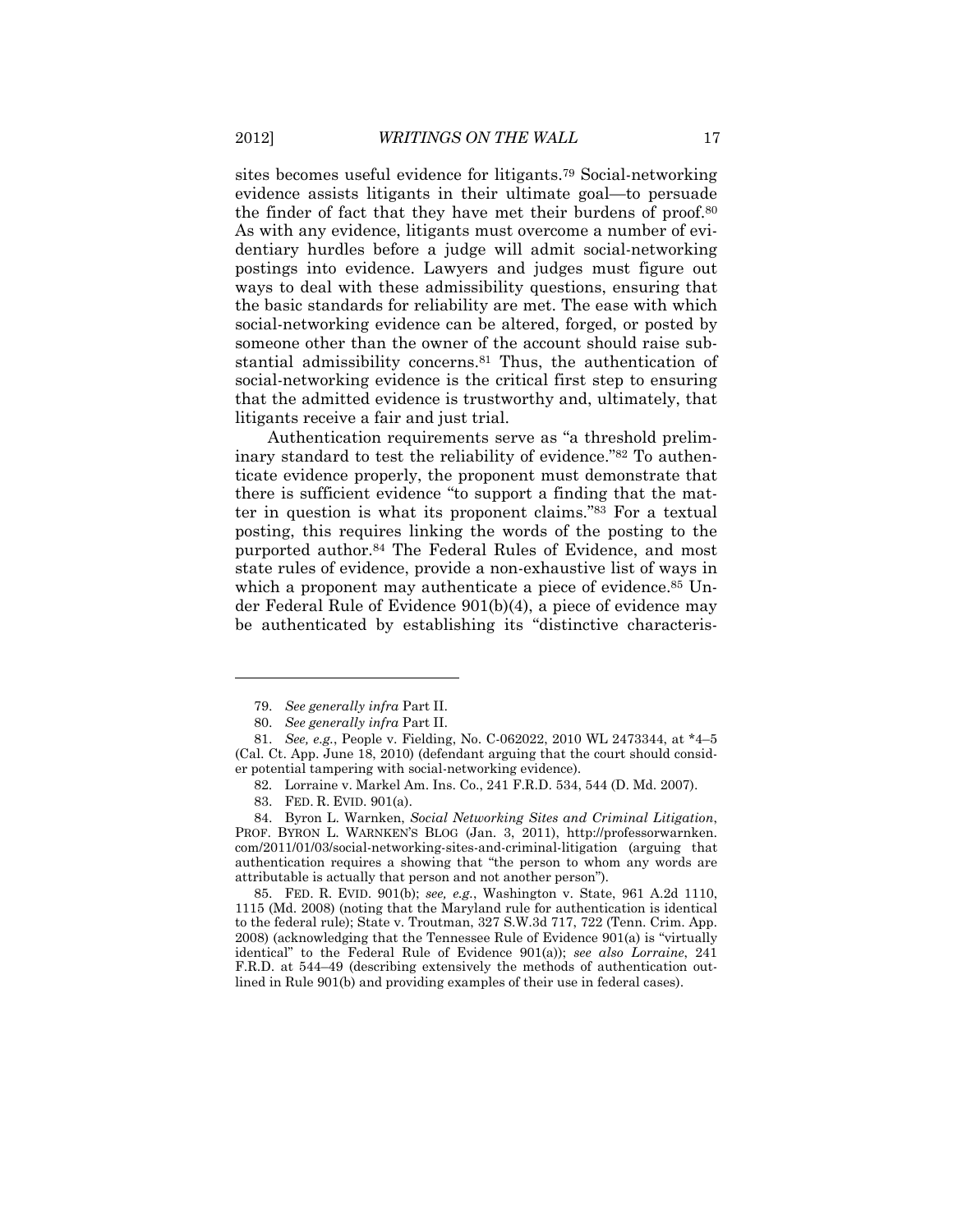tics."86 According to the rule, distinctive characteristics including appearance, content, substance, and internal patterns are considered in conjunction with the particular circumstances.87

Traditional forms of electronic evidence, like e-mails, are frequently authenticated using the distinctive-characteristics approach under Rule 901(b)(4).88 Social-networking evidence is different from other types of electronic evidence, however, because its characteristics and content often reveal nothing useful about the author.89 With postings coming from fake accounts, or even accounts created under nicknames, it is difficult to link a specific person to a specific posting. Thus, social-networking postings are comparable to postings on websites, where there is a real risk that individuals "other than the sponsor of the website" created the postings.<sup>90</sup> Accordingly, the proponent of evidence from a website might be required to demonstrate that the host was responsible for the content of the website because the host either created or authorized the content.<sup>91</sup>

l

 89. Some might argue that social-networking posts are similar to chatroom messages because they are often "created by parties using anonymityprotecting 'screen names' on websites where the host cannot be assumed to know the content." Hon. Paul. W. Grimm et al., *Back to the Future:* Lorraine v. Markel American Insurance Co. *and New Findings on the Admissibility of Electronically Stored Information*, 42 AKRON L. REV. 357, 371 (2009). This superficial similarity, however, is negated by the fact that many socialnetworking postings are made to an account owner's profile on a public "wall," which may be viewable by all friends of that account owner. Depending on the account owner's privacy settings, the wall may be viewable by *all* users of that social-networking site, which may be thousands or even millions of people.

90. *Lorraine*, 241 F.R.D. at 555.

91. *See* United States v. Jackson, 208 F.3d 633, 638 (7th Cir. 2000) (finding that website postings depicting white-supremacy groups taking credit for racist UPS mailings were properly excluded because the defendant failed to authenticate them). The defendant in *Jackson* "needed to show that the web postings . . . actually were posted by the groups, as opposed to being slipped onto the groups' web sites by [the defendant] herself." *Id.* Other courts have

 <sup>86.</sup> FED. R. EVID. 901(b)(4).

<sup>87.</sup> *Id.*

<sup>88.</sup> *Id.*; *see, e.g.*, United States v. Safavian, 435 F. Supp. 2d 36, 40 (D.D.C. 2006) (finding that e-mails were properly authenticated because they contained distinctive characteristics, such as the "@" symbol, as well as the names of the senders and recipients of the e-mails in their signature blocks). The *Safavian* court also permitted authentication of certain e-mails by comparison to other evidence. *Id.* at 40–41. Here, certain e-mails reflected the address "MerrittDC@aol.com," which alone was not sufficient to authenticate them. *Id.* The court, however, compared these e-mails to others that contained the "defendant's name and the name of his business, Janus-Merritt Strategies, LLC," in order to authenticate them. *Id.*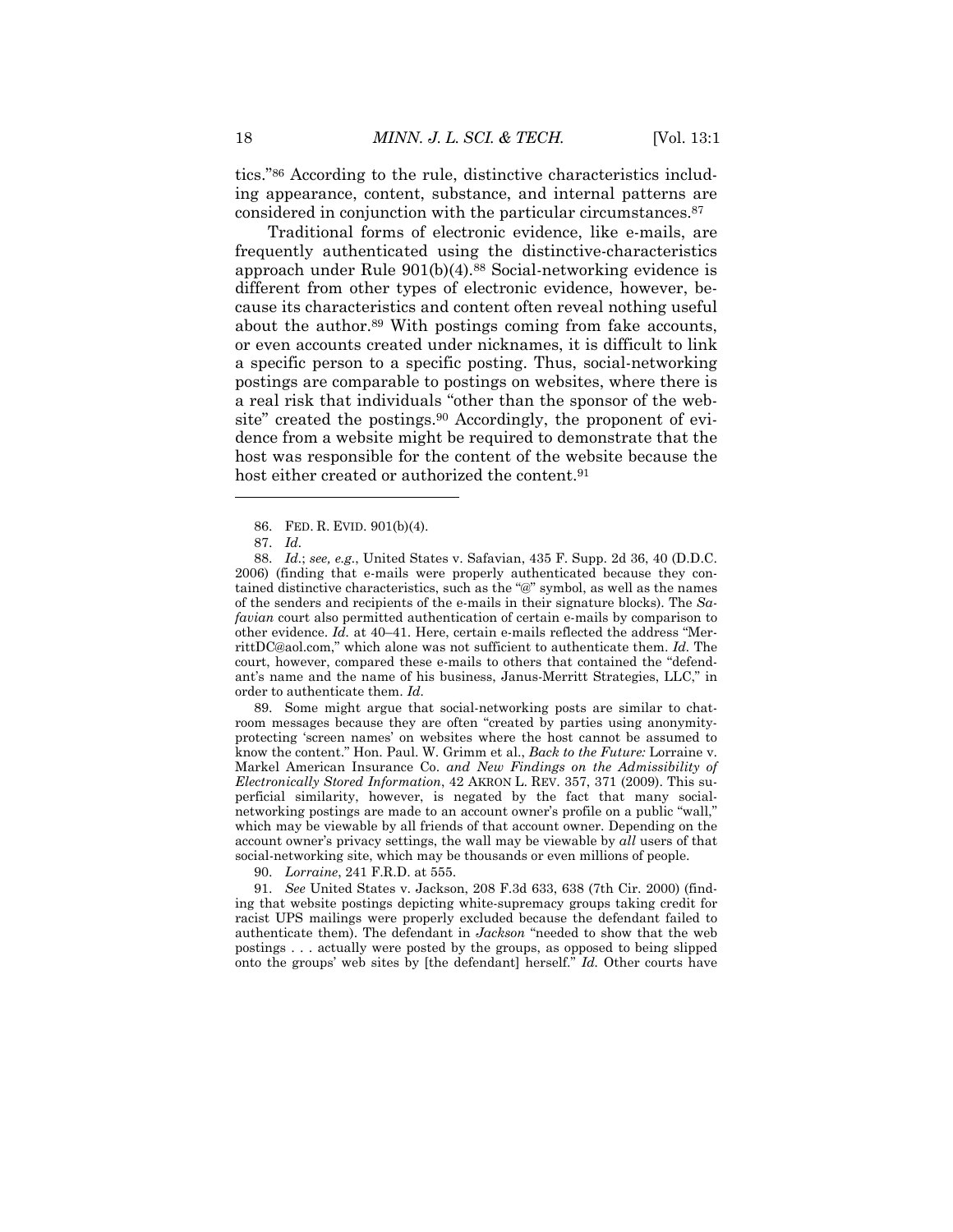Unlike with the other types of electronic evidence, few courts have wrestled specifically with authentication issues presented by evidence from social-networking sites. And, while courts that address the issue generally work within the existing framework of Federal Rule of Evidence 901(b)(4), or its state equivalent, the rulings vary widely. Rather than evaluate social-networking evidence on its own, some courts compare it to other forms of electronic evidence and find no substantive distinction.92 Other courts seem to dismiss reliability concerns and admit the postings.93 Still other courts find that, given the low bar for admissibility under the authentication rule, any reliability concerns go only to the weight of the evidence and not to its admissibility.94 Much of the case law concerning the application of the federal rules for authentication comes from state courts that adopt the federal rules as their local law.95 Part IV surveys these judicial approaches and discusses their shortcomings.

# IV. CRITIQUE OF JUDICIAL APPROACHES TO AUTHENTICATION OF SOCIAL-NETWORKING EVIDENCE

Despite the demonstrated unreliability of information on social-networking sites, the current judicial approaches to authentication of such evidence have failed to require rigorous showings of authenticity.<sup>96</sup> The practical effect of this failure is

also found that URL addresses and date stamps are insufficient to authenticate web content, but that testimony from a witness with personal knowledge of the actual site could be sufficient. *See* Grimm, *supra* note 89, at 369 (surveying cases that have addressed the authentication of Internet websites).

<sup>92.</sup> *See, e.g.*, Griffin v. State, 995 A.2d 791, 806 (Md. Ct. Spec. App. 2010) ("We see no reason why social media profiles may not be circumstantially authenticated in the same manner as other forms of electronic communication by their content and context."), *rev'd and remanded*, No. 74, 2011 WL 1586683 (Md. Apr. 28, 2011).

<sup>93.</sup> *See, e.g.*, People v. Goins, No. 289039, 2010 WL 199602, at \*2 (Mich. App. Jan. 21, 2010) (finding that the content of an entry written on the complainant's MySpace page was properly authenticated by its descriptive content and that the defendant's concerns about the authorship of the posting were dismissed by the "unlikelihood" that the complainant gave her password to a third party).

 <sup>94.</sup> State v. Bell, 882 N.E.2d 502, 512 (Ohio Ct. Com. Pl. 2008); STEVEN GOODE & OLIN G. WELLBORN, COURTROOM HANDBOOK ON FEDERAL EVIDENCE 552 (2010) (stating that questions related to the genuineness of the evidence go to weight, not admissibility).

<sup>95.</sup> *See supra* note 85 and accompanying text.

 <sup>96.</sup> Judges may require rigorous showings of authenticity, and they should do so when it is possible that evidence could be altered, fabricated, or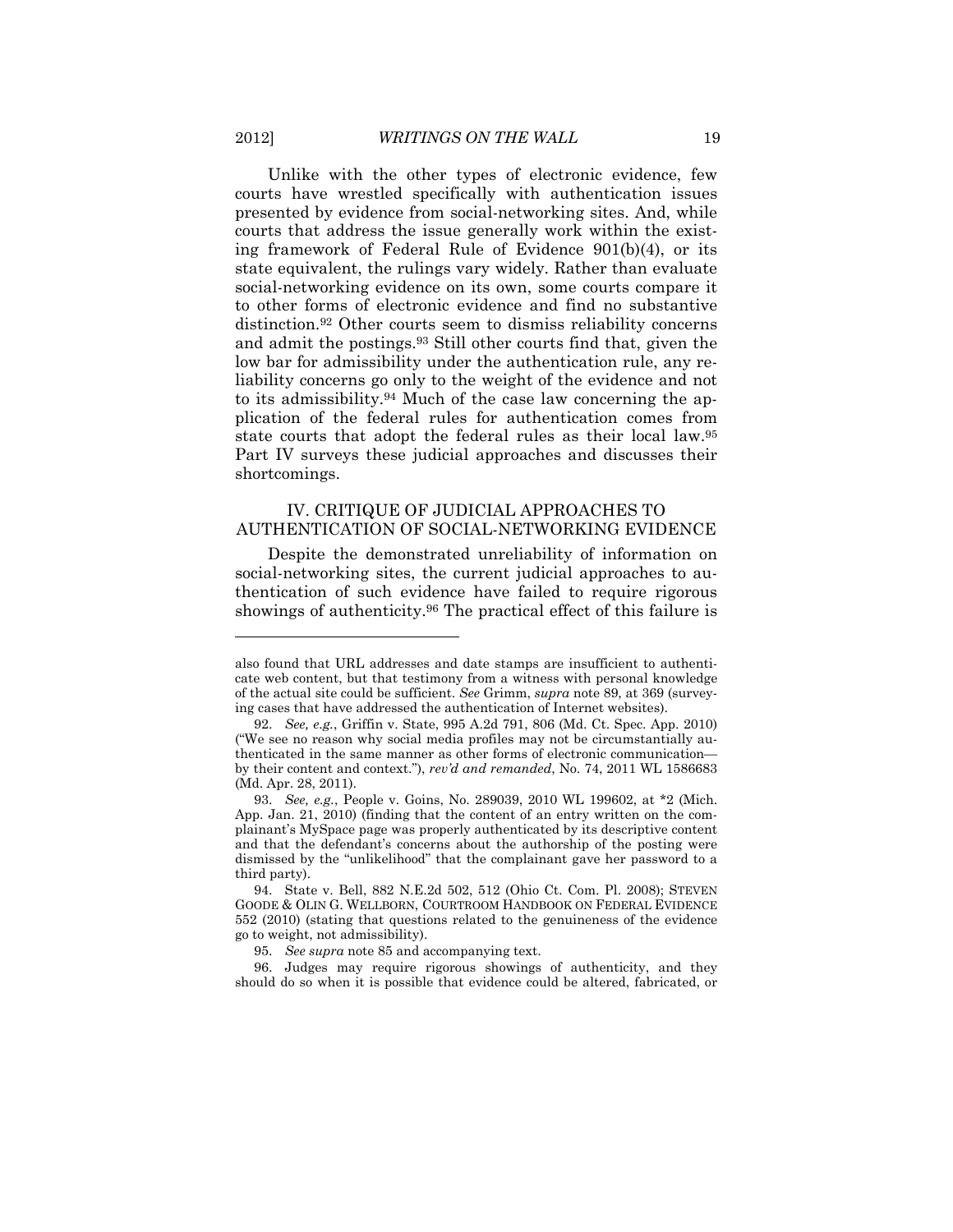that judges and juries have factored into their decisions potentially untrustworthy, even fallacious, pieces of evidence. Courts' lack of accurate and careful attention to the authenticity—and consequently, to the authorship—of social-networking postings can be categorized into four general, yet problematic, approaches. In the first approach, the court effectively shirks its gatekeeping function, deflecting all reliability concerns associated with social-networking evidence to the finder of fact. Under the second approach, the court authenticates a social-networking posting by relying solely on testimony of the recipient. The third approach requires testimony about who, aside from the owner, can access the social-networking account in question. With the fourth approach, the court focuses on establishing the author of a specific posting.

### A. PUNTING RELIABILITY CONCERNS TO THE FACT-FINDER

In the first approach to authentication of social-networking evidence, the court fails to perform its essential gate-keeping function by ignoring the reliability concerns unique to this type of evidence at the authentication stage and by permitting all such concerns to go only to the weight of the evidence. In this situation, the fact-finder is left to interpret the reliability of the social-networking evidence without evidence of its authenticity. Leaving the fact-finder, often a jury, to consider potentially untrustworthy evidence is precisely what the court's role as gatekeeper is designed to prevent.97

*People v. Fielding* provides a good example of this faulty approach.98 In *Fielding*, the California Court of Appeal found that MySpace messages were properly authenticated by the trial court and that any questions about authorship went only to weight, not admissibility.99 The defendant faced charges of

unreliable. *See* GEORGE L. PAUL, FOUNDATIONS OF DIGITAL EVIDENCE 43 (2008) (commenting on courts' ability to require a "more robust" showing to authenticate electronic evidence and comparing electronic evidence to other technologies in which courts have applied a more stringent standard of authentication, such as with tape recordings); 5 STEPHEN A. SALTZBURG ET AL., FEDERAL RULES OF EVIDENCE MANUAL § 901.02[2]-[3] (8th ed. 2002) (asserting that certain circumstances may justify a stronger showing to authenticate evidence than the prima facie standard that is typically required).

<sup>97.</sup> *See* PAUL, *supra* note 96, at 43.

<sup>98.</sup> *See generally* People v. Fielding, No. C-062022, 2010 WL 2473344 (Cal. Ct. App. June 18, 2010).

<sup>99.</sup> *Id.* at \*5.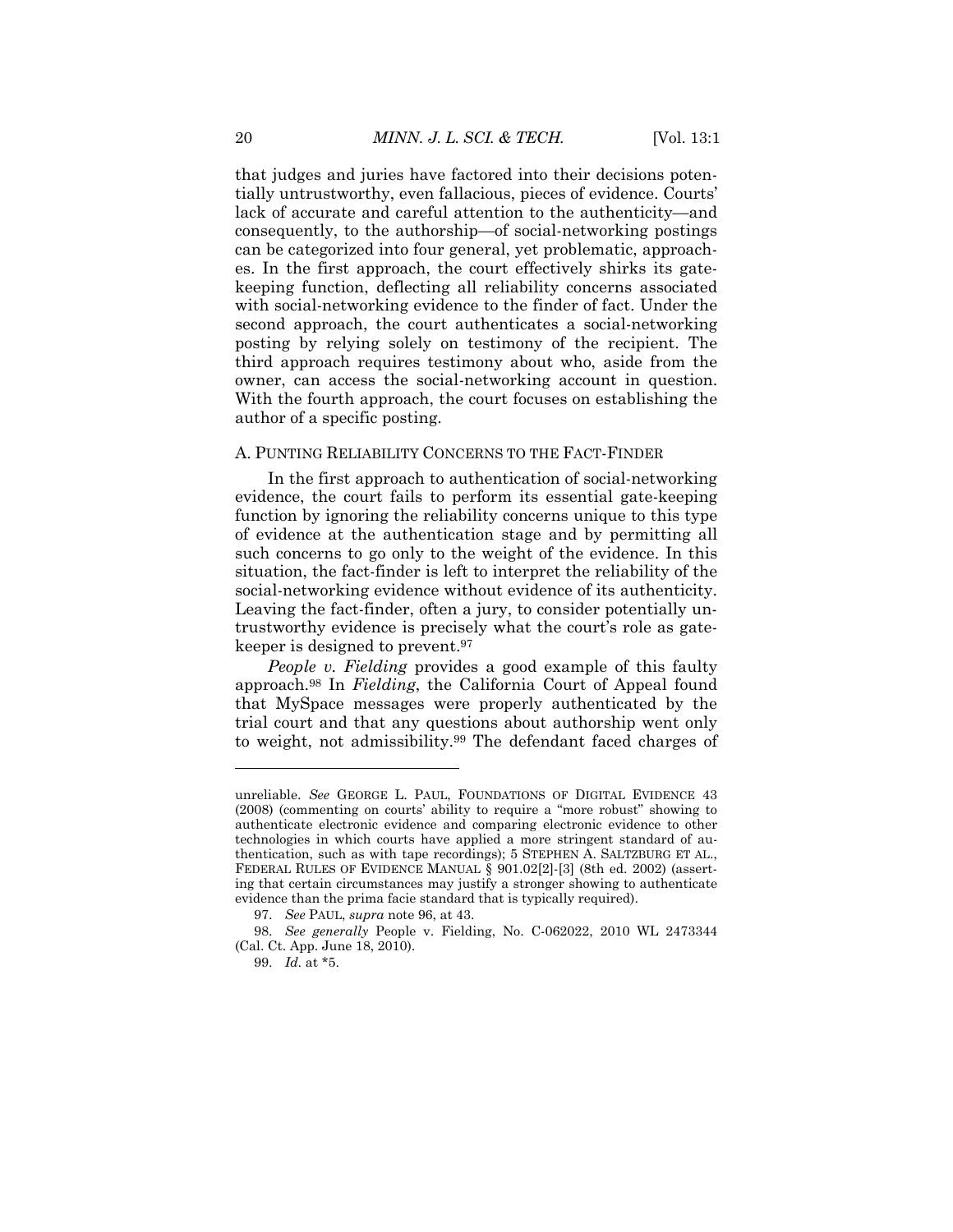unlawful sexual intercourse with a minor, and the prosecution introduced printouts of MySpace messages sent between the defendant and the victim to prove its case.100 The messages contained evidence of the alleged criminal conduct, including the following statements from the defendant: "[O]k so you only say [you] love me cuz you wanna fuck me?" and "I want to have sex."101

The defendant appealed her conviction, claiming in part that the MySpace messages had been improperly authenticated.102 The defendant's primary arguments were: (1) that the alleged victim's father printed the messages from the victim's account and could have changed them; and (2) that the alleged victim testified that someone had previously hacked into his MySpace account, and, therefore, the messages may have been altered.103 Despite these seemingly strong arguments justifying, at a minimum, an inquiry into the authenticity of the messages, the court found that the supposed alterations were "immaterial" and did not preclude authentication.104 Instead, the court likened the messages to e-mails and relied on the reply doctrine<sup>105</sup> as well as the content of the messages to find in favor of authentication.106 Any concerns that the "incriminating messages . . . were in fact sent or posted by someone else went to the weight of the evidence, not its admissibility."107

The *Fielding* court completely ignored obvious authorship concerns; its holding contravenes the court's gate-keeping function in such a situation. The onus is on the court to ensure that a defendant receives a fair trial. This obligation includes an assurance that the evidence that goes to a jury is reliable.<sup>108</sup> The *Fielding* court did not live up to these responsibilities.

<sup>100.</sup> *Id.* at \*1.

<sup>101.</sup> *Id.* (second alteration in original).

<sup>102.</sup> *Id.*

<sup>103.</sup> *Id.* at \*3–4 ("On cross-examination, the victim testified that somebody once 'hacked' into his MySpace account and changed the 'mood status' he had posted from 'I'm ready to win' to 'I'm ready to be gay.'").

<sup>104.</sup> *Id.* at \*5.

 <sup>105. &</sup>quot;If a letter or telegram is sent to a person and a reply is received in due course purporting to come from that person, this is sufficient evidence of genuineness." Jazayeri v. Mao, 94 Cal. Rptr. 3d 198, 214 (Ct. App. 2009).

 <sup>106.</sup> *Fielding*, 2010 WL 2473344 at \*4–5.

<sup>107.</sup> *Id.* at \*5.

 <sup>108.</sup> FED. R. EVID. 104(a) ("Preliminary questions concerning . . . the admissibility of evidence shall be determined by the court."); *see also* GOODE ET AL., *supra* note 94; PAUL, *supra* note 96, at 43.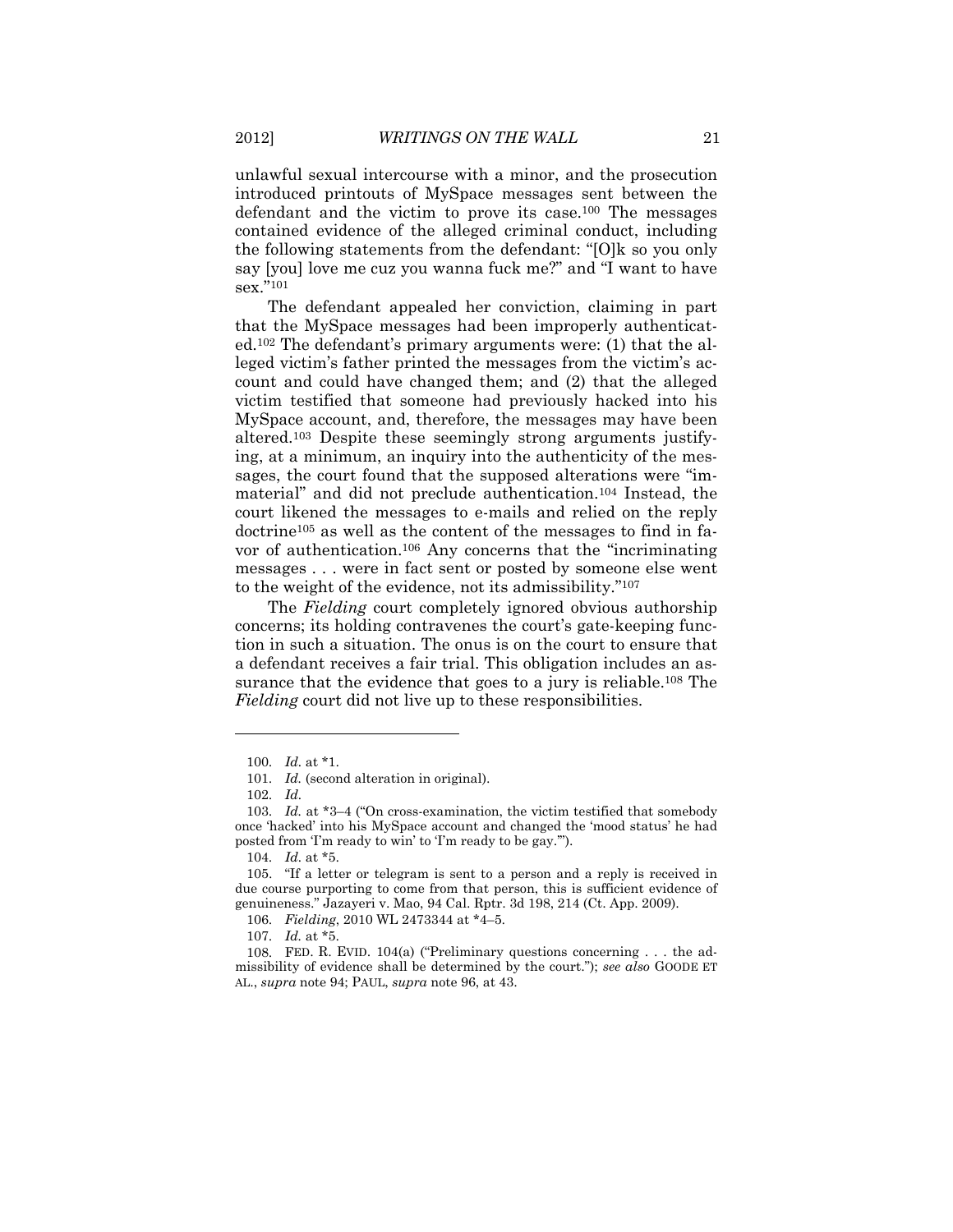#### B. RELYING ON RECIPIENT TESTIMONY

The Tennessee Court of Appeals used a different approach to authenticating social-networking postings and messages. It found that a message was properly authenticated when the recipient testified under oath that the posting accurately reflected the communications she had with the defendant.109 In *Dockery v. Dockery*, a woman had a "'no contact' order of protection" issued against her ex-husband after multiple instances of alleged domestic violence.110 The ex-husband later attempted to contact her by sending MySpace messages to her friend.111 In the lower court proceeding, the recipient of the MySpace messages testified that she printed the conversations "directly from her computer" and that the printouts accurately reflected their conversation while "identif[ying] which party to the conversation was making a particular statement."112 The court found her testimony alone sufficient to authenticate the messages as authored by the defendant; that finding was upheld on appeal.113

By relying solely on the recipient's testimony, the court failed to address the obvious reliability concerns with the MySpace messages. The court did not address the possibilities that the documents could have been altered, that the proponent could have been lying, or that someone other than the defendant could have authored the messages. The court's failure to make these basic inquiries undermined the fairness of the ultimate outcome of the case because potentially unreliable, inculpatory evidence was admitted against the defendant.114

# C. REQUIRING TESTIMONY ABOUT POTENTIAL OUTSIDE ACCESS TO AN ACCOUNT

The Supreme Judicial Court of Massachusetts took a different approach from the two discussed above. In *Common-*

 <sup>109.</sup> Dockery v. Dockery, No. E2009-01059-COA-R3-CV, 2009 WL 3486662, at \*6 (Tenn. Ct. App. Oct. 29, 2009).

<sup>110.</sup> *Id.* at \*1–2.

<sup>111.</sup> *Id.* at \*5.

<sup>112.</sup> *Id.* at \*6.

<sup>113.</sup> *Id.*

<sup>114.</sup> *See* PAUL, *supra* note 96, at 50 (acknowledging the authenticity problems surrounding website printouts and pushing lawyers to ask questions such as: "[W]hat do we know about the [web page] before it was printed?", "Who had access to it?", and "Was it edited?").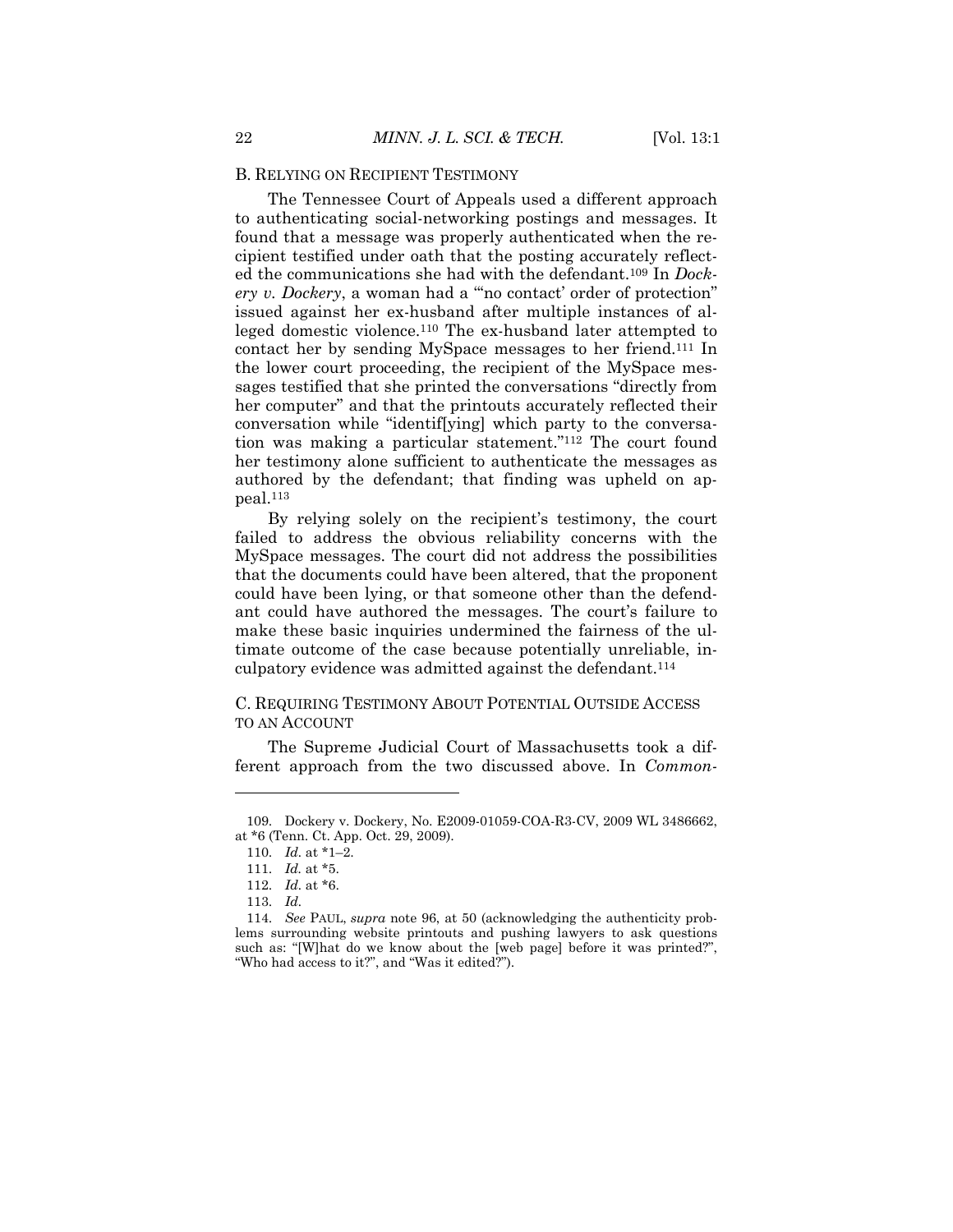*wealth v. Williams*, the court held that the printouts of postings received on a witness's MySpace page had not been properly authenticated in the defendant's murder trial.115 One of the prosecution's witnesses claimed that the defendant's brother had been urging her, via MySpace messages, either "not to testify or to claim lack of memory."116 The account in question contained a photo of the defendant's brother, the name on the account matched his username, and the messages contained content that only someone familiar with the pending criminal case would know.117 Nonetheless, the court found that this evidence was not enough to authenticate the postings.118

The Supreme Judicial Court wanted testimony regarding the security of the MySpace account, the people who could access that MySpace page, and whether passwords were needed for such access.119 The court likened the MySpace page to a telephone call, stating that "a witness's testimony that he or she has received an incoming call from a person claiming to be 'A,' without more, is insufficient evidence to admit the call as a conversation with 'A.'"120 The court was convinced only that the account belonged to the defendant's brother and not that he actually authored the messages.121

Until very recently, *Williams* was the only case that remotely recognized the importance of requiring some proof of authorship before a social-networking posting can be authenticated. To support claims that a specific person authored a posting, the *Williams* decision requires at least some evidence about who had access to the account from which the socialnetworking evidence at issue came.122 In particular, the court noted that foundational testimony may be able to establish that *someone* with access to a particular social-networking account sent a message or created a posting, but the court found that such testimony cannot establish that a *specific* person authored

 <sup>115.</sup> Commonwealth v. Williams, 926 N.E.2d 1162, 1172–73 (Mass. 2010).

<sup>116.</sup> *Id.* at 1172.

<sup>117.</sup> *Id.*

<sup>118.</sup> *Id.* at 1172–73.

<sup>119.</sup> *Id.*

<sup>120.</sup> *Id.*

<sup>121.</sup> *Id.* at 1172 ("[I]t appears that the sender of the messages was using [the defendant's brother's] MySpace Web 'page.'").

<sup>122.</sup> *Id.* at 1173 ("There was insufficient evidence . . . there [was] no testimony . . . regarding how secure such a Web page is, who can access a My[S]pace Web page, whether codes are needed for such access, etc.").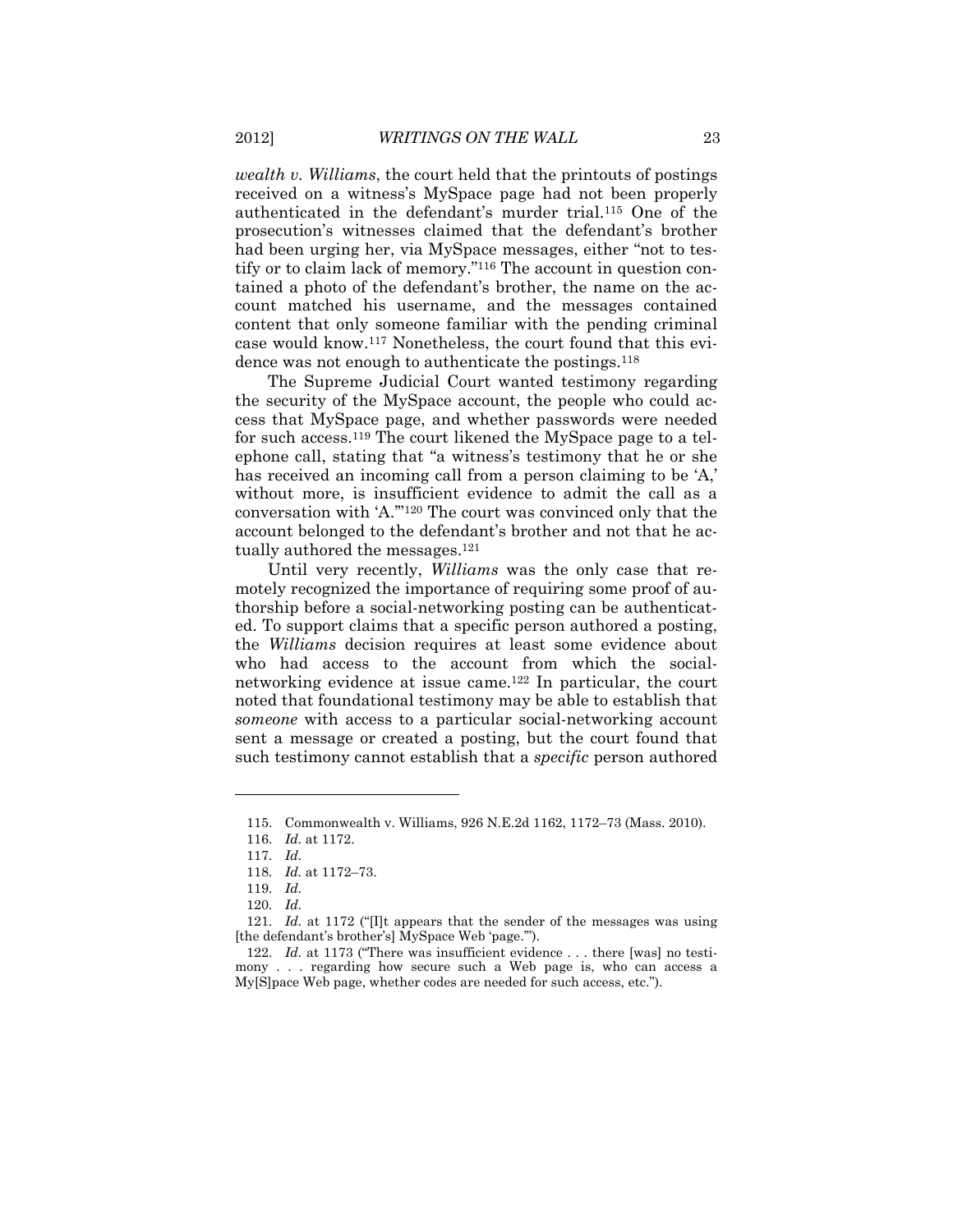the message or posting.123 Recognizing the authorship questions inherent in social-networking evidence, the court even criticized counsel for failing to present expert testimony to prove that the defendant's brother was the only person with access to the MySpace account from which the messages were sent.124 Although the Massachusetts court went further than the California and Tennessee courts regarding authentication of social-networking postings, its approach remains insufficient to address the authorship concerns unique to this type of evidence.

### D. FROM ESTABLISHING THE ACCOUNT OWNER TO ESTABLISHING THE AUTHOR OF A SPECIFIC POSTING

In *Griffin v. State*, the Maryland Court of Special Appeals authenticated MySpace postings by establishing the owner of the account on which the postings had appeared.125 After the first trial ended in a mistrial, the prosecution's key witness changed his story.126 During the second trial of the case, he clearly identified the defendant as the killer and testified that after he saw the victim and the defendant enter a bathroom alone, he heard gunshots.127 The witness claimed that he changed his testimony because he felt intimidated by the defendant's girlfriend, Jessica Barber, and had lied the previous time to protect himself.128 The crucial piece of evidence to support his claim of intimidation was a printout of a posting made on the MySpace page of "SISTASOULJAH" that stated, "JUST REMEMBER SNITCHES GET STITCHES!! U KNOW WHO YOU ARE!!"129

The trial court wrestled with how to authenticate this type of pseudonymous posting made on a social-networking website

<sup>123.</sup> *Id.* at 1172–73 ("[W]hile the foundational testimony established that the messages were sent by someone with access to [the] MySpace Web page, it did not identify the person who actually sent the communication.").

<sup>124.</sup> *Id.* at 1173.

 <sup>125.</sup> Griffin v. State, 995 A.2d 791 (Md. Ct. Spec. App. 2010), *rev'd and remanded*, 19 A.3d 415 (Md. 2011).

<sup>126.</sup> *Id.* at 794–95.

<sup>127.</sup> *See id*. ("Gibbs testified that appellant was the only person, other than Guest, in the bathroom when the shots were fired.").

<sup>128.</sup> *See id.* at 795 (noting that Gibbs explained his inconsistent testimonies during the first and second trials by pointing to threats he received from Jessica Barber before the first trial).

<sup>129.</sup> *Id.* at 795–96.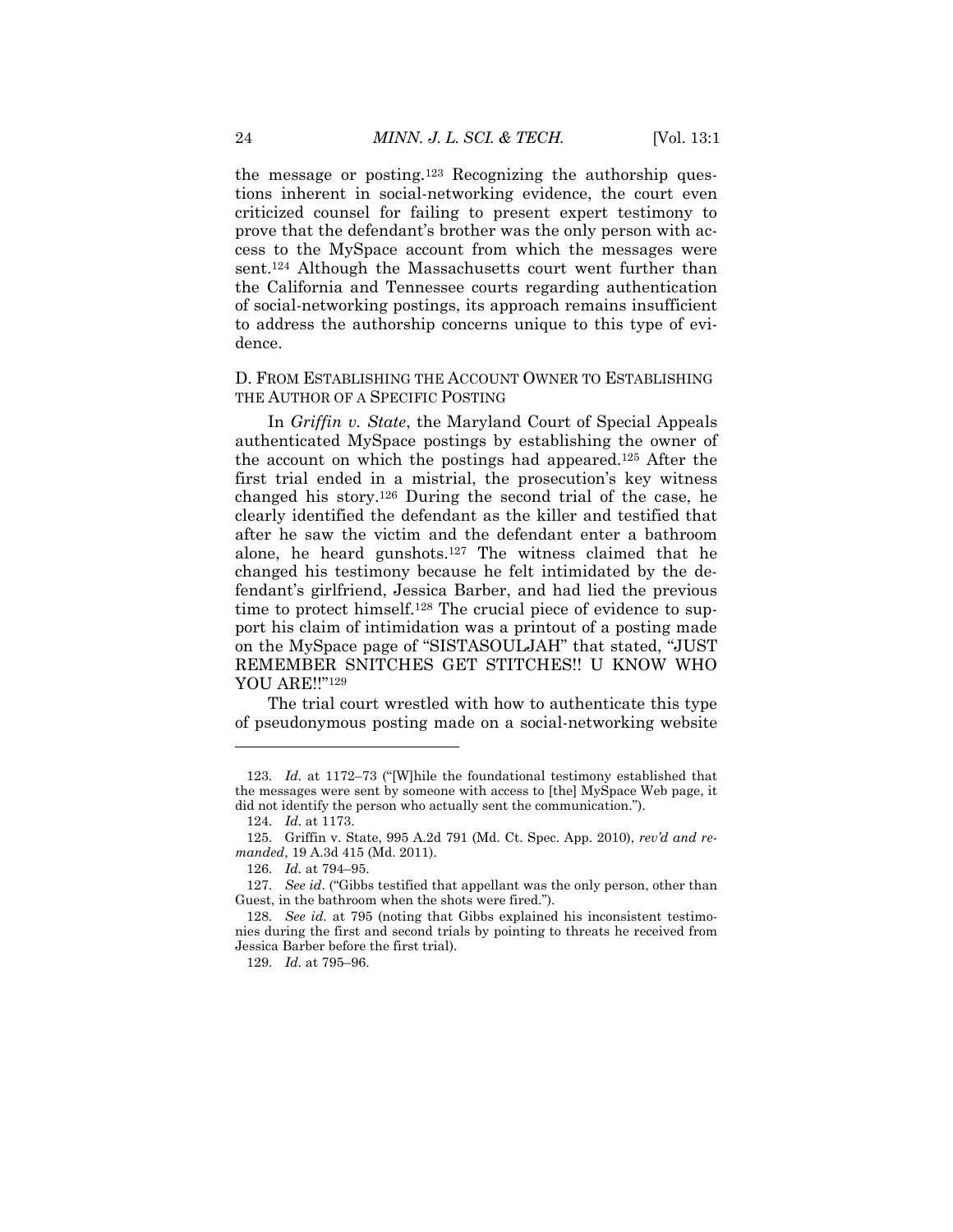like MySpace.130 Its solution was to focus not on the posting at issue, but rather on the owner of the account on which the allegedly threatening posting appeared.131 The court looked to the distinctive characteristics of the MySpace profile page to link the account to Barber.132 These characteristics included: Barber's photograph, birth date, hometown, and the defendant's nickname, "Boozy."133 The investigator who accessed the profile page and printed the postings testified that he recognized the profile as belonging to Barber because of these details.134 Relying on this testimony about the account owner, the court admitted the posting in question as properly authenticated.135

On appeal, the Maryland Court of Special Appeals acknowledged that both the Maryland Rules of Evidence and the Maryland Rules of Procedure failed to address authentication of anonymous postings made on social-networking sites.136 The court relied on Maryland decisions as well as decisions from other jurisdictions applying the equivalent of Federal Rule of Evidence 901(b)(4) to decide the ultimate issue: "[W]hether the State adequately established the *author* of the cyber message in question."137 In its analysis, the court also looked for guidance from rules for the authentication of other forms of electronic evidence;138 it saw "no reason why social media pro-

<sup>130.</sup> *Id.* at 796–97 (explaining how the testimony of Sergeant John Cook, the officer who printed out the MySpace postings in question, was offered to confirm that the MySpace profile in question belonged to Barber).

<sup>131.</sup> *Id.* ("[T]he prosecutor asserted that the profile could be authenticated as belonging to Barber through the testimony of Sergeant John Cook, the Maryland State police investigator who printed the document.").

<sup>132.</sup> *Id.*

<sup>133.</sup> *Id.* at 796–97, 806.

<sup>134.</sup> *Id.* at 796, 806. Although Barber testified as a witness at trial and could have authenticated the posting or admitted ownership of the "SISTASOULJAH" account, the prosecuting attorney did not ask her a single question about this issue. *Id.*

<sup>135.</sup> *Id.* at 797. The defendant was subsequently convicted of "seconddegree murder, first-degree assault, and use of a handgun in the commission in a felony or crime of violence." *Id.* at 794. His conviction was upheld by the Court of Special Appeals. *Id.* at 811.

<sup>136.</sup> *Id.* at 803.

<sup>137.</sup> *Id.* (emphasis added).

<sup>138.</sup> *Id.* at 806 ("[W]e regard decisions as to authentication of evidence from chat rooms, instant messages, text messages, and other electronic communications from a user identified only by a screen name as instructive to the extent that they address the matter of authentication of pseudonymous electronic messages based on content and context."). Most specifically, the court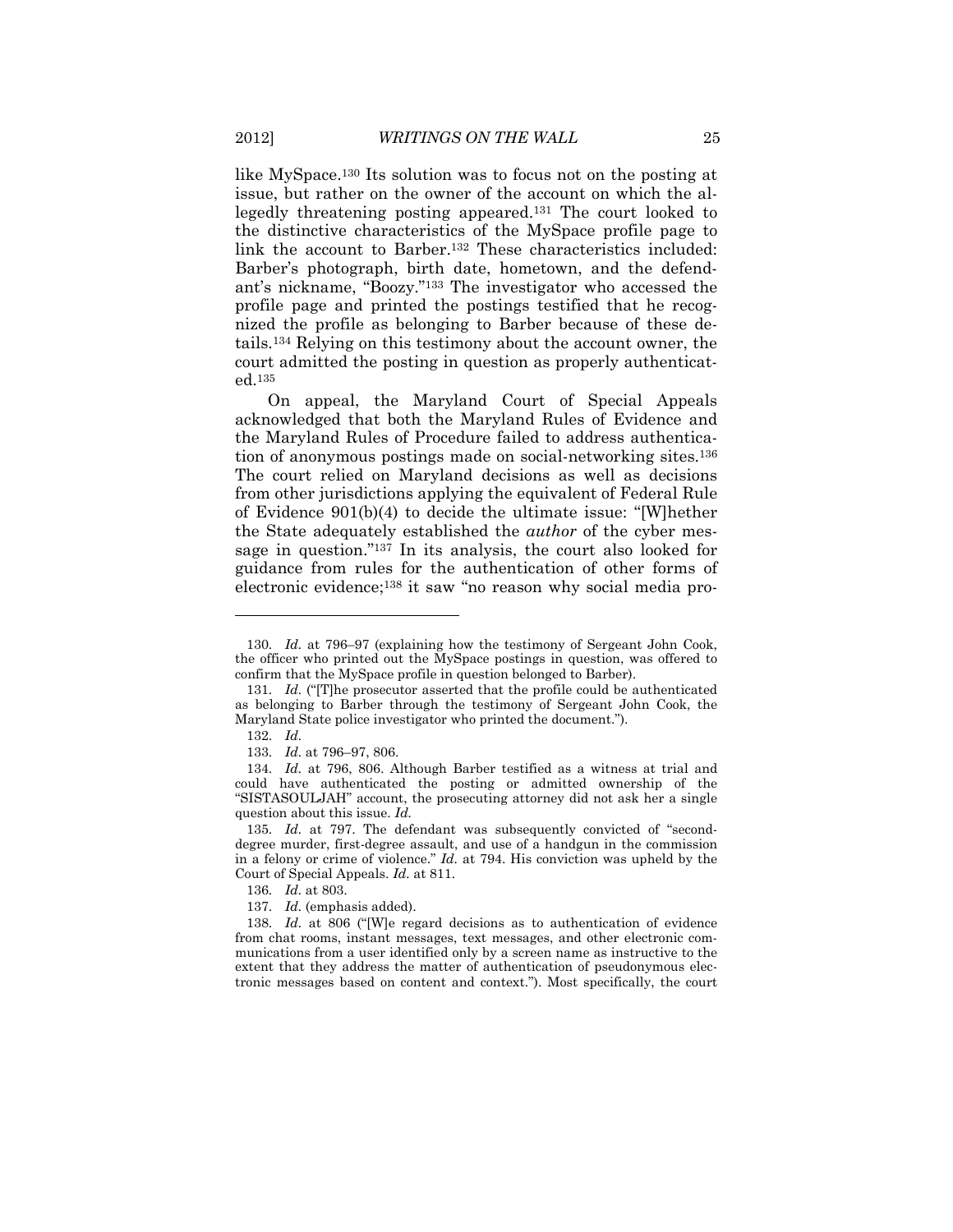files may not be circumstantially authenticated in the same manner as other forms of electronic communication."139 Despite the court's noted concerns with pseudonymous postings, it authenticated the "SNITCHES GET STITCHES" posting as authored by Barber because the content of the MySpace *account* showed that it could reasonably belong to her.140 The court never specifically linked Barber to the particular *posting*.141

Although the *Griffin* court acknowledged the questionable reliability of social-networking evidence, it nevertheless erroneously concluded that authentication of the account owner sufficed to authenticate the authorship of a posting found on that account.142 Supporters of the *Griffin* approach argue that the content on Barber's profile combined with the references to the defendant should be sufficient to advance the evidence beyond the initial authentication hurdle.143 Like the Maryland Court of Special Appeals, however, they fail to see the bigger picture. *Social-networking profiles and individual postings can be created by anyone at any time*. Any person familiar with Barber's or the defendant's situation could have created a profile in her name, hacked into her account, or, at the very least, posted to her profile page.144 In upholding the trial court's decision, therefore, the *Griffin* court incorrectly found that the jury had an adequate basis from which to determine that Barber

looked at its previous holding in *Dickens v. State*, where it authenticated anonymous text messages as authored by the defendant under Maryland Rule of Evidence 5-901(b)(4) by looking at the content and circumstance of the messages. *Id.* at 803–04. In its discussion of *Dickens*, the *Griffin* court suggested that *Dickens* also stands for the proposition that "circumstantial evidence may be sufficient to establish authorship of an electronic message" without further "technological data." *Id.* at 804.

<sup>139.</sup> *Id.* at 806.

<sup>140.</sup> *Id.* at 806–07.

<sup>141.</sup> *See id.* at 806 (noting that the posting was never authenticated by Barber or by "expert information technology evidence"); *see also* Petitioner's Brief at 11–12, Griffin v. State, 19 A.3d 415 (Md. 2011) (No. 74), 2010 WL 5096820 at \*10–11 ("The State failed to authenticate the statements on the MySpace page as statements made by Barber and failed to authenticate the page itself as having been created by Barber.") (footnote omitted).

<sup>142.</sup> *Id.* at 806.

<sup>143.</sup> *See* Brief of Respondent/Cross-Petitioner at 8, Griffin v. State, 19 A.3d 415 (Md. 2011) (No. 74), 2010 WL 5146302 at \*8 ("Given the photograph, personal information, and repeated references to freeing 'Boozy,' it would not be unreasonable for a finder of fact to believe that the MySpace page was in fact Barber's.").

<sup>144.</sup> *See* Petitioner's Brief, *supra* note 141, at 10–12.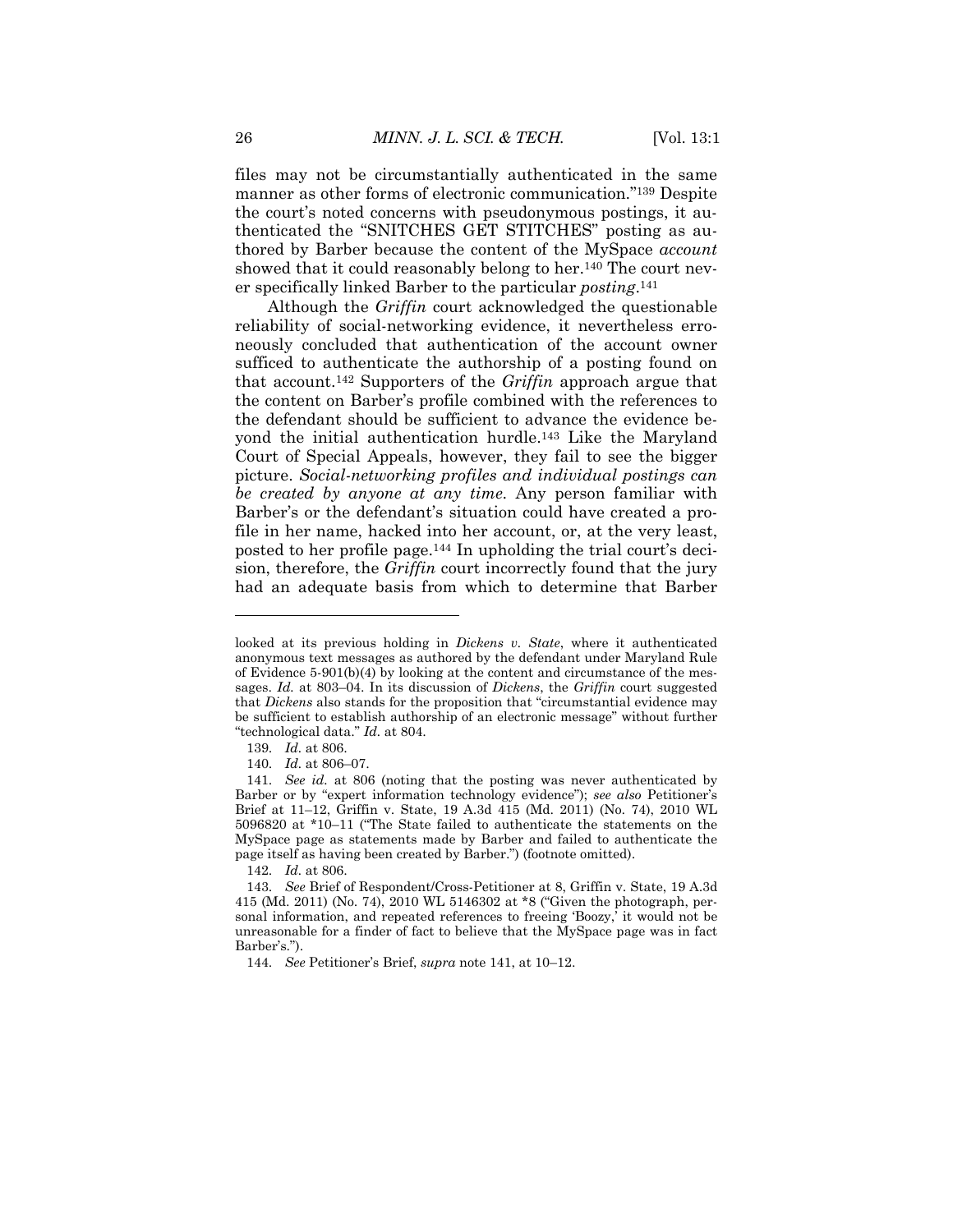was the author of the "SNITCHES GET STITCHES" posting that appeared on her profile page.

On April 28, 2011, the Maryland Court of Appeals saw the bigger picture and reversed the Court of Special Appeals, taking a major step toward an authorship-centric approach to the admission of social-networking evidence.145 Judge Battaglia, for the 5–2 majority, posed the general question in the case as follows: "[W]e are tasked with determining the appropriate way to authenticate, for evidential purposes, electronically stored information printed from a social networking website, in particular, MySpace."146 The court summarized the process of creating a profile on MySpace, reviewed the possibilities for abuse, and held "that the pages allegedly printed from Griffin's girlfriend's (Barber) MySpace profile were not properly authenticated."147 The court remanded the case for a new trial.<sup>148</sup>

The Maryland Court of Appeals was most concerned that "anyone can create a fictitious account and masquerade under another person's name or can gain access to another's account by obtaining the user's username and password."149 The majority stated that the lower court "gave short shrift to [this hacking] concern,"150 agreeing with appellant Griffin:

[T]he trial judge abused his discretion in admitting the MySpace evidence . . . because the picture of Ms. Barber, coupled with her birth date and location, were not sufficient "distinctive characteristics" on a MySpace profile to authenticate its printout, given the prospect that someone other than Ms. Barber could have not only created the site, but also posted the "snitches get stitches" comment.<sup>151</sup>

In a significant move, the majority called for "a greater degree of authentication."152 Unfortunately, however, the court

<sup>145.</sup> *Griffin*, 19 A.3d at 428.

<sup>146.</sup> *Id.* at 416–17 (footnotes omitted). Judge Battaglia stated the more specific question this way: "Whether the MySpace printout represents that which it purports to be, not only a MySpace profile created by Ms. Barber, but also upon which she had posted, 'FREE BOOZY!!!! JUST REMEMBER SNITCHES GET STITCHES!! U KNOW WHO YOU ARE!!,' is the issue before us." *Id.* at 419–20.

<sup>147.</sup> *Id.* at 418, 420, 421–22.

<sup>148.</sup> *Id.* at 428.

<sup>149.</sup> *Id.* at 421. "The potential for fabricating or tampering with electronically stored information on a social networking site, thus poses significant challenges from the standpoint of authentication of printouts of the site, as in the present case." *Id.* at 422.

<sup>150.</sup> *Id.* at 423.

<sup>151.</sup> *Id.* at 423–24.

<sup>152.</sup> *Id.* at 424. The dissent argued that the evidence in the case was suffi-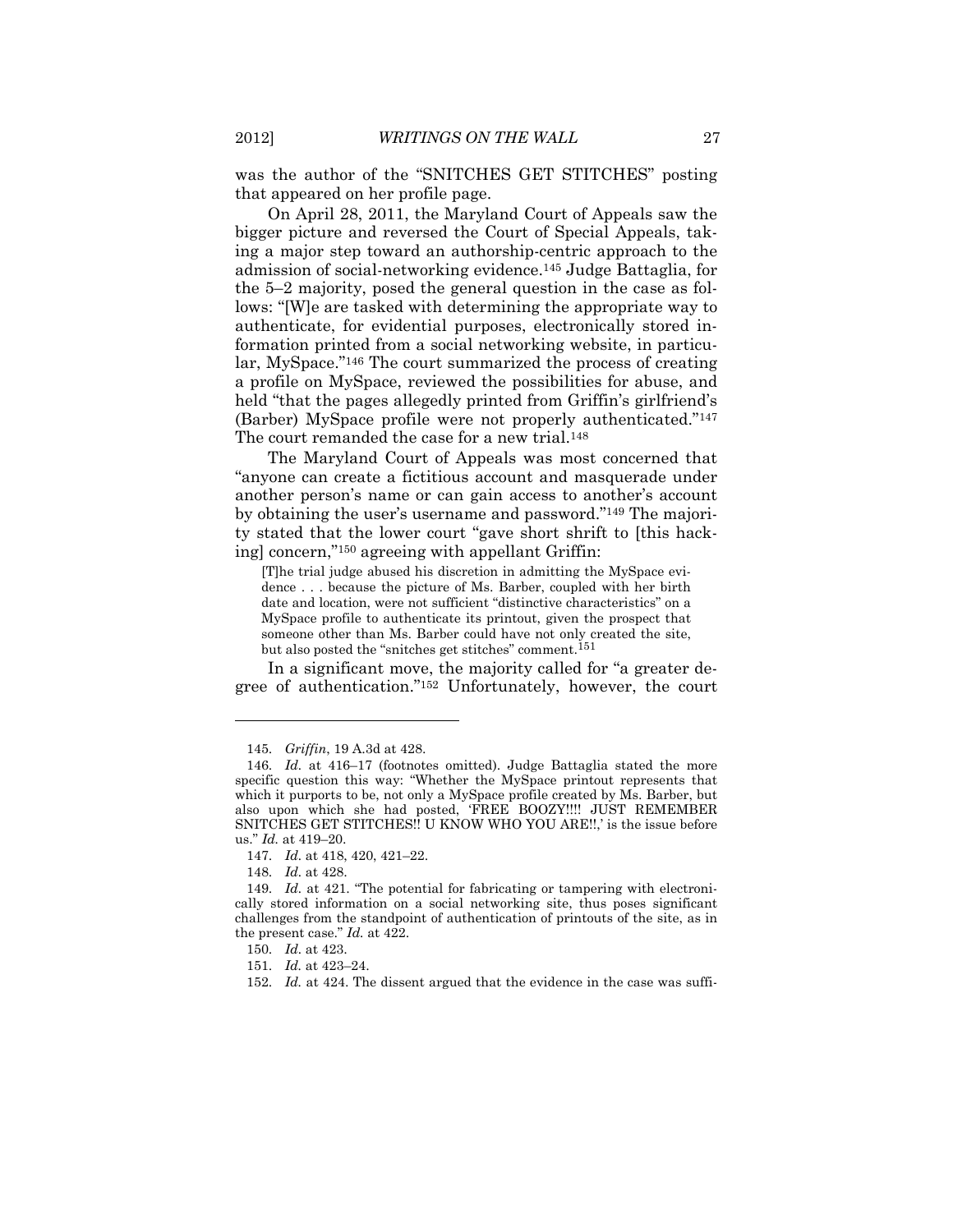did not indicate with any specificity what that greater degree might require. Instead, the court noted three possibilities that "[came] to mind"153: (1) "ask the purported creator if she indeed created the profile and also if she added the posting in question"; (2) "search the computer of the person who allegedly created the profile and posting and examine the computer's [I]nternet history and hard drive to determine whether that computer was used to originate the social networking profile and posting in question"; and (3) "obtain information directly from the social networking website that links the establishment of the profile to the person who allegedly created it and also links the posting sought to be introduced to the person who initiated it."154 While the Maryland Court of Appeals recognized that "[p]ossible avenues to explore to properly authenticate a profile or posting printed from a social networking site, will, in all probability, continue to develop as the efforts to evidentially utilize information from the sites increases,"155 the court could have provided considerably more direction for the trial court to follow on the remand.

# V. AN AUTHORSHIP-CENTRIC APPROACH TO AUTHENTICATION

The existing approaches to authentication of socialnetworking evidence are inadequate, whether in kind or in degree. Courts generally have failed to compel litigants to elicit clearly relevant testimony about the processes by which socialnetworking evidence was obtained and have routinely dismissed concerns about the authorship of postings to socialnetworking websites. Specifically, they have failed to require proponents of social-networking evidence to demonstrate a nexus between the accounts on which the postings were found and their purported authors. While the *Williams* decision from the Massachusetts Supreme Judicial Court marked a step in

cient to authenticate the printout and that, in any event, the issues concerning authentication went only to the weight of the evidence: "The technological heebie jeebies discussed in the Majority Opinion go, in my opinion, . . . not to the admissibility of the print-outs . . . , but rather to the weight to be given the evidence by the trier of fact." *Id.* at 430 (Harrell, J., dissenting) (footnote and citations omitted).

<sup>153.</sup> *Id.* at 427.

<sup>154.</sup> *Id.* at 428.

<sup>155.</sup> *Id.* at 427.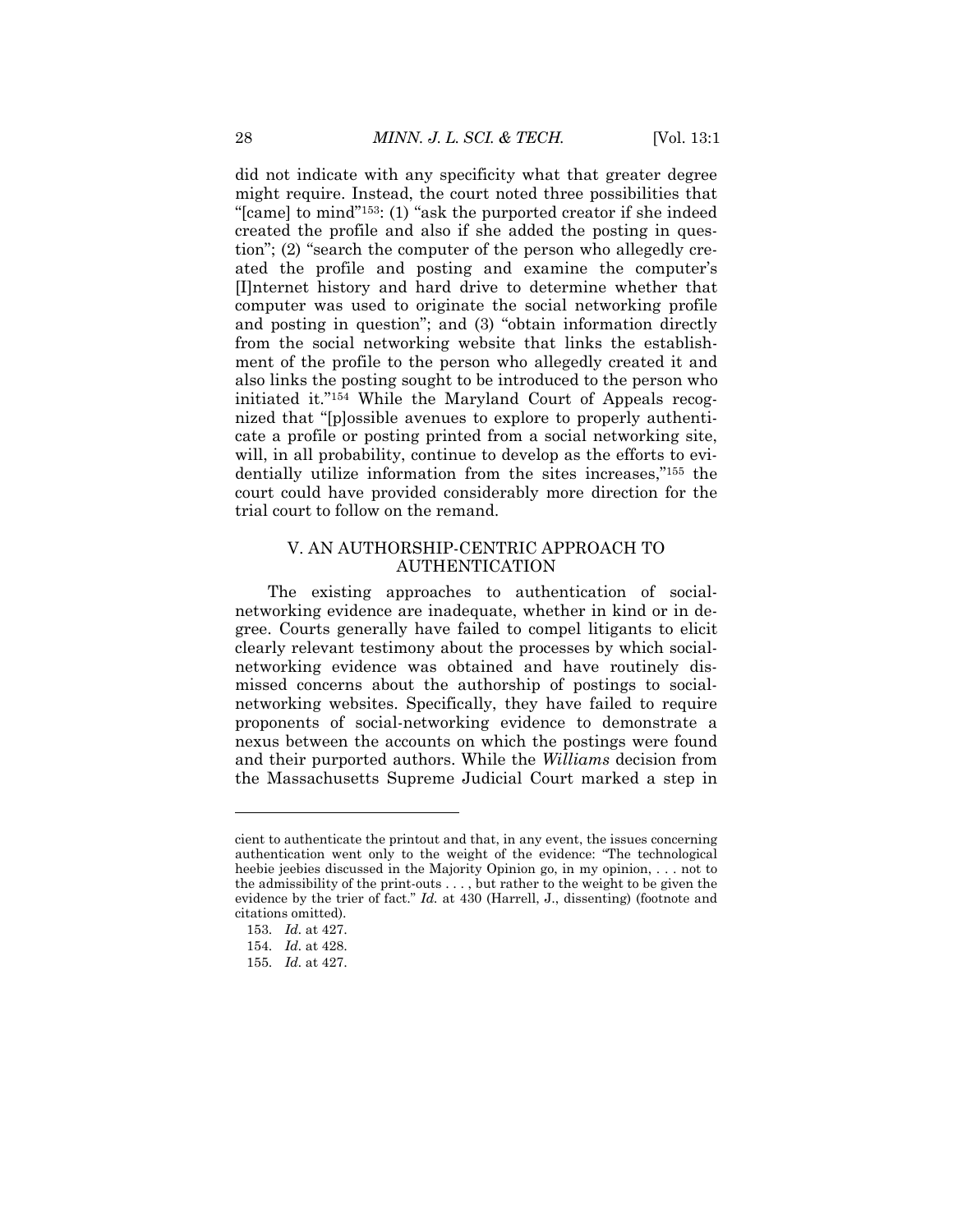the right direction and the *Griffin* decision from the Maryland Court of Appeals went further than any other court to date toward establishing an authorship-centric approach to authentication of social-networking evidence, there is still a great deal of room for courts to develop better law and practices in this ever-increasing area of concern in both civil and criminal litigation.

This Part emphasizes what the courts have largely ignored—specific, adequate proof of who authored the posting in question. It draws upon the Federal Rules of Evidence and several states' approaches to authentication in the socialnetworking context and proposes authentication factors that focus on *authorship* of the evidence at issue. The proposed method is no more onerous than current authentication approaches and fits neatly within the circumstantial-evidence approach to authentication under Rule  $901(b)(4)$ .<sup>156</sup>

#### A. THE NEED FOR AN AUTHORSHIP-CENTRIC APPROACH

Addressing authorship is critical when authenticating evidence gathered from social-networking sites.157 Indeed, the reliability of evidence obtained from these sites turns on whether the author of the posting is, in fact, the person reflected in the evidence.158 Establishing the *owner* of a social-networking ac-

 <sup>156.</sup> FED. R. EVID. 901(b)(4)*.* Courts have discretion to conduct a more stringent authentication inquiry without exceeding the bounds of evidentiary rules. *See* Lorraine v. Markel Am. Ins. Co., 241 F.R.D. 534, 542–43 (D. Md. 2007) ("Although courts have recognized that authentication of ESI [electronically stored information] may require greater scrutiny than that required for the authentication of 'hard copy' documents, they have been quick to reject calls to abandon the existing rules of evidence when doing so.") (footnote omitted).

<sup>157.</sup> *See Lorraine*, 241 F.R.D. at 543 ("[C]ourts increasingly are demanding that proponents of evidence obtained from electronically stored information pay more attention to the foundational requirements than has been customary for introducing evidence not produced from electronic sources."). Also, the court in *Lorraine* provided this analysis of chat-room messages, which can be analogized to postings on social-networking sites: "[T]he fact that chat room messages are posted by third parties, often using 'screen names,' means that it cannot be assumed that the content found in chat rooms was posted with the knowledge or authority of the website host." *Id.* at 556.

<sup>158.</sup> *See* Petitioner's Brief, *supra* note 141, at 16–18 (discussing how the court in *Commonwealth v. Williams* found that, even though the messages in question were established to have been posted by someone with access to Williams's MySpace profile, there was not sufficient evidence to identify the person who actually posted the messages). Thus, petitioner argued that under the precedent set in *Williams*, the message in question in this case must be au-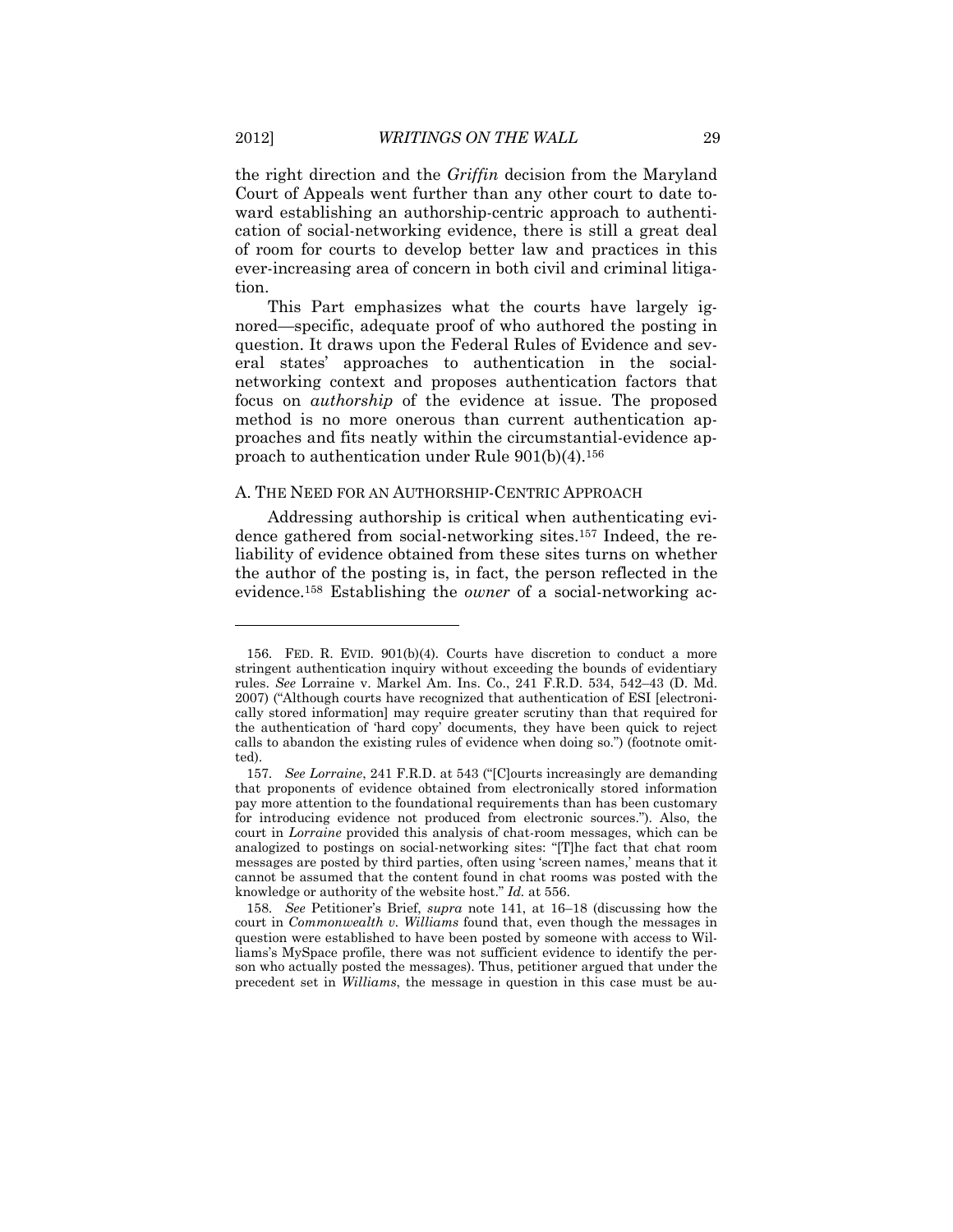count does not serve to establish the *author* of the posting at issue for the purpose of authentication.159 In the socialnetworking context, then, proving "that the matter in question is what its proponent claims"160 translates into proving that "the person to whom any words are attributable is actually that person and not another person."161

Consider the situation of a social-networking profile allegedly belonging to a criminal defendant. Any person who knows the circumstances surrounding the defendant's case can easily create a profile or posting allegedly belonging to the defendant that suggests the defendant's guilt. This problem arises even if the account actually belongs to the defendant. If the defendant's account is accessible to others—due to faulty password protection, carelessness by leaving the account logged on at a public computer, or allowing others to access the account  $162$  the account is thus "authentic" in the sense that it belongs to the defendant. But given the lack of account security, it would be unclear whether the defendant actually authored any incriminating posting.163 This point cuts both ways: a falsified

thenticated as coming from Barber, which was not done. *Id.* at 16–17.

<sup>159.</sup> *Id.* at 17 (noting that a message sent from a particular person's socialnetworking account does not mean that the account owner actually authored that message). In a different context, a "producer of adult entertainment content" sued 1017 defendants—"identified only by Internet Protocol ('IP') address"—for violation of the plaintiff's copyrights. VPR Internationale v. Does 1-1017, No. 2:11-cv-02068-HAB-DGB, 2011 U.S. Dist. LEXIS 64656, at \*1 (C.D. Ill. Apr. 29, 2011) (denying a motion to certify for interlocutory review the court's denial of a motion for expedited discovery). The court stated:

The list of IP addresses attached to VPR's complaint suggests, in at least some instances, a . . . disconnect between IP subscriber and copyright infringer. . . . The infringer might be the subscriber, someone in the subscriber's household, a visitor with her laptop, a neighbor, or someone parked on the street at any given moment.

*Id.* at \*4. While it is premature to make sweeping generalizations about this case, as it is still in the pretrial stages, one writer has called this ruling a potential "landmark" because the judge decided "that an IP address is not adequate evidence to pin a crime on someone." Matthew DeCarlo, *U.S. Judge: An IP address is not a person*, TECHSPOT (May 5, 2011, 3:31 PM), http://www. techspot.com/news/43664-us-judge-an-ip-address-is-not-a-person.html.

 <sup>160.</sup> FED. R. EVID. 901(a).

 <sup>161.</sup> Warnken, *supra* note 84.

<sup>162.</sup> *See OAuth FAQ*, *supra* note 47 and accompanying text (noting that users of some applications may unwittingly grant access to post to or send messages from their account).

 <sup>163.</sup> The court in *Williams* considered this very real possibility, ultimately ruling that the evidence gathered from MySpace should have been excluded.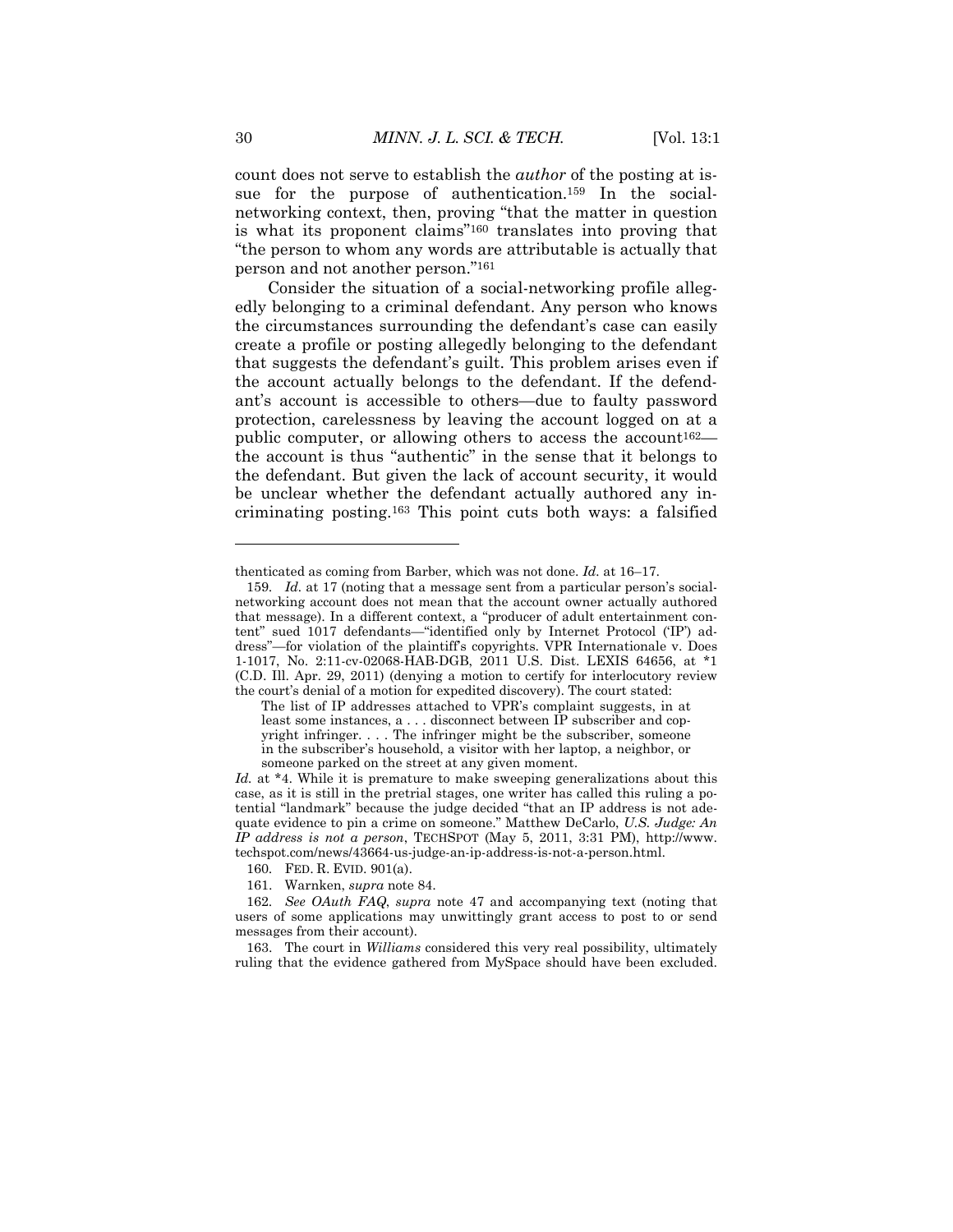third-party profile or posting originating from the defendant's account could also exculpate the defendant. If the evidence is ruled admissible over a hearsay objection, for example, the profile or postings would be authenticated if the reviewing court focuses only on content; this could be crucial evidence if there is no other corroboration in the case. This would also be the outcome if the court centers its inquiry on account ownership, where someone other than the defendant authored a posting from the defendant's account. However, if the court properly emphasizes authorship in its authentication analysis, these false profiles and postings would be excluded before reaching the jury.164

#### B. ESSENTIAL FACTORS FOR COURTS TO CONSIDER WHEN AUTHENTICATING SOCIAL-NETWORKING EVIDENCE

Given the importance of keeping from the jury evidence that is likely falsified or authored by someone else, what is the best approach for courts to follow when authenticating evidence from a social-networking site? The answer lies in the rules themselves. When applying Federal Rule of Evidence 901(b)(4), or an equivalent state rule, courts should adopt an authorshipcentric approach that instructs courts to ask the appropriate questions when considering evidence from social-networking websites. This approach concentrates the courts' attention on the unique issues presented by this type of evidence, aligning the judicial process with the novel legal issues presented by modern technology.

Refocusing the authentication inquiry on authorship will not require the courts to engage in a more exhaustive inquiry than is already required for other types of evidence. But the factors outlined below—which fit within the 901(b)(4) circumstantial-evidence authentication framework—get to the heart of the proper authentication questions in the social-networking

Commonwealth v. Williams, 926 N.E.2d 1162, 1173 (Mass. 2010) ("An additional reason for excluding these messages is that they could have been viewed by the jury as evidence . . . of guilt. There was no basis for the jury to conclude that the statements were generated, adopted, or ratified by the defendant or, indeed, that they had any connection to him. Thus, the messages are irrelevant to consciousness of guilt and their admission was prejudicial to the defendant.").

<sup>164.</sup> *See* Petitioner's Brief, *supra* note 141, at 14 ("[E]vidence of authorship is vital since anyone can create a MySpace page and put any content on it that they choose, and people frequently gain unauthorized access to other people's profiles and make postings purporting to be from the profile's creator.").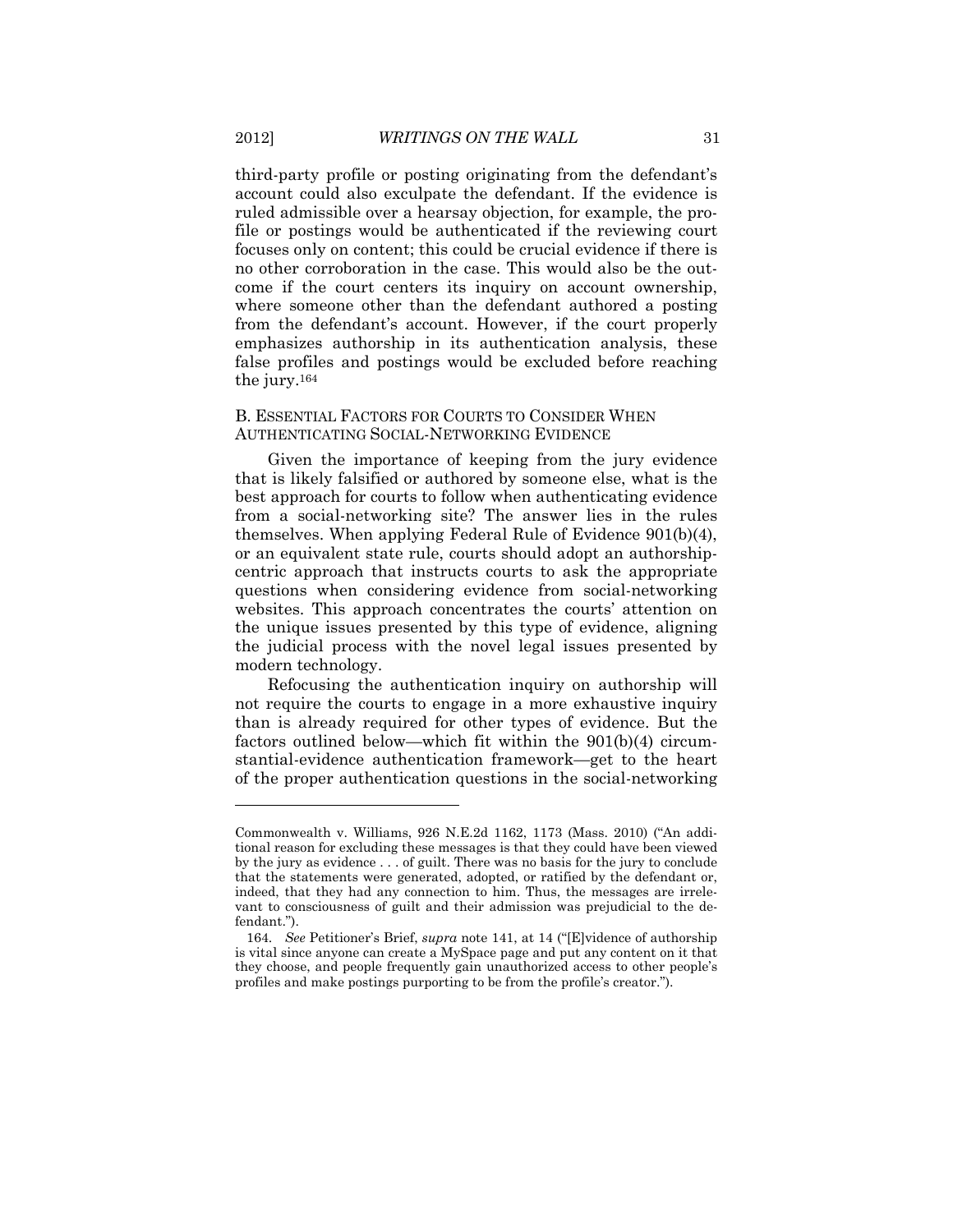context and build a solid foundation upon which the court can decide whether to authenticate the evidence at issue. The factors fall into three categories: account security, account ownership, and the posting in question. Although no one factor in these categories is dispositive, addressing each will help to ensure that admitted evidence possesses more than a tenuous link to its purported author.

# 1. Account Security

This category focuses on the security of the socialnetworking account in question, integrating the Massachusetts approach discussed above.165 Because security levels of socialnetworking websites and specific personal profile settings vary, courts should evaluate the security of the particular account from which a posting was made. The inquiry should include at least the following questions:

- Does the social-networking site allow users to restrict access to their profiles or certain portions of their profiles?<sup>166</sup>
- Is the account that was used to post the proffered evidence password-protected?<sup>167</sup>
- Does anyone other than the account owner have access to the account?<sup>168</sup>
- Has the account been hacked into in the past?
- Is the account generally accessed from a personal or a public computer?

 167. The petitioner in *Griffin* argued that the "limited" testimony of the investigator used to authenticate the posting and profile failed to meet the authentication bar, in large part because the investigator was not asked about the security of the account—namely, whether the account requires a password to access the profile. *Id.* at 37–38.

168. *See* discussion *supra* note 47.

<sup>165.</sup> *See* discussion *supra* Part IV.C.

 <sup>166.</sup> This factor is similar to—but less demanding than—the petitioner's argument in *Griffin* that the court needs foundational testimony regarding the operation of the social-networking site in question. *See* Petitioner's Brief, *supra* note 141, at 20 ("This lack of any evidence regarding MySpace privacy, security, operation, or use in general or specifically with regard to the profile in question renders the posting *worthless* as evidence and demonstrates that the State failed to meet its burden to prove that the exhibit was what the State claimed it was.") (emphasis added). The factors in this section by no means require the proponent to prove that the evidence is what it purports to be; rather, the factors seek to obtain foundational testimony from different questions to allow the court to decide whether to admit the evidence under the same authentication standard.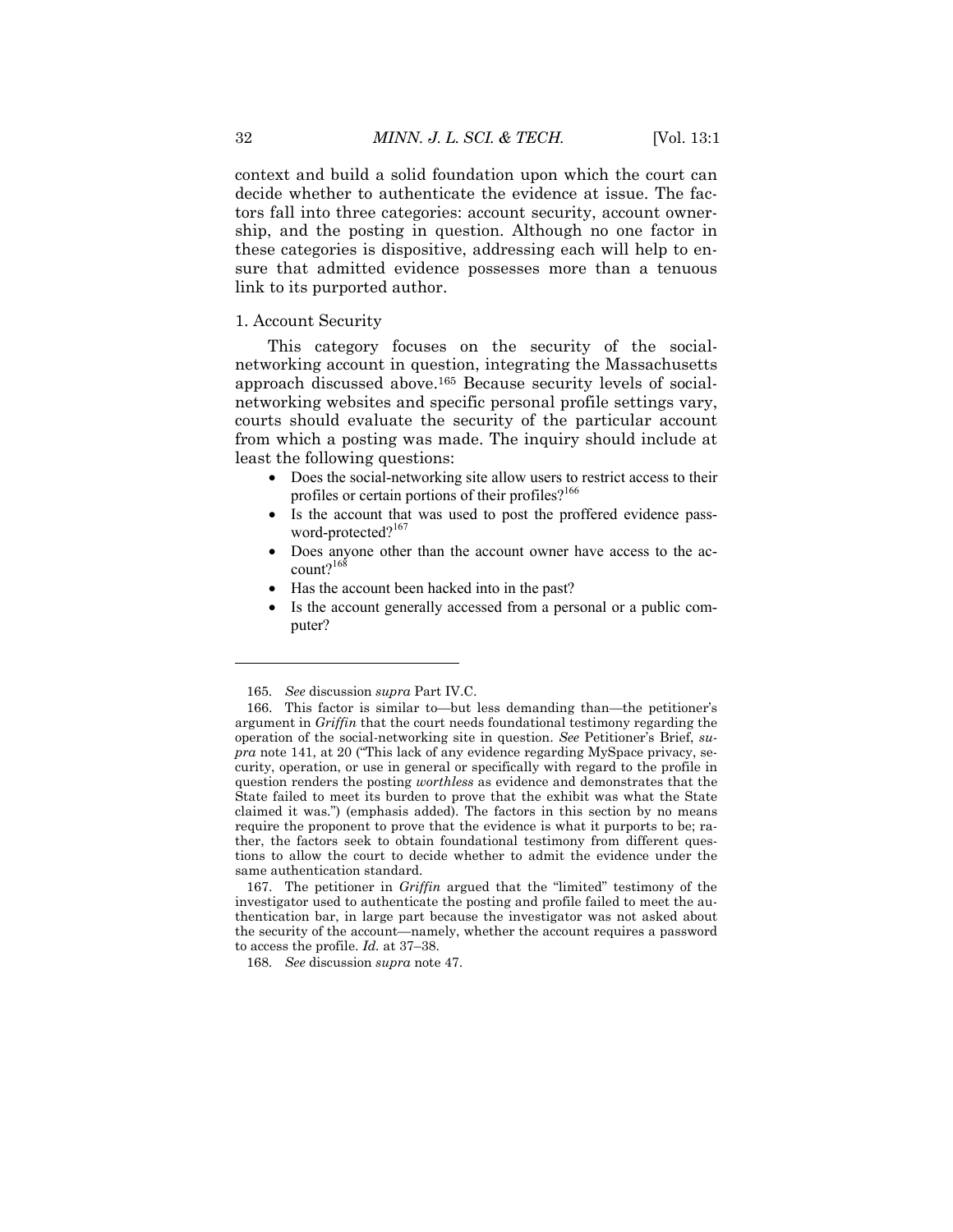• How was the account accessed at the time the posting was made?

#### 2. Account Ownership

 Questions that elicit information about the alleged account owner may be helpful to the court at the authentication stage in various ways. Not only do these questions assist the court in determining who owns the account in question, but they also help to assess the likelihood that the posting at issue was actually authored by the account owner. These questions integrate the approach taken by the Maryland Court of Appeals in *Griffin v. State*.169 Unlike the *Griffin* approach, however, these questions alone are not sufficient to authenticate a posting from a particular account. A court should address, at a minimum, the following key questions:

- Who is the person attached to the account that was used to post the proffered evidence?<sup>170</sup>
- Is the e-mail address attached to the account one that is normally used by the person?
- Is the alleged author a frequent user of the social-networking site in question?

Answering these questions should not tax the resources of the court. If account ownership is in dispute or is unknown from testimony, the proponent of the posting can subpoena the social-networking site to obtain the name and e-mail address used to create the account, offer expert testimony from a qualified individual with knowledge of the way the particular website functions, or seize the computer on which the postings were allegedly made to examine the hard drive to determine whether the postings actually originated from that computer.171

# 3. Posting in Question

 The following questions seek foundational testimony about the particular type of evidence obtained from a socialnetworking website. As the petitioner in *Griffin* argued, "[s]ome evidence regarding the way in which material is placed on the profile at issue is necessary since sites differ considerably with respect to how information is posted, how it can be accessed and altered, and whether any privacy settings protect the

<sup>169.</sup> *See* discussion *supra* Part IV.D.

 <sup>170.</sup> According to the petitioner in *Griffin*, this does not necessarily require expert testimony. Petitioner's Brief, *supra* note 141, at 35–36.

<sup>171.</sup> *Id.* at 35–36, 38.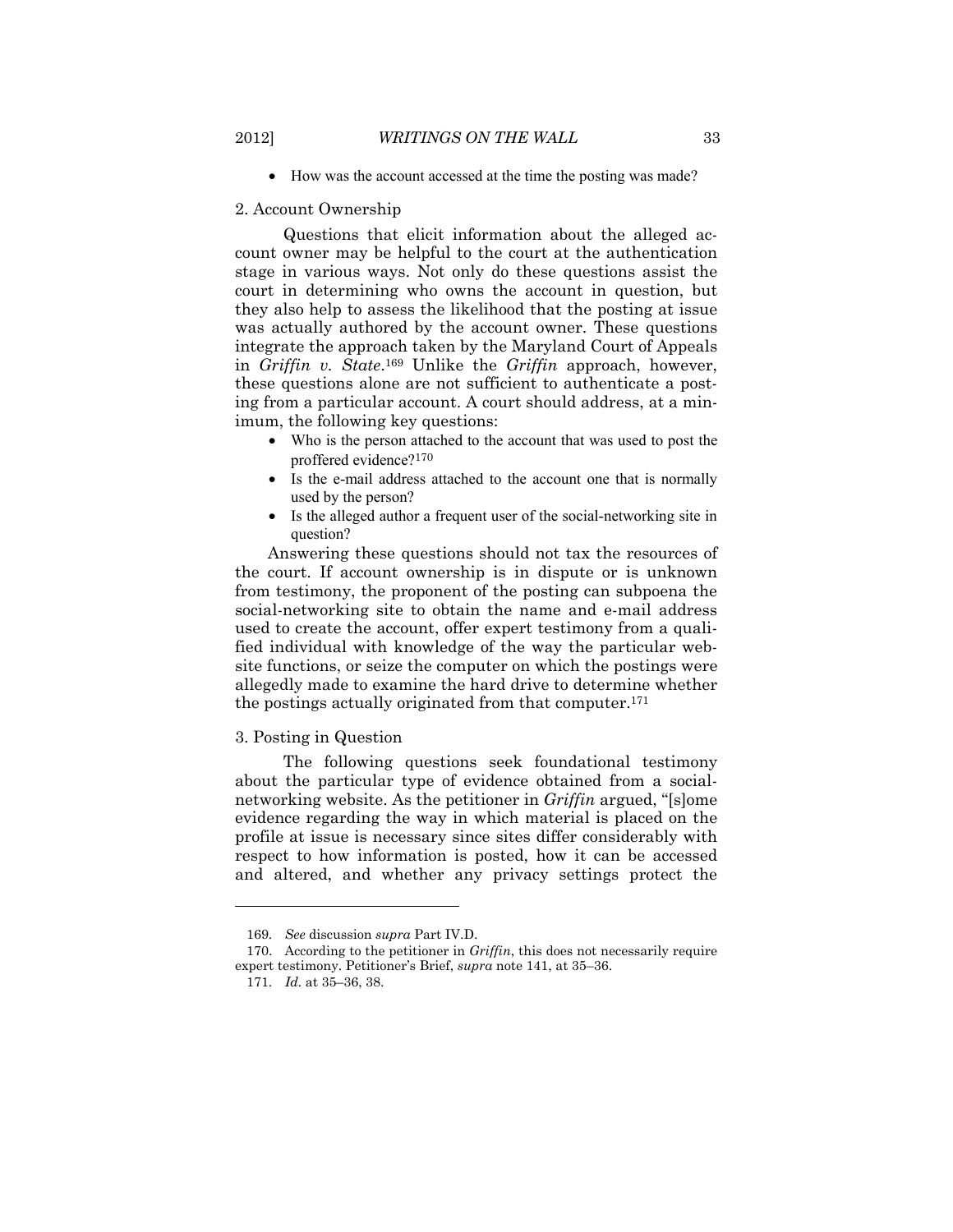members' content."172 Here, the court should ask at least these questions:

- How was the evidence at issue placed on the social-networking site?
- Did the posting at issue come from a public or a private area of the social-networking website?<sup>173</sup>
- How was the evidence at issue obtained from the website?

The questions in these categories, weighed together, will allow the court to make an authentication decision based on the authorship concerns inherent in social-networking evidence. Courts that apply this authorship-centric approach will fulfill their gate-keeping function and ensure that finders of fact will not have to wrestle with the foundational reliability concerns that should normally be addressed at the authentication stage.

### C. AUTHORSHIP FACTORS ARE A CONDITION OF ADMISSIBILITY AND SHOULD NOT GO TO WEIGHT

For any document that is ultimately admitted into evidence, it is the fact-finder's role to determine the weight and credibility to assign to that evidence. Some argue that the issues of authorship of social-networking evidence—the "technological heebie jeebies"174—should be considered only at this stage of the proceedings rather than in the authentication inquiry. This argument is misguided.

Although the question of authentication is indeed "a narrow legal one,"175 this threshold burden must still be met before a judge can allow the evidence to reach the jury.176 Addressing these concerns using the factors presented above does not require a higher burden for authentication.177 Weighing the fac-

<sup>172.</sup> *Id.* at 33–34.

 <sup>173.</sup> The petitioner in *Griffin* argued for a distinction between postings or photographs on profiles and private messages between specified individuals, noting that the "content of the profile at issue [in that case] . . . was not a communication between specified individuals, but rather was posted on the Internet for anyone to see as evidenced by the fact that [the lead investigator] was able to access it." *Id.* at 21.

<sup>174.</sup> *See* Griffin v. State, 19 A.3d 415, 424, 430 (Md. 2011) (Harrell, J., dissenting); *see also* discussion *supra* note 152.

 <sup>175.</sup> Brief of Respondent/Cross-Petitioner, *supra* note 143, at 4.

 <sup>176.</sup> Petitioner's Brief, *supra* note 141, at 12 (citing MD. CODE ANN., Evid. § 5-901(a) (West 2011)).

<sup>177.</sup> *See* Petitioner/Cross-Respondent's Reply Brief at 2, Griffin v. State, 19 A.3d 415 (Md. 2011) (No. 74), 2010 WL 5146302 at \*2 ("While the State claims that this standard would require 'definitive proof of authorship,' it does not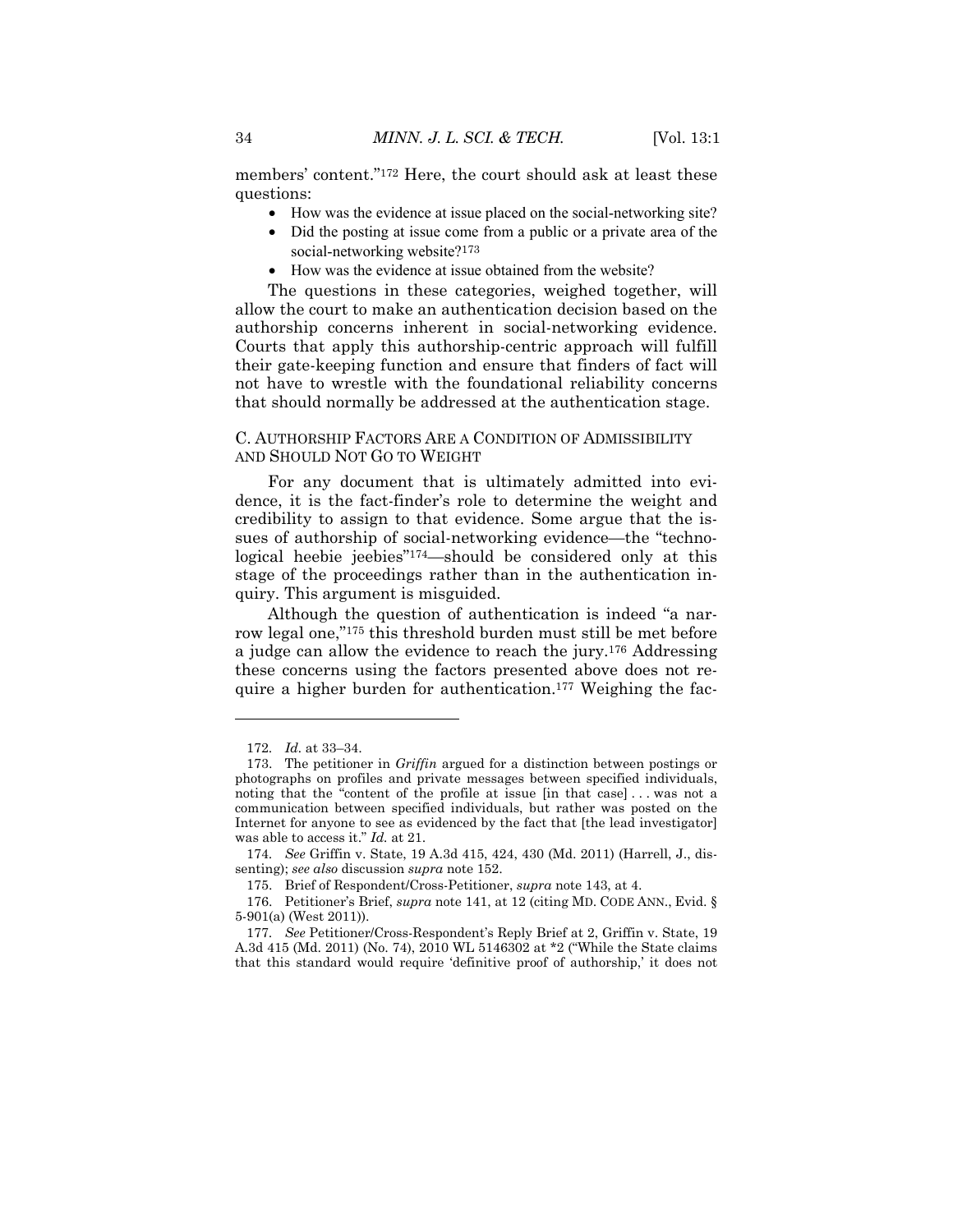tors merely requires different foundational testimony to meet the same well-established authentication bar—that a reasonable fact-finder could find the evidence to be what the proponent claims.178

The court must address critical authorship concerns at the authentication stage, because there are two significant possible consequences of a wrongly focused authentication inquiry. First, if the court does not consider these issues during the authentication stage, the court will be unable to give the factfinder a proper foundation upon which to evaluate the reliability and credibility of the evidence. Weighing the authorship factors under Rule 901(b)(4) remedies this problem. If the document is authenticated after weighing the foregoing factors, the court can direct the finder of fact to focus on any authorship disputes or other issues that were insufficient to bar the evidence from admissibility. These issues will *then* go to the weight of the evidence.<sup>179</sup>

Second, if the document is admitted under one of the current approaches and is so inherently unreliable that it would have been excluded under an authorship-centric authentication process, the fact-finder will then consider evidence that may seriously prejudice the party against whom the evidence is offered. The fact that the authentication bar is a low one is of no consequence; the bar must still be met as a matter of law.

#### **CONCLUSION**

Courts should not view the authentication of evidence obtained from social-networking websites in a one-size-fits-all framework,180 especially in light of the flexible approach to au-

pose an onerous burden and may easily be met with circumstantial evidence.").

 <sup>178.</sup> Brief of Respondent/Cross-Petitioner, *supra* note 143, at 5–6.

<sup>179.</sup> *See* Petitioner/Cross-Respondent's Reply Brief, *supra* note 180, at 2 ("Because of the unique authentication concerns implicated by the anonymous nature of the Internet, the proponent of evidence obtained from a social networking website must provide some evidence that links the posting to the purported author separate and apart from the posting itself.").

<sup>180.</sup> *See* Lorraine v. Markel Am. Ins. Co., 241 F.R.D. 534, 553–54 (D. Md. 2007) (recognizing that "any serious consideration of the requirement to authenticate electronic evidence needs to acknowledge that, given the wide diversity of such evidence, there is no single approach to authentication that will work in all instances," but arguing that "[i]t is possible . . . to identify certain authentication issues that have been noted by courts and commentators with particular types of electronic evidence and to be forearmed with this knowledge to develop authenticating facts that address these concerns").